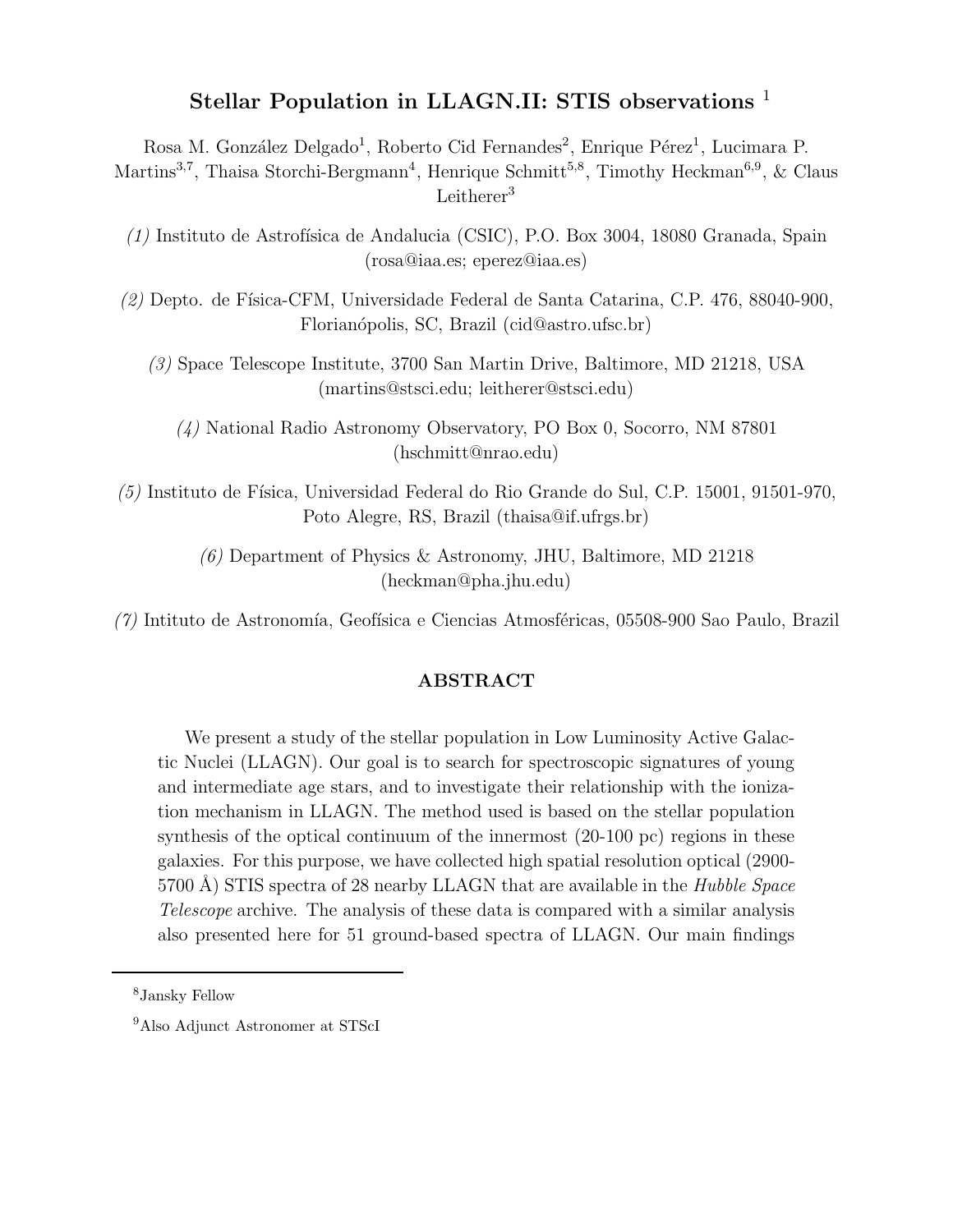are: (1) No features due to Wolf-Rayet stars were convincingly detected in the STIS spectra. (2) Young stars contribute very little to the optical continuum in the ground-based aperture. However, the fraction of light provided by these stars is higher than  $10\%$  in most of the weak-[OI] ([OI]/H $\alpha \leq 0.25$ ) LLAGN STIS spectra. (3) Intermediate age stars contribute significantly to the optical continuum of these nuclei. This population is more frequent in objects with weak than with strong [OI]. Weak-[OI] LLAGN that have young stars stand out for their intermediate age population. (4) Most of the strong-[OI] LLAGN have predominantly old stellar population. A few of these objects also show a feature-less continuum that contributes significantly to the optical continuum. These results suggest that young and intermediate age stars do not play a significant role in the ionization of LLAGN with strong [OI]. However, the ionization in weak-[OI] LLAGN with young and/or intermediate age population could be due to stellar processes. A comparison of the properties of these objects with Seyfert 2 galaxies that harbor a nuclear starburst, suggests that weak-[OI] LLAGN are the lower luminosity counterparts of the Seyfert 2 composite nuclei.

Subject headings: galaxies: active – galaxies: nuclei – galaxies: stellar content – galaxies: starburst

## 1. Introduction

Low-Luminosity Active Galactic Nuclei (LLAGN) constitute a sizeable fraction of the nearby AGN population. These include low-luminosity Seyferts, low-ionization nuclear emission-line regions (LINERs), and transition-type objects (TOs) whose properties are in between classical LINERs and HII nuclei. LLAGN comprise about 1/3 of all bright galaxies  $(B_T \leq 12.5)$  and are the most common type of AGNs (Ho, Filippenko & Sargent 1997a; hereafter HFS97).

TOs could constitute a rather mixed phenomena as suggested by the several excitation mechanisms that have been proposed to explain the origin of their energy source. Among

<sup>&</sup>lt;sup>1</sup>Based on observations with the NASA/ESA *Hubble Space Telescope*, obtained at the Space Telescope Science Institute, which is operated by the Association of universities for Research in Astronomy, Inc., under NASA contract NAS 5-26555. Based on observations made with the Nordic Optical Telescope, operated on the island of La Palma jointly by Denmark, Finland, Iceland, Norway, and Sweden, in the Spanish Observatorio del Roque de los Muchachos of the Instituto de Astrofísica de Canarias.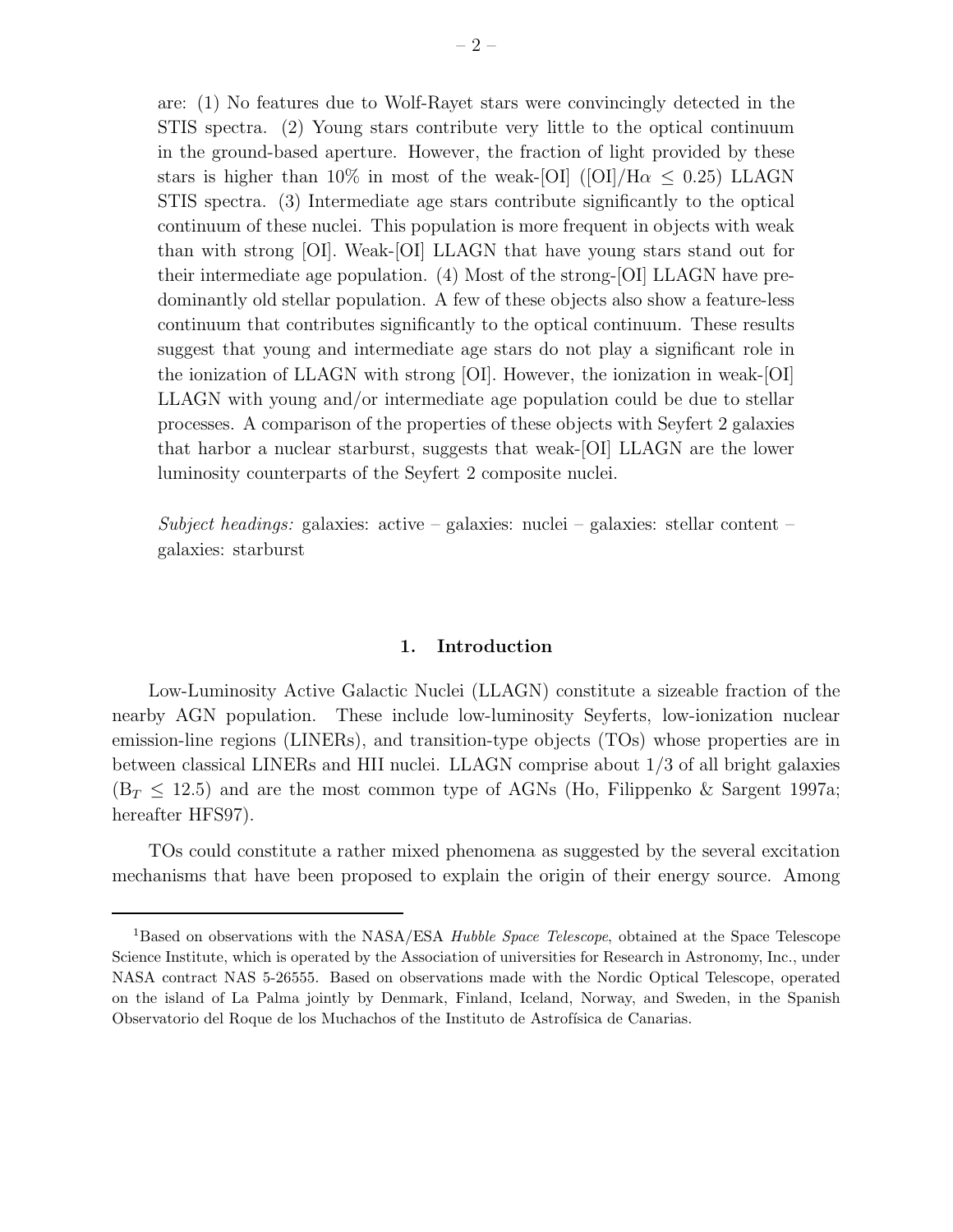these mechanisms are shocks, photoionisation by a non-stellar  $UV/X$ -ray continuum  $(AGN)$ , and photoionisation by hot stars (see e.g. review by Fillipenko 1996). The possibility that some LINERs (as well as Seyferts) might be photoionised by hot stars has been suggested by several authors (e.g. Stasińska 1984, Filippenko & Terlevich 1992, Shields 1992). These hot stars could be the product of the evolution of massive stars (the so-called warmers proposed by Terlevich & Melnick 1985) or of intermediate mass stars (the post-AGB stars investigated by Binette et al. 1994 by Taniguchi, Shioya, & Murayama 2000).

The massive star scenario has been reexamined by Barth & Shields (2000), using detailed starburst plus photoionisation modeling with evolutionary stellar synthesis models. These authors showed that the TOs properties can be reproduced by short stellar bursts with ages of ∼ 3-6 Myr, when the ionizing continuum is dominated by emission from Woft-Rayet (WR) stars. More recent photoinization models with updated Starburst99 (Smith, Norris, & Crowther 2002), which include new blanketed WR and O atmospheres, are not able to reproduce the typical TOs emission line ratios (González Delgado et al 2003).

There is further evidence in favor of the starburst scenario, coming from the detection of stellar wind lines in the ultraviolet spectra of some weak-[OI] LINERs and TOs (Maoz et al 1998; Colina et al 2002). In fact, similar spectroscopic features detected in Seyfert 2 galaxies are interpreted as due to a few Myr old nuclear starbursts (Heckman et al 1997; González Delgado et al 1998).

About 20% of LLAGN in the catalogue of HFS97 required a broad component to fit the H $\alpha$  emission (type 1 LINERs; Ho et al 1997b). Some of these objects show double-peaked H lines (Storchi-Bergmann et al 1997; Shields et al 2000; Ho et al 2000). In addition, recent X-ray observations of LLAGN confirm that some objects are at the low-luminosity end of the AGN phenomenon, and that they are powered by an accreting black-hole (BH) (Terasima, Ho, Ptak & 2000; Ho et al 2001).

Furthermore, recent high spatial resolution UV (Colina et al 2002) and Chandra (Jiménez-Bailón et al 2003) observations of the LLAGN NGC 4303 shows that a super-stellar cluster (SSC) and a BH accreting with low radiative efficiency coexist within the inner few pcs from the nucleus.

Considering the diversity of excitation mechanisms that can explain the emission line spectrum of LLAGN, we have started a project to examine the central stellar population in these objects, with the aim of finding clues about their physical origin and energy source. With this goal, we have carried out optical  $(3500-5500 \text{ Å})$  spectroscopic observations of LLAGN to: (1) search for the presence of the broad WR bump at the blue optical range (a blend of broad He II  $\lambda$ 4686, N III  $\lambda$ 4640 and C IV  $\lambda$ 4650); (2) detect the absorption lines of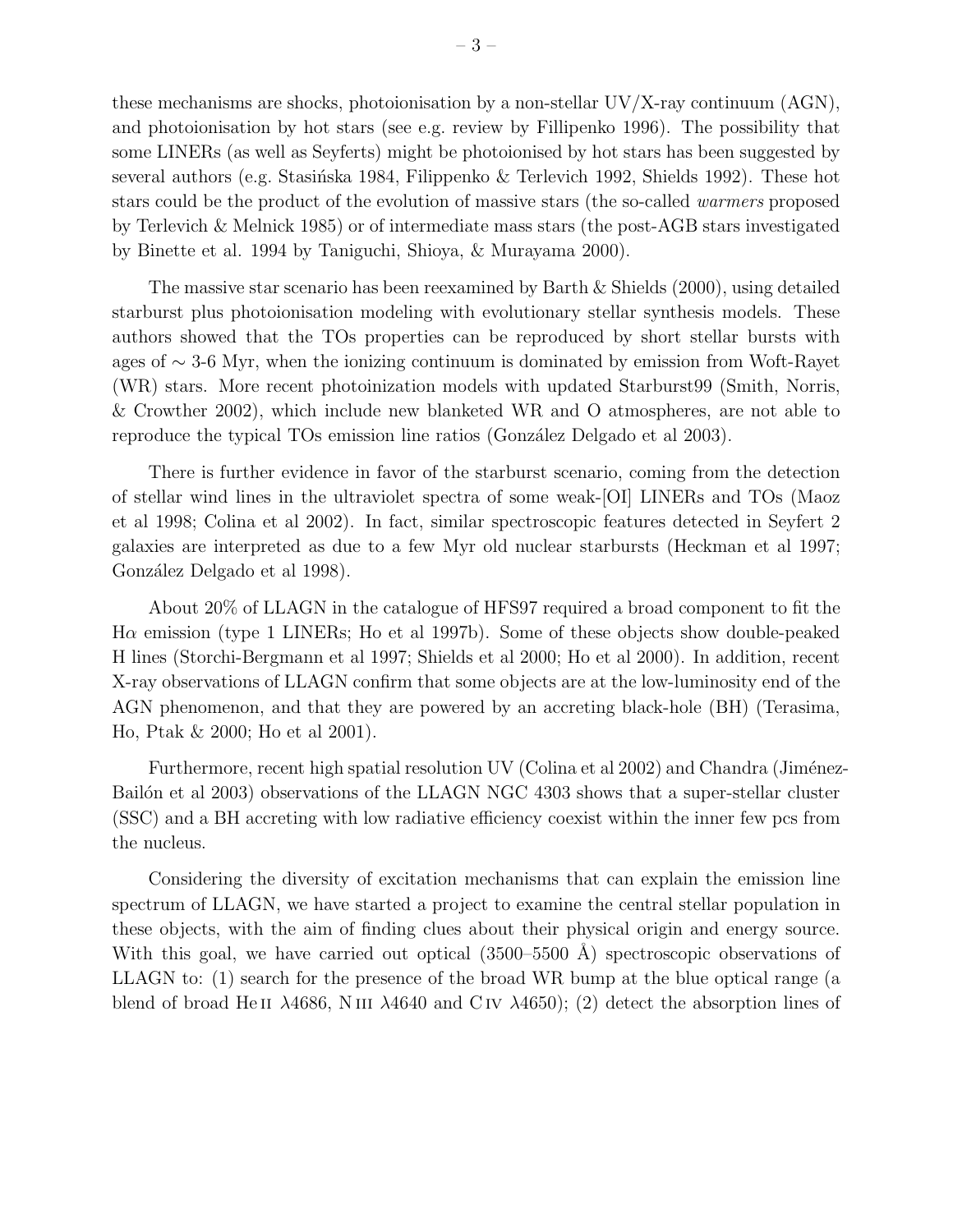HeI and the high order HI Balmer series (HOBLs); (3) characterize their stellar populations. The WR bump probes the presence of very young stars (few Myr old), while HeI and HOBLs probe the young  $(10–50 \text{ Myr})$  and intermediate  $(100–1000 \text{ Myr})$  age stars  $(González Delgado,$ Leitherer, & Heckman 1999). In addition, this spectral range contains many metallic stellar lines typical of old and intermediate age populations.

In a companion paper (Cid Fernandes et al. 2003a, hereafter Paper I), we have presented the data and an empirical correlation between the stellar lines and the emission lines in LLAGN, in particular the  $\text{OI}/\text{H}\alpha$  line ratio. Our main findings from Paper I are: (1) No features due to WR stars are convincingly detected, implying that massive stars contribute very little to the optical light. This happens even in the few cases where young stars are known to dominate the UV emission. (2) HOBLs, on the other hand, are detected in 40% of the sample. These lines are absent in most strong-[OI] LLAGN, but they are detected in about 50% of the weak-[OI] LLAGN, defined as TOs and LINERs with  $[OI]/H\alpha \leq 0.25$ . In fact, ∼ 90% of nuclei exihibiting HOBLs are weak-[OI] emitters.

The analysis in Paper I was carried out entirely in empirical terms, investigating connections between observed quantities. In this paper we present a stellar population synthesis analysis of the nuclear spectra of these objects. Because our results may be affected by the spatial resolution of the ground-based observations, we also present here the analysis of 28 LLAGN observed at optical wavelengths with the Space Telescope Imaging Spectrograph (STIS) on board the Hubble Space Telescope (HST). The high spatial resolution provided by HST+STIS may be crucial to spatially-isolate the light from a central compact source or different circumnuclear star forming knots from the underlying light emitted by the old stars in the inner bulge of these galaxies.

Another major goal of this study is to investigate the low luminosity end of the "Starburst-AGN connection". Powerful circumnuclear starbursts are present in 30–50% of type 2 Seyferts (Cid Fernandes et al. 2001a and references therein). The statistics are nor clear for type 1 Seyferts due to the difficulty in spotting circumnuclear starbursts against the bright nucleus (which is conveniently obscured in Seyfert 2s), but if unification is correct the fraction of starburst+AGN composites should be similar in Seyfert 1s and 2s. If LINERs are just "mini-Seyferts", one would naively expect to find circumnuclear starbursts in about 30–50% of them. Different incidence rates could be due to evolutionary effects, which, if present, should also be detected in a comparative stellar population analysis of Seyfert 2s and LINERs.

This paper is organized as follows: In section 2 we describe the sample and the STIS observations. Section 3 presents the STIS spectra and measurements of their properties. An empirical population synthesis (EPS) analysis of the whole sample (ground-based + STIS)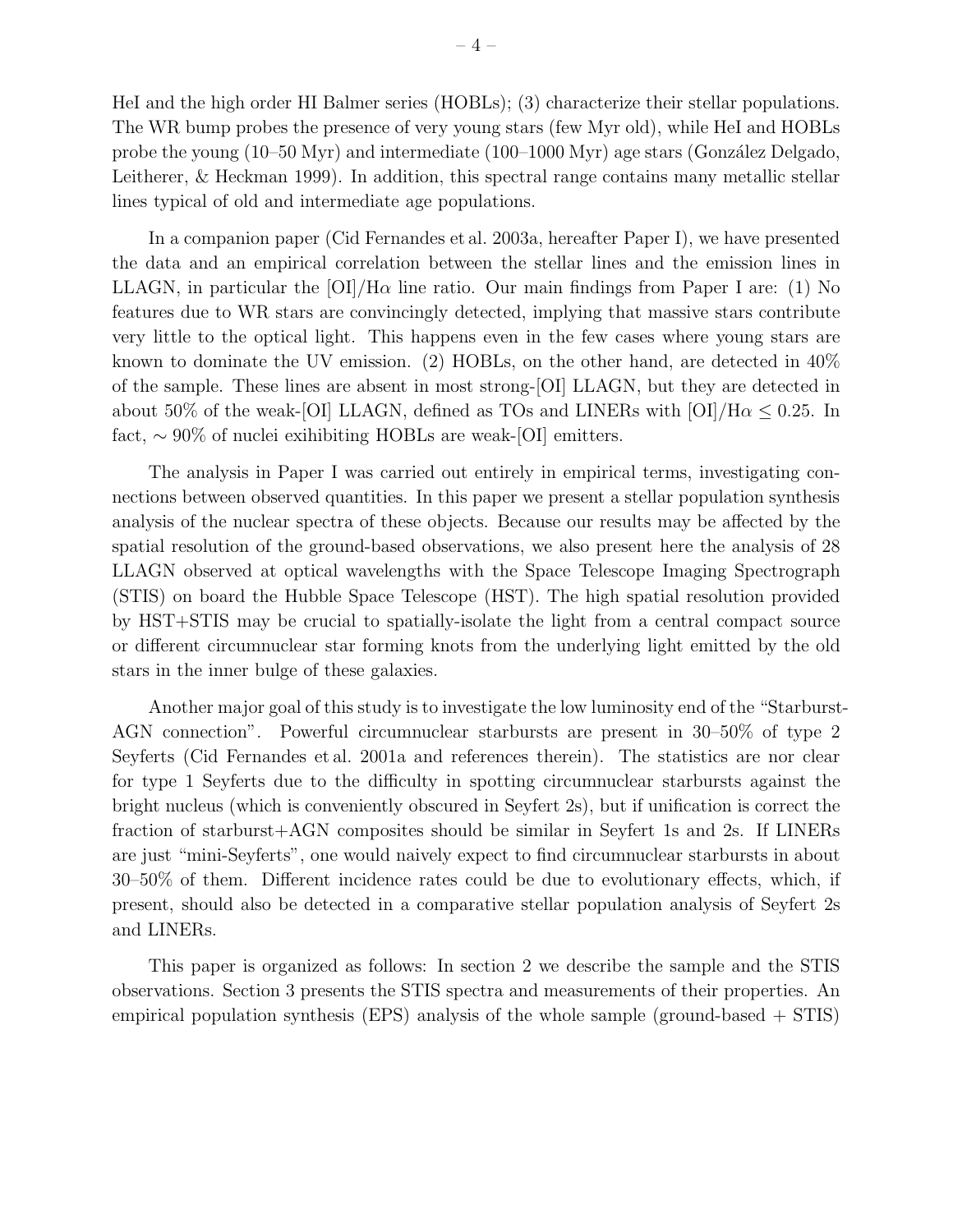is presented in section 4. The results of this analysis are discussed in section 5, where we investigate the connection between the inferred stellar populations and emission line properties, compare our results with those obtained for Seyfert 2s and Starburst galaxies, and speculate on possible evolutionary scenarios. Finally, section 6 summarizes our conclusions.

## 2. Observations and data reduction

## 2.1. Galaxy Sample

Our sample of LLAGN was drawn entirely from the HFS97 catalogue because it is the most complete and homogeneous survey of LINERs and TOs available for the local universe. In addition to the galaxies presented in Paper I, we have selected LLAGN observed with STIS in the  $2900-5700$  Å spectral range. Spectra of 32 LLAGN are available in the HST archive, of which 28 galaxies (17 TOs and 11 LINERs according to the classification of HFS) are suitable for a stellar population analysis. Eight of these TOs have also been observed from the ground by us. These data are complemented with STIS spectra of four galaxies classified by HFS as HII nuclei, plus NGC 1023, a non-active galaxy. Most of these observations are from proposals number 8607 (P.I. L.C. Ho) and 7361 (P.I. H-W. Rix). These projects include 24 nearby early type (S0–Sb) galaxies and 15 TOs from the HFS97 catalogue which are closer than 17 Mpc and have emission lines with fluxes larger than  $10^{-15}$  erg s<sup>-1</sup> cm<sup>-2</sup>  $\AA^{-1}$  in a 2×4 arcsec nuclear aperture. Observations of NGC 1023, NGC 3507, NGC 3998, and NGC 4261 are from proposals 7566 (P.I. R. Green), 7357 (P.I. L.C. Ho), 8839 (P.I. L. Dressel) and 8236 (P.I. S. Baum), respectively. Properties of these objects are listed in Table 1.

This collection plus data from Paper I increases the sample analized here to 33 TOs and 40 LINERs, which represents 49% of the TOs and 42% of the LINERs in the HFS97 sample. If we adopt a slightly different classification criterium for LLAGN, as we did in Paper I, placing the dividing line between the two subtypes at  $[OI]/H\alpha=0.25$ , our sample comprises 24 strong-[OI] and 47 weak-[OI] LLAGN, corresponding to 43% and 44% of these types of galaxies in the HFS97 sample. Morphological type and distance distributions are presented and compared with the full HFS97 sample in Figure 1. Our sample has the same median morphological type that the HFS97 sample; S0 and Sab for strong and weak-[OI] LLAGN, respectively. With respect to the distance, the median in our sample is 17 Mpc and 23 Mpc for weak-[OI] and strong-[OI] LLAGN, respectively. The corresponding values in the HFS sample are 20 Mpc and 22 Mpc.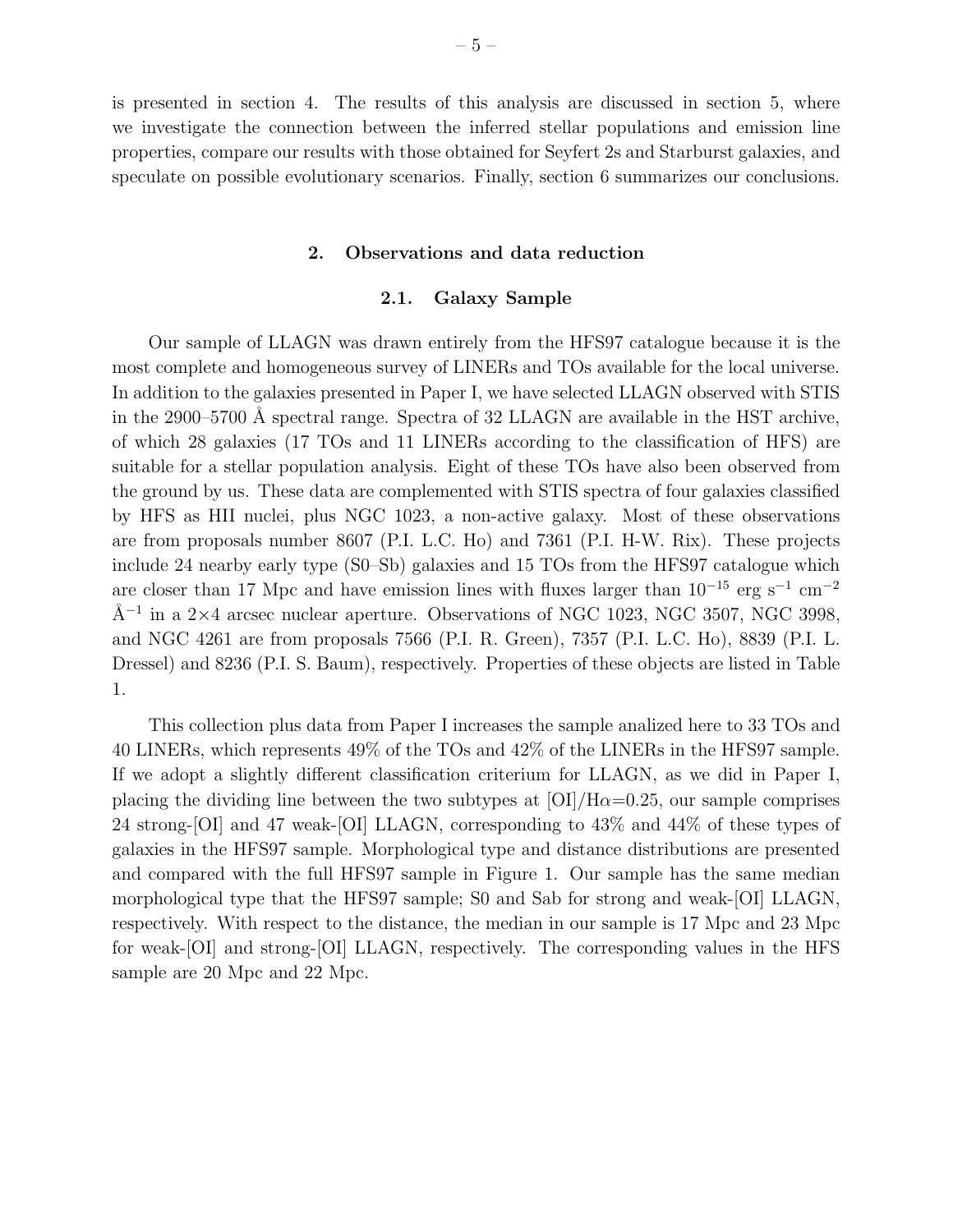The observations were obtained with the STIS/CCD detector with a  $52\times0.2$  arcsec slit (except for NGC 3507, which was observed with a 0.5 arcsec slit) and the G430L grating. The spectra cover the wavelength range 2900–5700 Å with a dispersion of 2.7 Å/pixel, giving a minimum FWHM spectral resolution of  $\sim 4$  Å for point sources and up to  $\sim$ 11 Å for extended sources. After an initial acquisition exposure of a few seconds through the optical long-pass filter, the slit was placed across each nucleus at a randomly oriented position angle. The CCD spatial scale is 0.05 arcsec/pixel. Observations from proposals 8607 and 8236 were binned every two pixels, yielding a spatial sampling of 0.1 arcsec.

The data were calibrated with the standard STScI pipeline, meaning that the spectra were bias and dark subtracted, flat fielded, cleaned of cosmic rays, corrected for geometrical distortion and flux calibrated. The total integration time was splitted in two or more individual exposures. In some objects, the telescope was offset by several pixels along the slit direction between repeated exposures to aid in the removal of hot pixels. If there are more than two exposures of the same object, the median frame was obtained. For those galaxies with two individual exposures, we combined the 2D spectra using a statistical differencing technique similar to that used by Pogge & Martini (2002) for WFPC2 images. The technique consists in obtaining for each individual exposure a mask frame containing only the hot pixels and cosmic-ray hits, which is then subtracted from the original spectrum. The mask is obtained as follows. First, for each pair of exposures, a difference spectrum is formed by subtracting one spectrum in the pair from the other. The resulting frames consist mainly of positive and negative cosmic-rays and hot pixels. A pair of mask frames is formed by separating the remaining positive and negative pixels, setting all the pixels within  $\pm$  a few  $\sigma$  of the mean residual background level on the difference spectrum to zero. This technique works well when the pair of original spectra have similar spatial distribution along the slit, and background.

All the spectra have been treated as extended continuum sources when converting from surface brightness units in the two-dimensional frames to flux units (erg s<sup>-1</sup> cm<sup>-2</sup> Å<sup>-1</sup>). Finally, the spectra have been corrected for redshift assuming the heliocentric radial velocities listed in Table 1.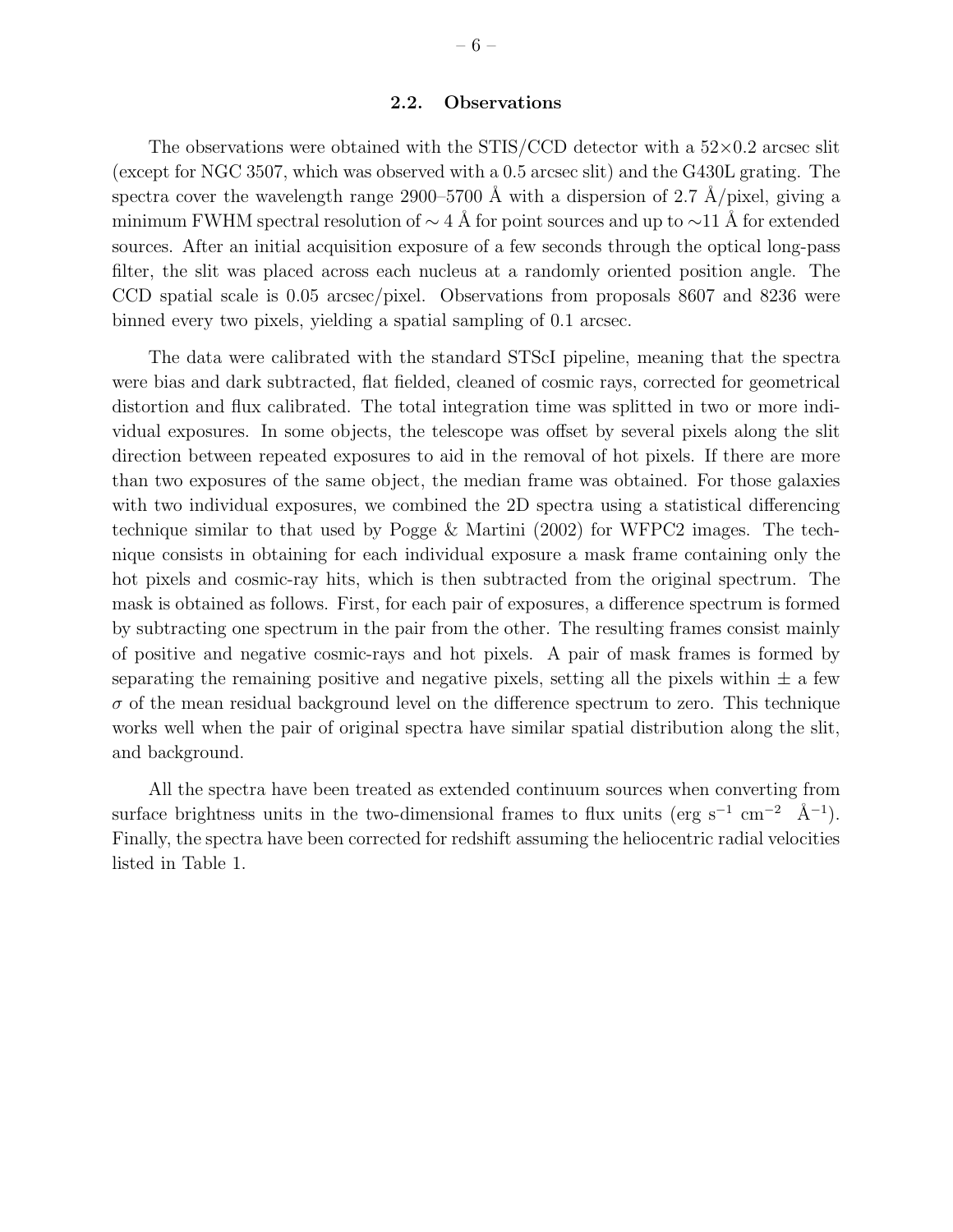

Fig. 1.— Distance and morphological type distributions for the strong-[OI] (lower pannel) and weak-[OI] (upper pannel) LLAGN in the HFS97 sample. Filled areas in the histograms indicate the sample analyzed here.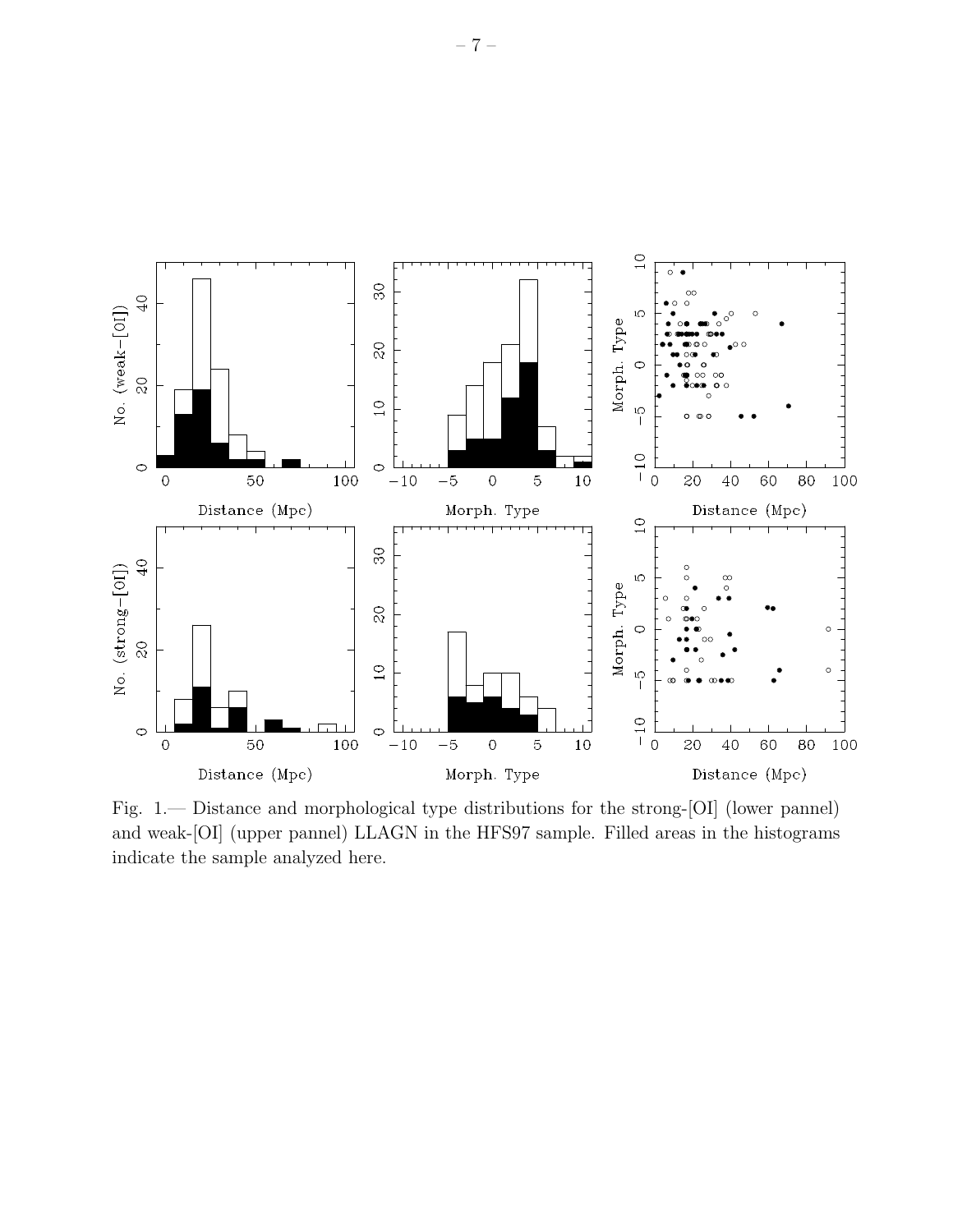| Name            | Type           | Morph           | $\mathbf{V}$<br>km/s | distance<br>Mpc | 1 arcsec<br>pc <sup>2</sup> | $[OI]/H\alpha$     | HST-ID | Exposure<br>$\,$ s | P.A.<br>$\circ$ |
|-----------------|----------------|-----------------|----------------------|-----------------|-----------------------------|--------------------|--------|--------------------|-----------------|
|                 |                |                 |                      |                 |                             |                    |        |                    |                 |
| NGC 2685*       | S2/T2          | $S03(7)$ pec    | 869                  | 16.2            | 78                          | 0.13 <sub>b</sub>  | 8607   | 2585               | 54.4            |
| <b>NGC 2787</b> | L1.9           | $SB(r)0+$       | 691                  | 13.0            | 63                          | 0.55 <sub>b</sub>  | 7361   | 1864               | 213.2           |
| <b>NGC 3368</b> | L2             | $SAB(rs)$ ab    | 897                  | 8.1             | 39                          | 0.18               | 7361   | 1574               | 249.5           |
| <b>NGC 3489</b> | T2             | $SAB(rs)0+$     | 701                  | 6.4             | 31                          | 0.11 <sub>b</sub>  | 7361   | 1644               | 239.1           |
| <b>NGC 3507</b> | $\rm L2$       | SB(s)b          | 978                  | 19.8            | 96                          | 0.18               | 7357   | 900                | 89.9            |
| NGC 3627*       | T2/S2          | $S(s)$ bII.2    | 703                  | 6.6             | 32                          | 0.13               | 8607   | 2349               | 80.1            |
| <b>NGC 3675</b> | T2             | SA(s)b          | 766                  | 1.8             | 9                           | 0.12 <sub>b</sub>  | 8607   | 2472               | 205.9           |
| <b>NGC 3953</b> | T2             | SB(r)bc         | 1053                 | 17              | 82                          | 0.12 <sub>b</sub>  | 8607   | 2561               | 79.1            |
| <b>NGC 3992</b> | T2:            | SB(rs)bc        | 1048                 | 17              | 82                          | 0.13c              | 7361   | 1796               | 155.3           |
| <b>NGC 3998</b> | $_{\rm L1.9}$  | SA <sub>0</sub> | 1049                 | 21.6            | 105                         | 0.53               | 8839   | 2827               | 304.3           |
| <b>NGC 4143</b> | L1.9           | SAB(s)0         | 783                  | 17              | 82                          | 0.71               | 7361   | 1707               | 139.0           |
| NGC $4150^*$    | $\mathrm{T}2$  | $S0_3(4)/a$     | 244                  | 9.7             | 47                          | 0.13               | 8607   | 2395               | 240.1           |
| <b>NGC 4203</b> | L1.9           | SAB0-           | 1085                 | 9.7             | 47                          | 1.22 <sub>b</sub>  | 7361   | 1630               | 105.6           |
| <b>NGC 4261</b> | L2             | $E2+$           | 2210                 | 35.1            | 170                         | 0.49               | 8236   | 1891               | 157.9           |
| <b>NGC 4314</b> | $\rm L2$       | SB(rs)a         | 962                  | 9.7             | 47                          | 0.18 <sub>b</sub>  | 7361   | 1668               | 105.3           |
| <b>NGC 4321</b> | $\rm{T}2$      | SAB(s)bc        | 1234                 | 16.8            | 81                          | 0.11               | 7361   | 1642               | 92.9            |
| <b>NGC 4414</b> | T2:            | SA(rs)c         | 719                  | 9.7             | 47                          | 0.14u              | 8607   | 2395               | 125.1           |
| <b>NGC 4429</b> | $\rm{T}2$      | $SA(r)0+$       | 1137                 | 16.8            | 81                          | 0.097u             | 8607   | 2349               | 81.1            |
| <b>NGC 4435</b> | T2             | SB(s)0          | 781                  | 16.8            | 81                          | 0.13 <sub>b</sub>  | 7361   | 1644               | 89.6            |
| <b>NGC 4450</b> | L1.9           | SA(s)ab         | 1956                 | 16.8            | 81                          | 0.67               | 7361   | 1669               | 233.0           |
| <b>NGC 4459</b> | $\rm{T}2$      | $SA(r)$ 0+      | 1202                 | 16.8            | 81                          | 0.13u              | 7361   | 1644               | 92.9            |
| <b>NGC 4548</b> | L2             | SB(rs)b         | 485                  | 16.8            | 81                          | 0.23               | 7361   | 1644               | 73.2            |
| NGC 4569*       | $\rm{T}2$      | $S0_3(3)$       | $-311$               | 16.8            | 81                          | 0.062              | 8607   | 2349               | 100.0           |
| <b>NGC 4596</b> | $L2$ :         | $SB(r)0+$       | 1874                 | 16.8            | 81                          | 0.27 <sub>u</sub>  | 7361   | 1671               | 250.3           |
| NGC 4826*       | T2             | (R)SA(rs)ab     | 411                  | 4.1             | 20                          | 0.073              | 8607   | 2356               | 88.1            |
| NGC 5055*       | T <sub>2</sub> | $S(s)$ bcII-III | 516                  | 7.2             | 35                          | 0.17 <sub>u</sub>  | 7361   | 1707               | 164.5           |
| NGC 6503*       | T2/S2          | S(1)cII.8       | 26                   | 6.1             | 30                          | 0.08               | 8607   | 2687               | 315.1           |
| NGC 7331*       | T2             | $S(rs)bI-II$    | 835                  | 14.3            | 69                          | 0.097 <sub>u</sub> | 8607   | 2395               | 358.9           |
| <b>NGC 278</b>  | H              | SAB(rs)b        | 639                  | 11.8            | 57                          | 0.022 <sub>b</sub> | 7361   | 1786               | 47.6            |
| <b>NGC 3351</b> | H              | SB(r)b          | 778                  | 8.1             | 39                          | 0.019              | 7361   | 1671               | 245.6           |
| <b>NGC 4245</b> | $\rm H$        | SB(r)0/a        | 890                  | 9.7             | 47                          | 0.038 <sub>u</sub> | 7361   | 1668               | 85.7            |
| <b>NGC 4800</b> | $\mathbf H$    | SA(rs)b         | 808                  | 15.2            | 74                          | 0.041 <sub>b</sub> | 7361   | 1739               | 177.5           |
| NGC 1023*       | Abs            | SB(rs)0         | 632                  | 10.5            | 51                          | .                  | 7566   | 2475               | 93.1            |

Table 1. LLAGN with archival STIS/CCD (G430L) spectra

<sup>1</sup>Galaxies labeled with \* have been observed also at NOT.

Note. — Col. (1): Galaxy name; Cols. (2): Spectral class (according to HFS97 criteria); Cols. (3): Hubble type; Cols. (4): Radial velocity; Cols. (5): Distance; Cols. (6): Angular scale; Cols. (7): [OI]/Hα flux ratio; Cols. (8): HST proposal ID number; Cols. (9): Exposure time; Cols. (10): Slit P.A.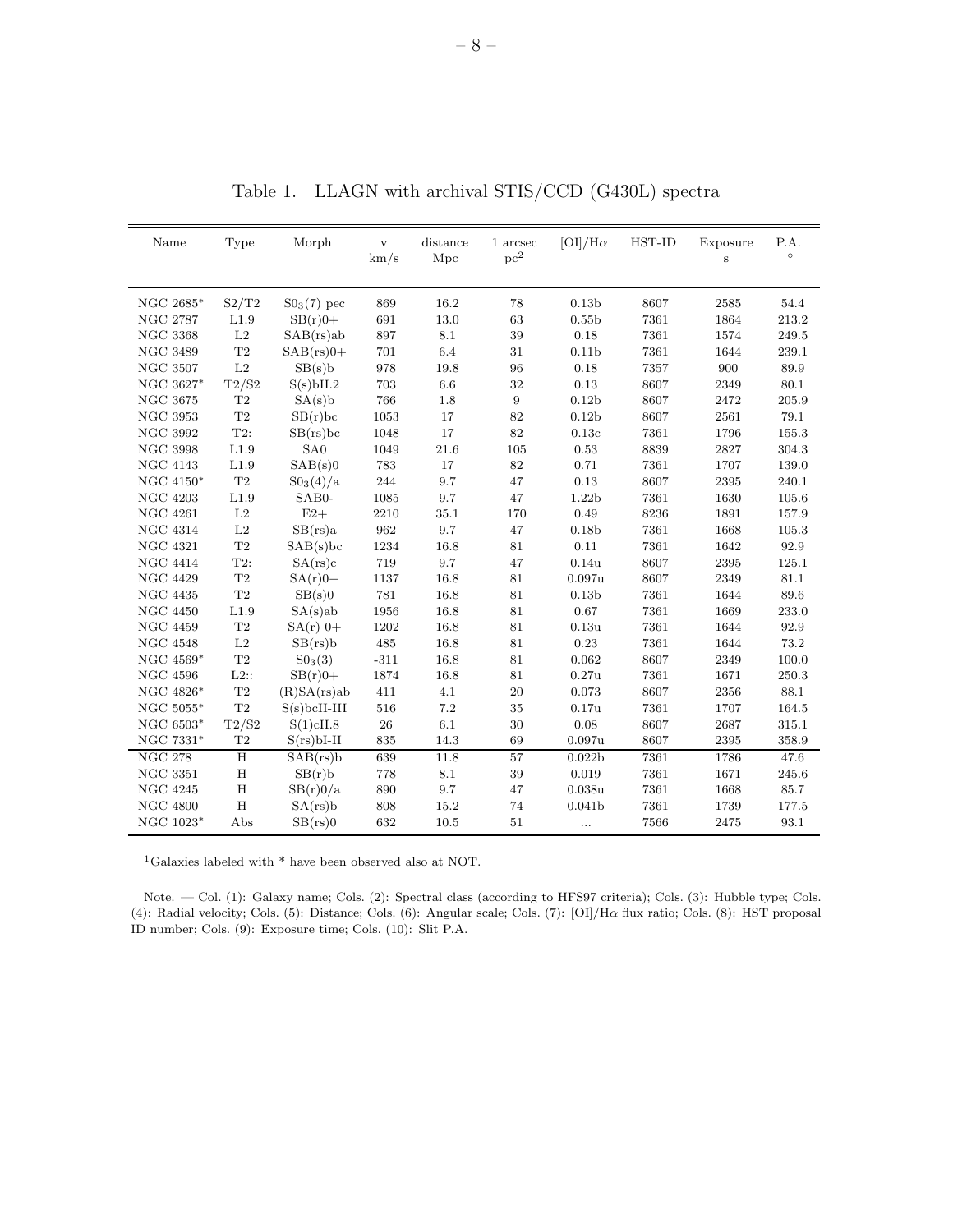## 3. Results

## 3.1. Central morphology and Nuclear spectral extractions

To extract the nuclear spectra of these galaxies, we have examined the spatial distribution of the continuum at  $4700 \text{ Å}$  along the slit. In all the objects, the central surface brightness is extended, with a symmetric distribution about the maximum, in many of them, this indicates that the bulge component dominates the central continuum light. LLAGN that have this type of distribution are: NGC 2787, NGC 3489, NGC 3992, NGC 4429, NGC 4450, NGC 4596, and NGC 7331. A few of the galaxies show a very sharp distribution that contains most of the central flux. These are NGC 3998, NGC 4321 and NGC 4569. While the sharp brightness distribution in NGC 4321 and NGC 4569 could be produced by a nuclear stellar cluster, the origin in NGC 3998 is not clear. Other objects, like NGC 3627, NGC 4150, NGC 4261, NGC 4435, NGC 4548, and NGC 6503, show a central complex structure, that could be produced by the superposition of dust lanes and several clusters randomly distributed or in a circumnuclear ring. To better inspect the central morphology of these LLAGN we have retrieved the WFPC2 optical images available in the HST archive. These images confirm the morphology suggested by the spectral central surface brightness profile. A detailed analysis of the central morphology and its relation with the nuclear stellar population is being carried out (González Delgado, in preparation). Figure 2 shows images and slit profiles of a few representative examples.

We have extracted two spectra for each galaxy (except in the case of NGC 4150, for which we have extracted three spectra, see Figure 3) corresponding to the central 0.3 arcsec (called b spectra) and 1 arcsec (called a spectra). These two extractions allow us to check if there is a change of the stellar population on a spatial scale of a few tens of parcsecs. A direct comparison of the spectra of these two extractions indicates that the dominat stellar population on scales of 1 arcsec is also the dominant stellar population on the 0.3 arcsec scale.

Eight TOs (NGC 2685, NGC 3627, NGC 4150, NGC 4569, NGC 4826, NGC 5055, NGC 6503, NGC 7331) and NGC 1023 have also been observed by us from the ground. We have compared the a spectra with the nuclear spectra obtained from the ground. The strongest variations are found in NGC 4569 and NGC 4150, with a significant change in the shape of the continuum and/or the strength of the absorption lines. In the case of NGC 4569, the ground-based nuclear spectrum is somewhat redder and presents stronger metallic lines (such as the G band and CaII K) than the STIS a spectrum, indicating that a larger fraction of the bulge population contributes to the ground-based extraction  $(1\times1.1 \text{ arcsec})$ compared to the STIS extraction  $(1\times0.2 \text{ arcsec})$ . In the case of NGC 4150 the differences in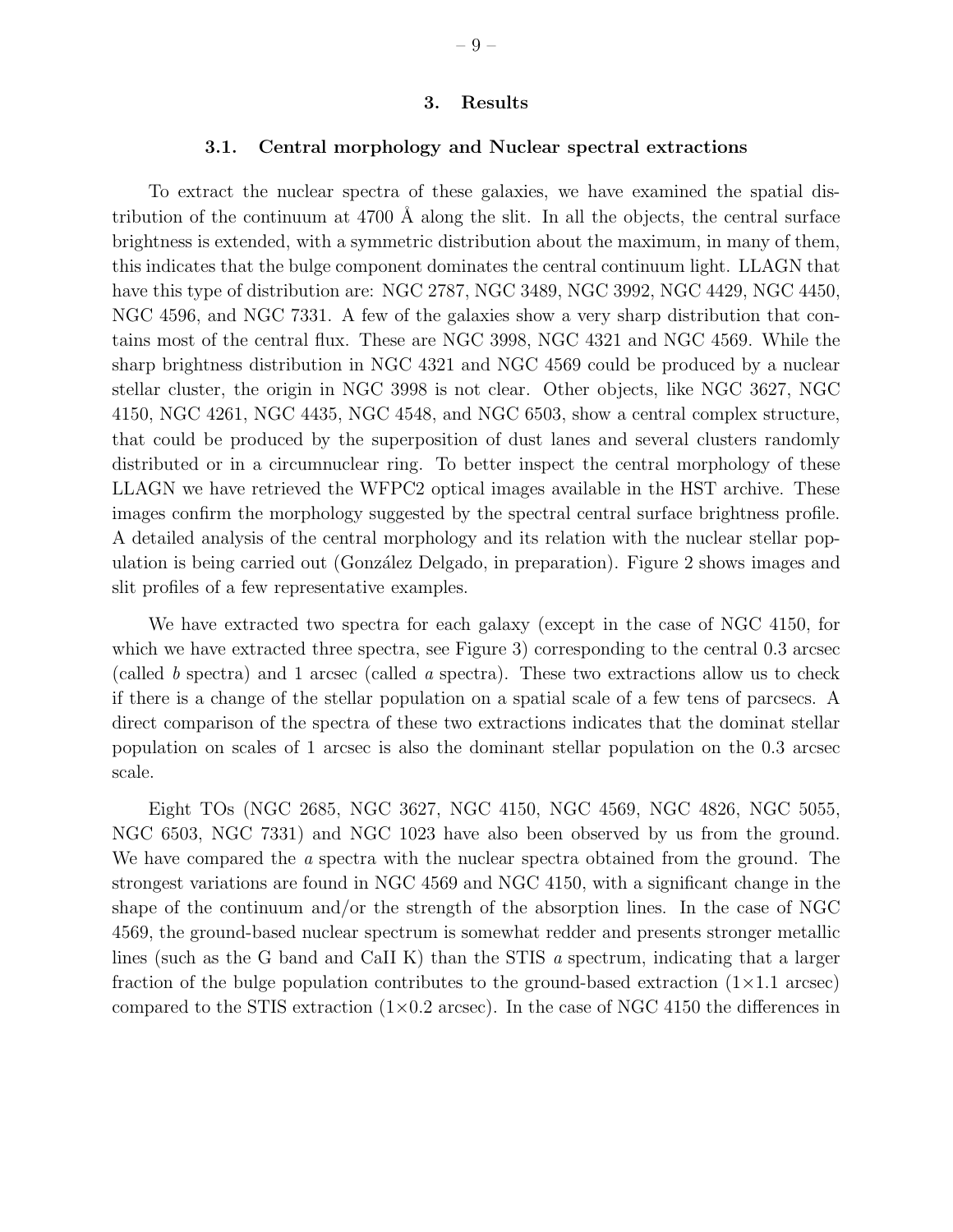the shape of the nuclear spectra can be associated with the dust lane structure that crosses the center and the different P.A. of the slit in the ground-based observation with respect to the STIS observations. In the remaining objects, the STIS and ground-based nuclear spectra are visually similar (see, e.g. NGC 3627 in Figure 4 on this paper and Figure 8 on Paper I), although some differences on the stellar populations are obtained through the empirical population analysis dicussed in section 4.

## 3.2. Empirical stellar population classification

In Paper I LLAGN are classified empirically by comparing their spectra with those of non-active galaxies dominated by stellar population of different ages. The spectra were separated into four classes labeled by  $\eta = Y$ , I, I/O and O:

- Y: Galaxies with young ( $\leq 10^7$  yr) stellar population, characterized by a blue continuum and very diluted metallic absorption lines.
- I: Galaxies with a dominant intermediate age population  $(10^8-10^9 \text{ yr})$ , characterized by prominent HOBLs in absorption.
- I/O: Galaxies with a mixture of intermediate age and older stars. These galaxies do not have visible HOBLs in absorption, but the metallic lines are weaker than in an old stellar population.
- O: Galaxies dominated by an old  $(10^{10} \text{ yr})$  stellar population, with strong metallic lines, such as CaK and H, CN, G band and MgII.

Here, we proceed in the same way comparing the STIS spectra with the template galaxies observed from the ground. Figures 4 to 7 group the weak and strong-[OI] LLAGN spectra in the I, I/O and O categories. As in Paper I, this classification is confirmed by modelling of the starlight by a combination of a base of five template galaxies representative of the O (NGC 1023 and NGC 2950), I/O (NGC 221), I (NGC 205) and Y (NGC 3367) classes. The results of this combination indicate that all the nuclei that belong to the O have relative contribution at 4020 Å of NGC 1023+NGC2950 larger than  $75\%$ , and those that belong to the I class have relative contribution at 4020 Å of NGC 205 larger than  $30\%$ . These results are in perfect agreement with the those obtained from the modelling of the stellar light using the population synthesis technique presented in section 4.

As in the ground-based spectra, none of the STIS LLAGN resembles pure young stellar systems. No features due to WR stars were detected directly in the STIS spectra of either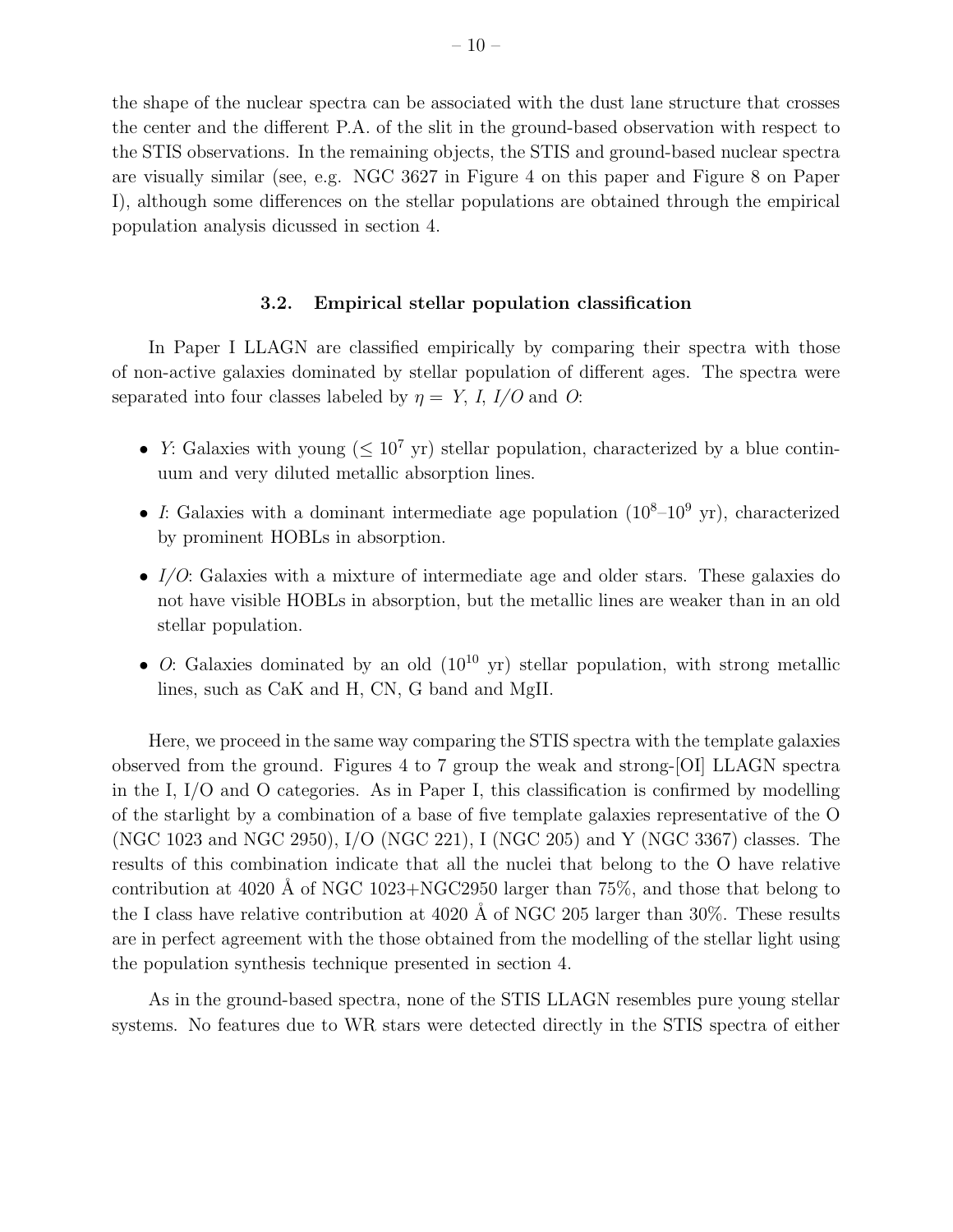

Fig. 2.— Top: WFPC2 images of NGC 3507, NGC 3627, and NGC 4826 through the filters F606W or F547M. North is up and East to the left. Bottom: Surface brightness profiles along the STIS slit of the optical continuum at 4700 Å. The extension of the  $a$  and  $b$  spectral extractions are marked by horizontal lines and labeled.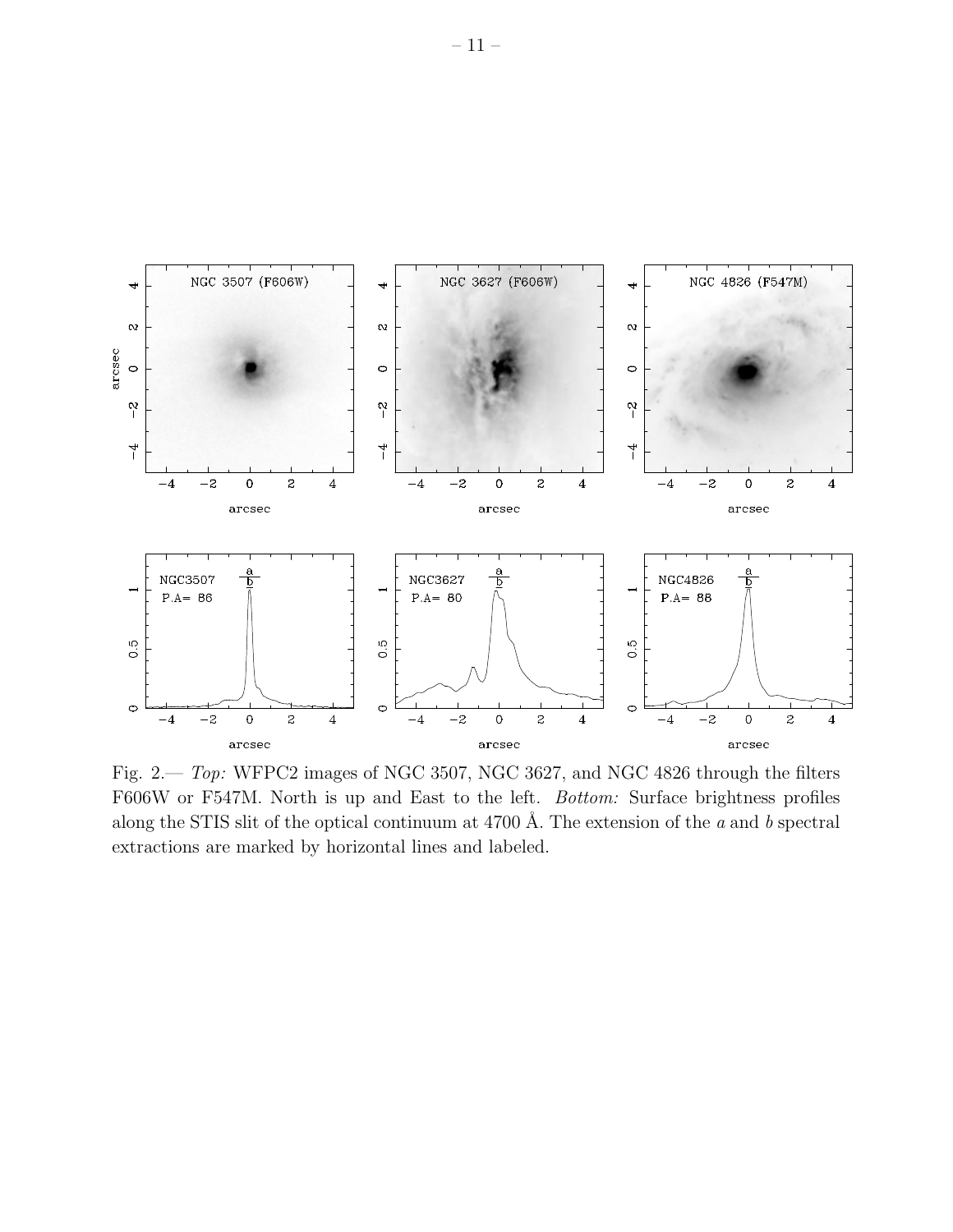

Fig. 3.— WFPC2 image through the F555W filter of NGC 4150, surface surface brightness profile along the STIS slit of the optical continuum at  $4700 \text{ Å}$ , and STIS spectra compared with the ground-based nuclear spectrum. The spectra are normalized to the flux at 4800  $\AA$ and shifted vertically for clarity.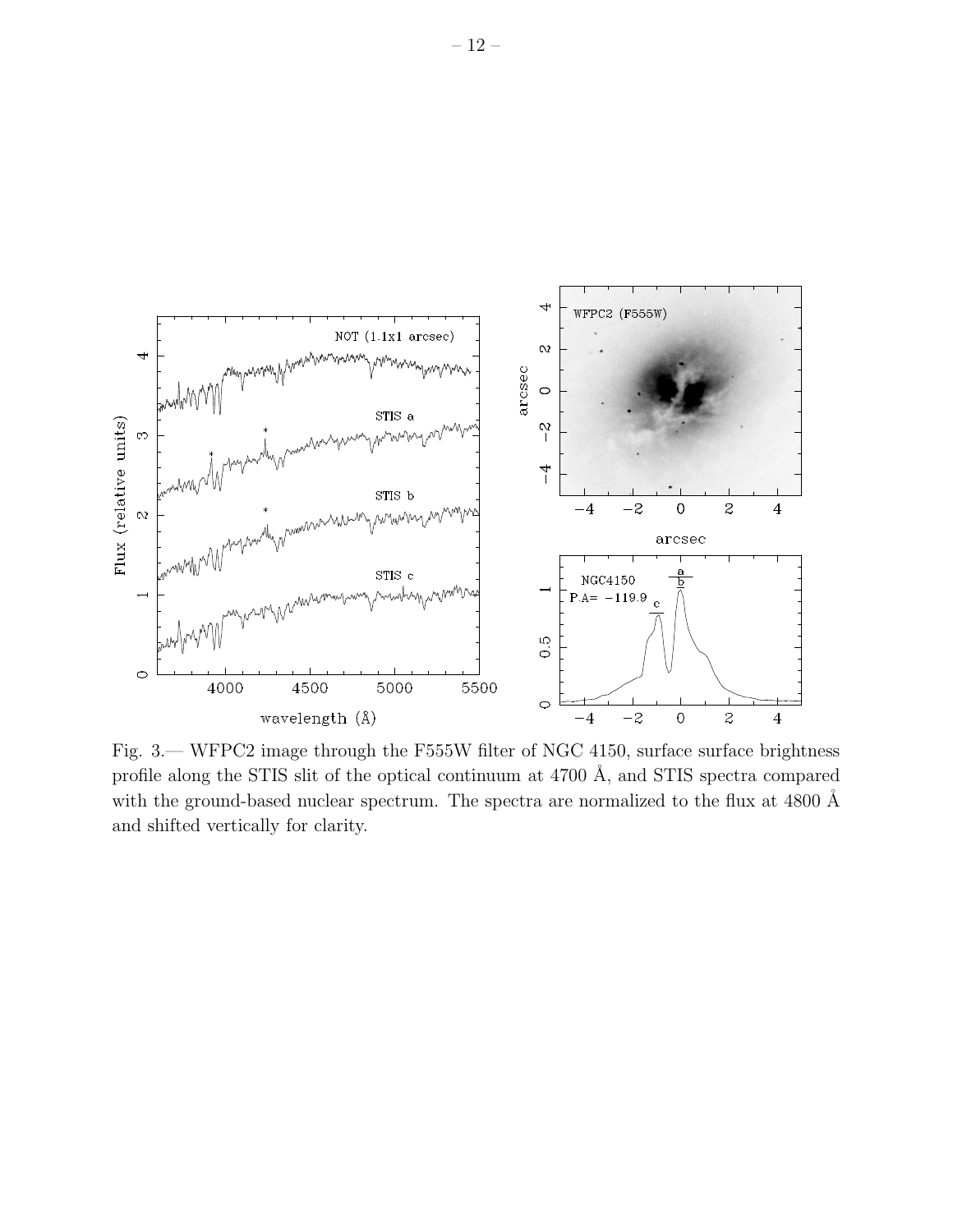LINERs or TOs, in neither extraction b  $(0.3\times0.2$  arcsec) nor a  $(1\times0.2$  arcsec). If WR stars are present in the nuclei of some LLAGN, they must contribute very little to the optical light, given that even observing through a very narrow slit, thus minimizing the bulge light, the broad bump at  $4660 \text{ Å}$  is not detected. This result is also maintained when the spectra are subtracted of the intermediate and old stellar components (obtained through the template decomposition discussed above). Only in NGC 3507 we find a marginal evidence of a broad feature at  $4620$  Å in the residual spectrum, although no broad feature at  $4680$  Å is detected.

Most of the LLAGN spectra are dominated by starlight, with weak or absent nebular emission. Three LINERs (NGC 3998, NGC 4203, and NGC 4450), which are classified as L1.9 for presenting broad Balmer lines, are the exception (Figure 7b). These objects are among the strongest  $\text{[OI]}/\text{H}\alpha$  emitters of the HFS97 sample, with values of 0.53, 1.22, and 0.67, respectively. Another important feature of these objects is that the stellar lines are very diluted with respect to the strength of these lines in a typical old and/or intermediate age population. This resembles what is observed in many Seyfert 2 galaxies (Schmitt et al 1999; González Delgado et al 2001; Cid Fernandes et al 2001a) in which the optical continuum is modelled by an old age population plus a feature less continuum (fitted by a power-law). In section 5 we discuss the origin of the continuum in these LINERs. None of the weak-[OI] LLAGN observed have such properties.

We find that an intermediate age population is more frequent in TOs  $(7/17)$  than in LINERs (2/11). Note, however, that both NGC 3368 and NGC 3507, the two  $\eta = I$ LINERs, have  $\text{[OI]/H}\alpha = 0.18$ , therefore tresspassing the LINER/TO boundary of HFS97c by an insignificant amount. Expressed in terms of our weak and strong-[OI] classes (divided at  $\text{[OI]}/\text{H}\alpha = 0.25$ , this difference becomes even more pronounced: 9/21 weak- $\text{[OI]}$  but none of the strong-[OI] nuclei in the STIS sample present HOBLs. Taking these numbers together with the data from Paper I, we find that only 2 (NGC 841, [OI]/ $H\alpha=0.58$ , and NGC 5005,  $[OI]/H\alpha=0.65$ ) out of the 24 (8%) strong-[OI] LLAGN belong to the  $\eta = I$  class, while this fraction is  $20/47$  (42%) for weak-[OI]. As pointed out in Paper I, these numbers suggest a possible link between the central stellar population and emission line properties.

Figure 8 shows the STIS spectra of four HII nuclei (NGC 278, NGC 3351, NGC 4245, and NGC 4800) and one non-active galaxy (NGC 1023) to be compared with the LLAGN. Paradoxically, not all the HII nuclei show a continuum dominated by young and/or intermediate age population! In fact, the dominant central  $0.3 \times 0.2$  arcsec stellar population in NGC 4245 and NGC 4800 is old  $($   $\geq 10^{10}$  yr) and somewhat similar to the non-active galaxy NGC 1023. However, the H $\alpha$  distribution in both objects is extended and more prominent in the off-nuclear spectra than in the central  $0.3 \times 0.2$  arcsec, where H $\alpha$  is in absorption. It would be interesting to revise the emission line classification of these objects, and to check if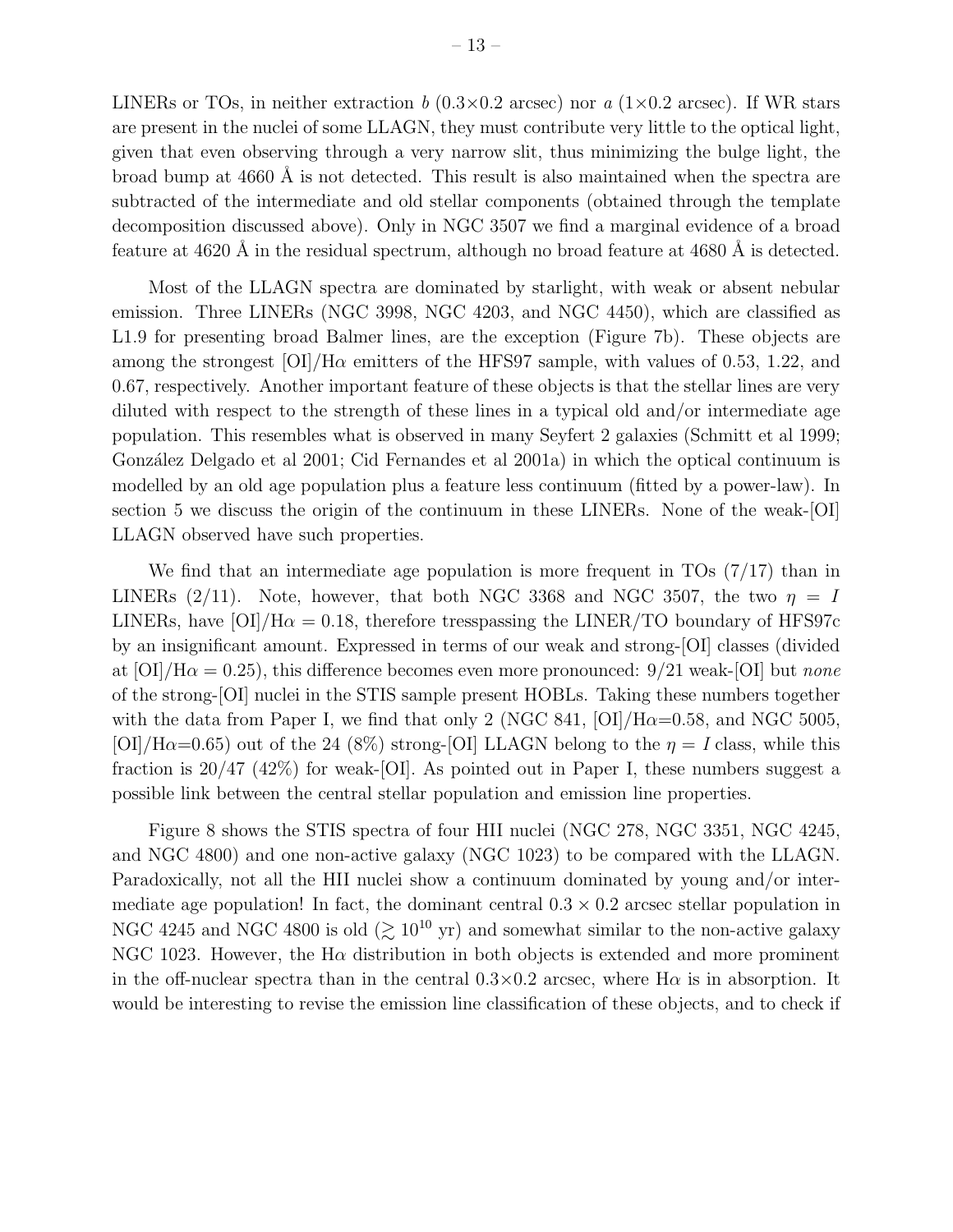their HII denomination is associated to the large aperture of the spectra used in the HFS97 classification; then it is associated to star formation located in the circumnuclear region (100 pc to 1 kpc) than to the nucleus. This comparison also indicates the relevance of the central morphology of the continuum and emission lines in the classification of LLAGN.

#### 3.3. Spectral properties

In this section we present measurements of spectral indices indicative of stellar populations for the STIS spectra. We list the measurements only for extractions  $a$ , since in most of the objects the differences in the spectral indices with respect to extractions b are small. We have measured 7 equivalent widths and two continuum colors in the system of Bica & Alloin (1986a,b):  $W_C$ ,  $W_{wlb}$ ,  $W_K$ ,  $W_H$ ,  $W_{CN}$ ,  $W_G$ ,  $W_{Mg}$ ,  $F_{3660}/F_{4020}$  and  $F_{4510}/F_{4510}$ . These measurements were performed following the automated procedure devised in Paper I except for 3 cases (NGC 4459, NGC 4569 and NGC 6503), where the pseudo continuum was corrected by hand. We have also measured the 4000 Å break index  $(D_n(4000))$ , and the [OII] and H $\delta$  (H $\delta$ A) equivalent widths following recipes in Balogh et al (1999) and Worthey & Ottaviani (1997).

Table 2 lists the results of these measurements. In Figure 9 we examine the relation between  $D_n(4000)$ ,  $H\delta_A$  and  $W_K$  for the combined STIS + ground samples. Different symbols correspond to stellar population classes  $\eta = I$ , I/O and O (circles, triangles and squares respectively). Filled and open symbols are used for STIS and ground-based observations respectively. As discussed in Paper I, there is an excellent agreement between the empirical stellar population classes and the spectral indices. Nuclei with young and/or intermediate age populations  $(\eta = I)$  have low  $W_K$  and  $D_n(4000)$ , while for nuclei dominated by an old stellar population these indices assume large values, with  $\eta = I/O$  objects in between.

#### 4. Empirical Population Synthesis Analysis

## 4.1. The method

In order to quantify the stellar population mixture of LLAGN we use the empirical population synthesis (EPS) algorithm described in Cid Fernandes et al (2001b). Briefly, the code synthesizes a set of equivalent widths and colors by means of a combination of a base of 12 observed star clusters of differents ages and metallicities (Schmidt et al 1991; Bica & Alloin 1986a,b) plus a  $F_{\nu} \propto \nu^{-1.5}$  power-law to represent an AGN featureless continuum (FC). The output of the code consists of a *population vector*  $\vec{x}$ , whose components represent flux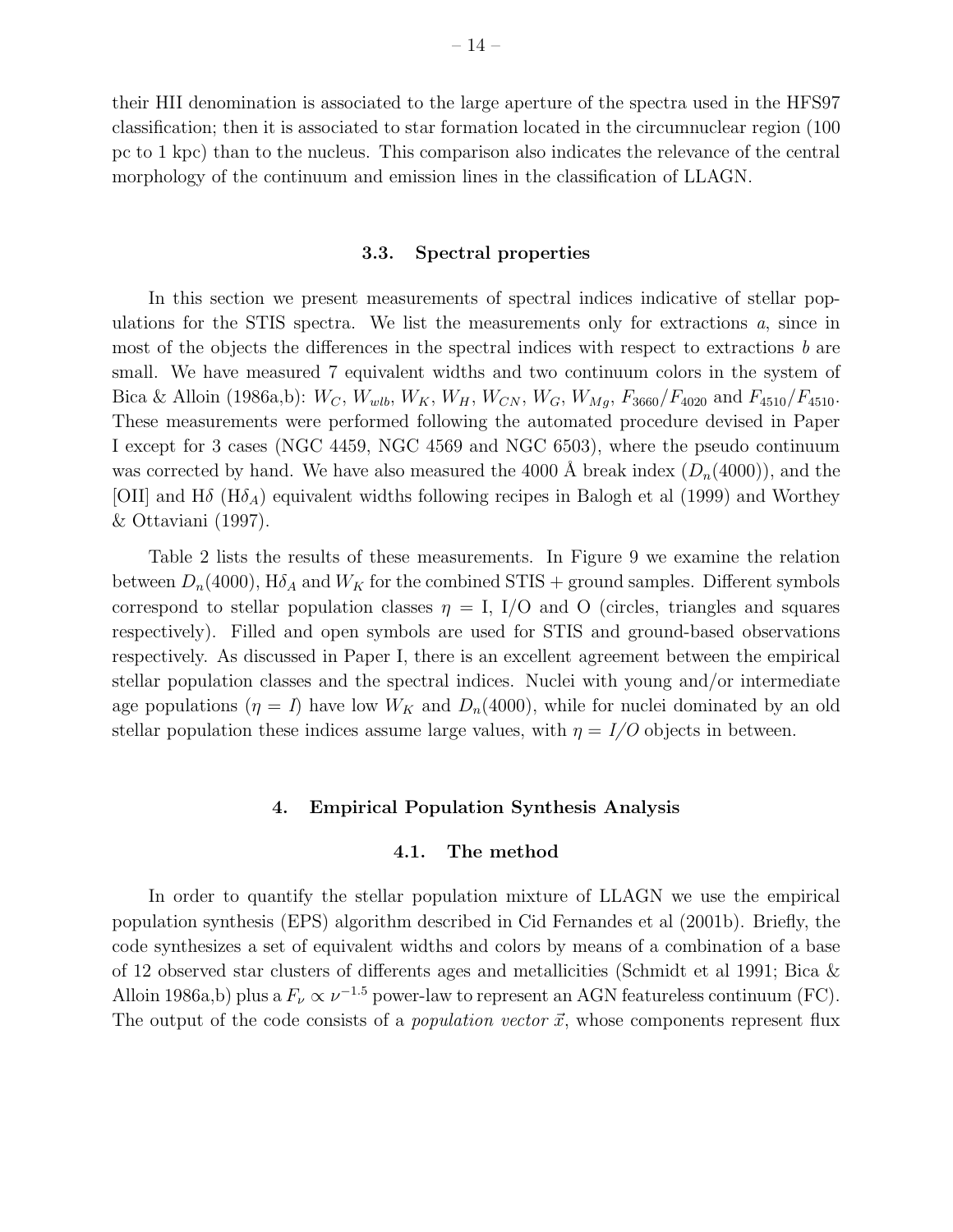

Fig. 4.— Nuclear spectra of weak-[OI] in the I class, i.e., with an intermediate age population.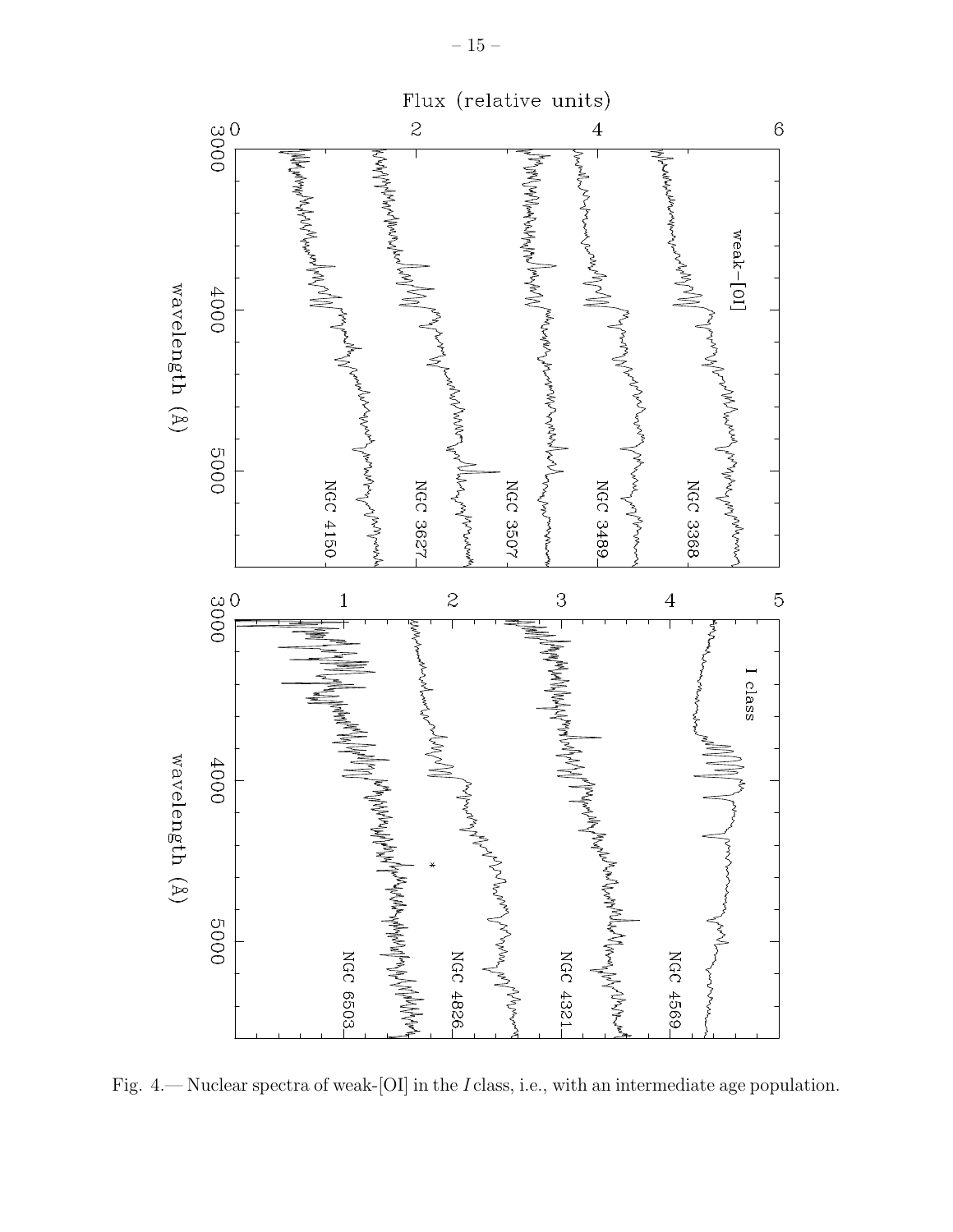

Fig. 5.— Nuclear spectra of weak-[OI] in the  $I/O$  class, i.e., with a mixture of intermediate age and older stars. Hot pixels in the spectra are labbeled by \*.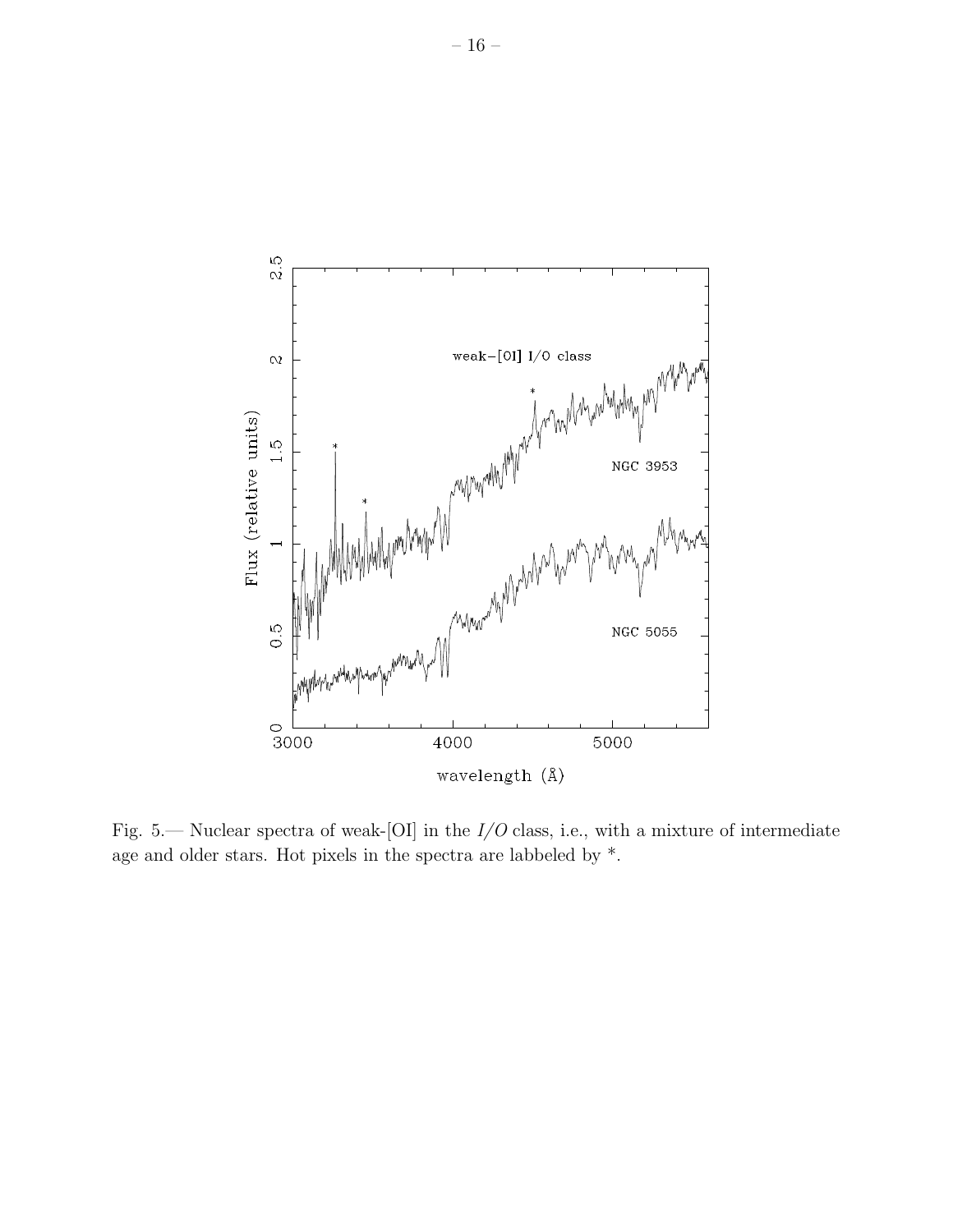

Fig.  $6$ — Nuclear spectra of weak-[OI] in the O class, i.e., with a predominantly old age population.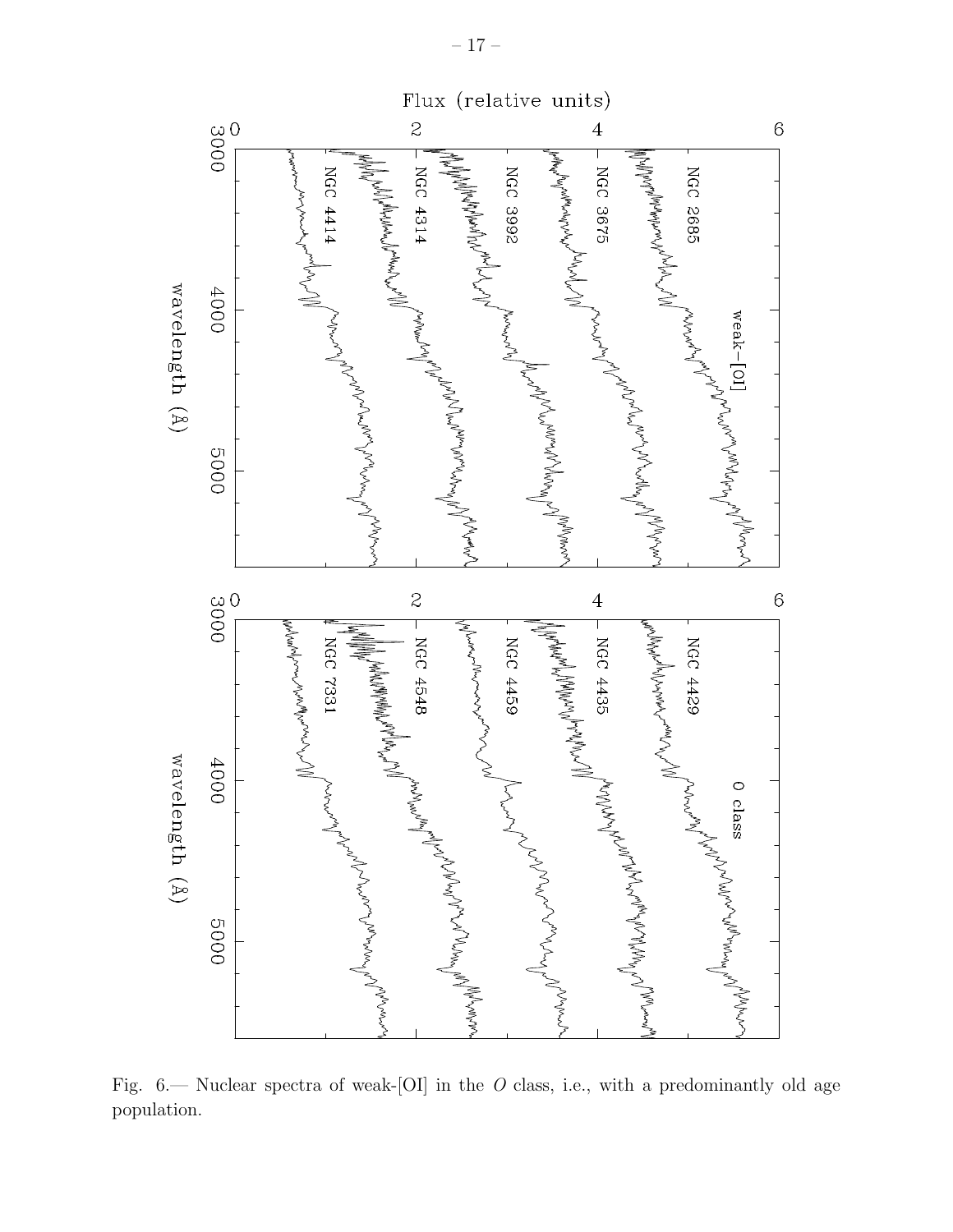

Fig. 7.— Nuclear spectra of strong-[OI]: (a) in the O class, i.e., with a predominantly old age population; (b) with diluted stellar lines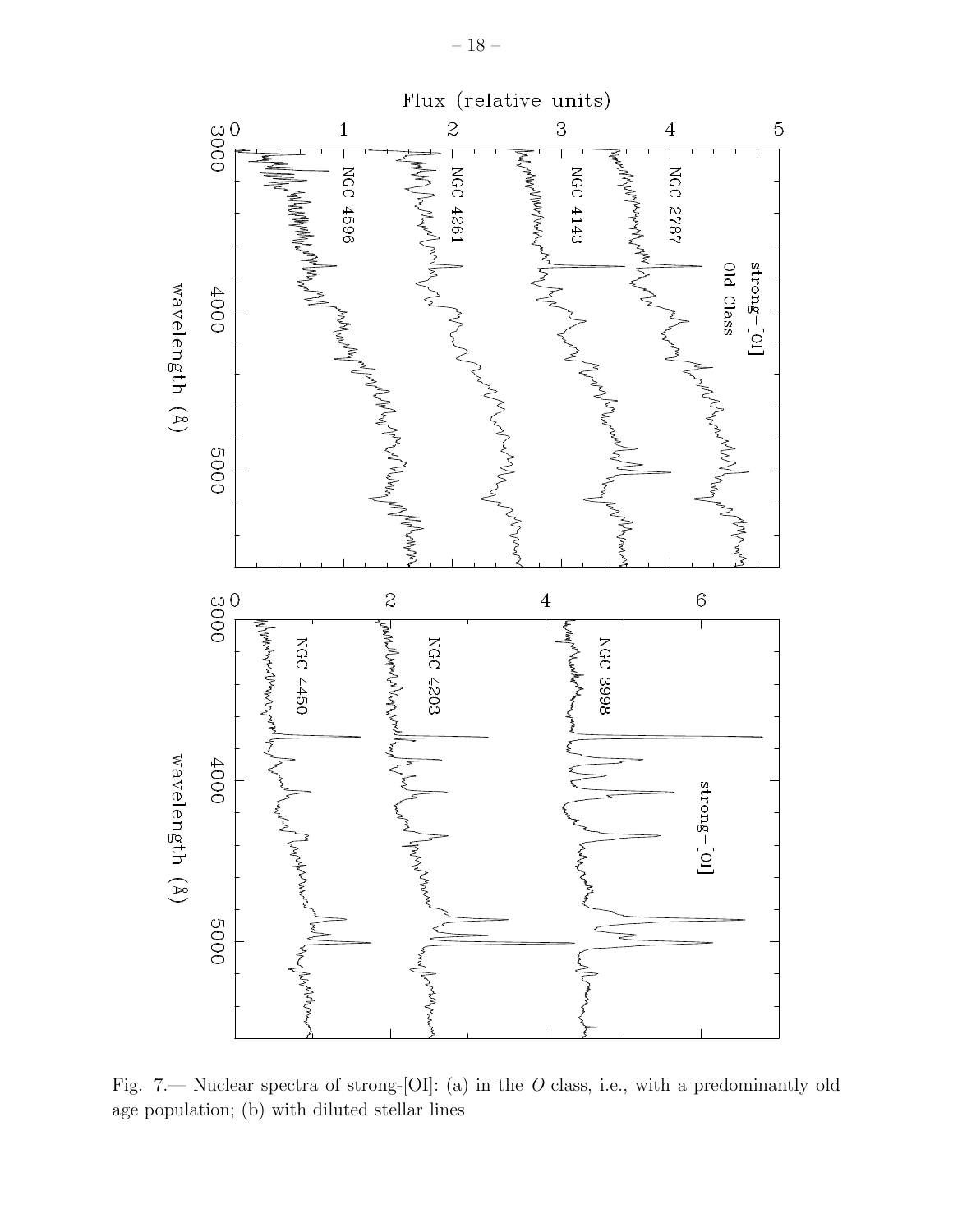

Fig. 8.— Nuclear spectra of a non-active galaxy, NGC 1023, and four HII nuclei.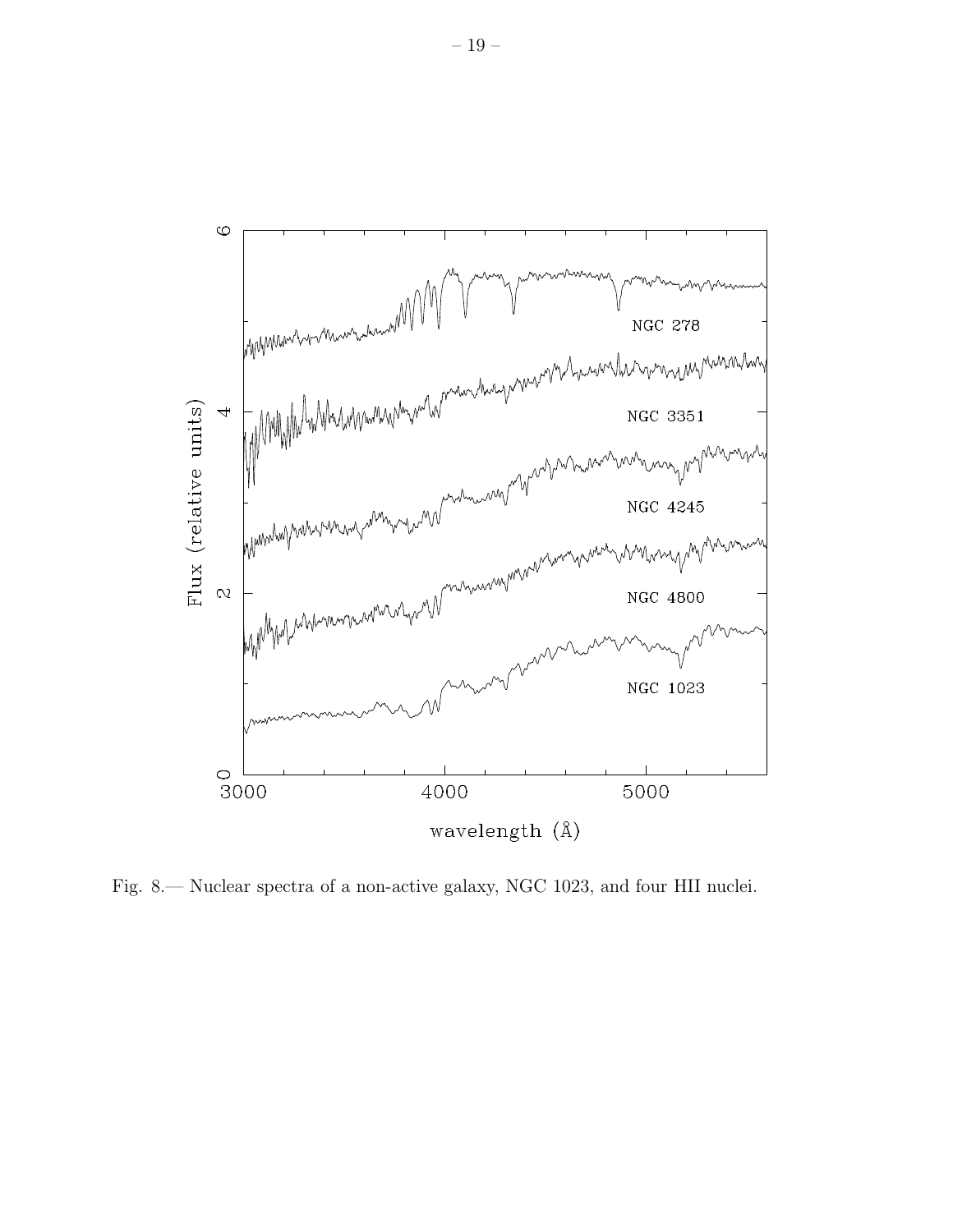

Fig. 9.— Relations between spectral indices:  $D_n(4000)$ ,  $H\delta_A$  and  $W_K$ . The stellar population classes I, I/O, O are represented by different symbols (circles, triangles and squares repectively). Except for the two stars, which represent the HII nuclei NGC 3367 and NGC 6217 from Paper I, only LLAGN are included. Crosses are used to represent NGC 3998, NGC 4143, NGC 4203 and NGC 4450, the four STIS sources with strong emission lines (Fig 7b). Filled and open symbols are used for STIS and ground-based observations respectively.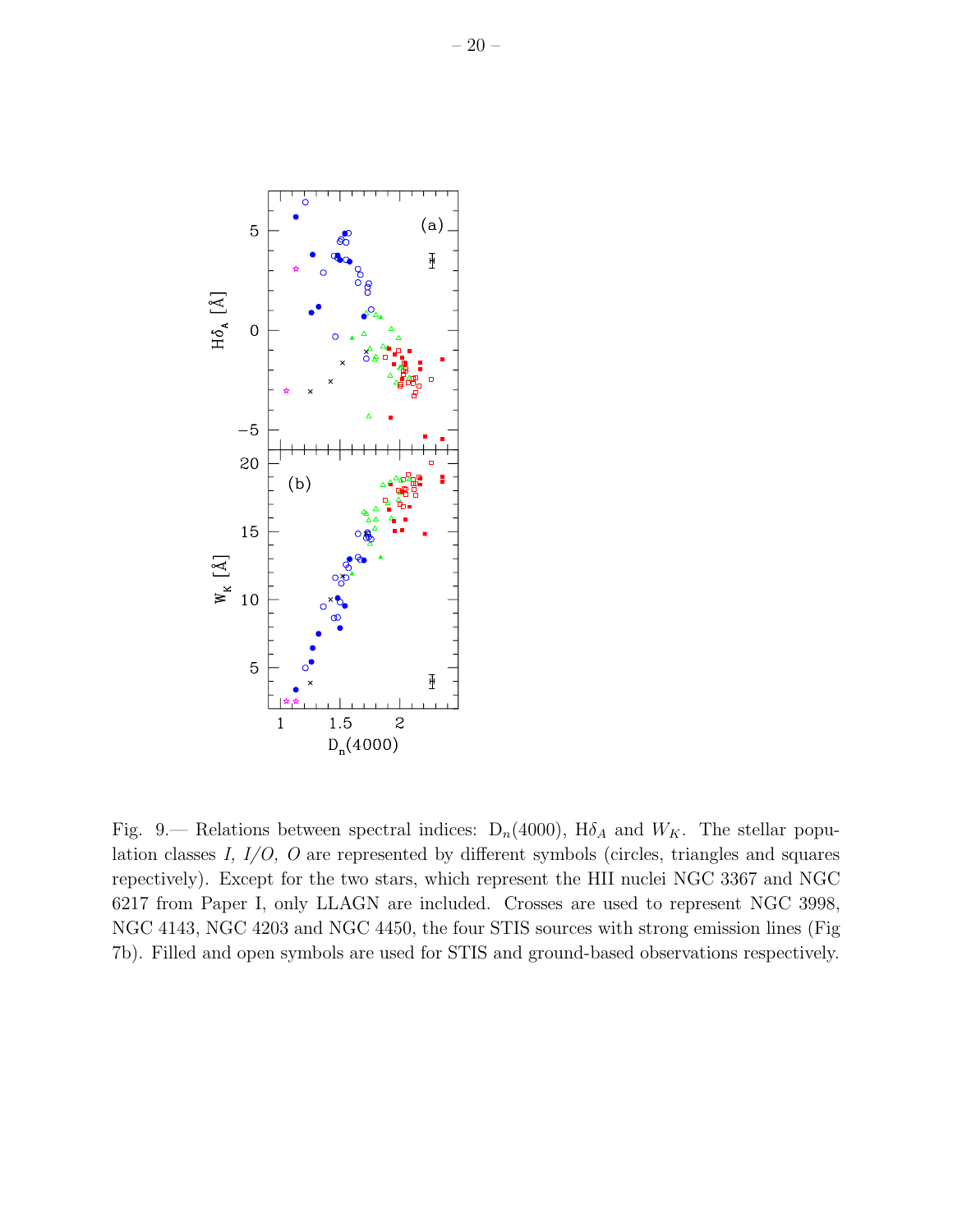Table 2. Spectral properties in the a LLAGN STIS/CCD (G430L) spectra

| Galaxy               | $W_C$   | $\mathcal{W}_{wlb}$ | $W_K$ | $W_H$  | $W_{CN}$ | $W_G$    | $W_{Mg}$ | $F_{3660}$<br>$F_{4020}$ | $F_{4510}$<br>$F_{4020}$ | $D_n(4000)$ | ${\rm H}\delta_A$ | $W(O \prod)$ |
|----------------------|---------|---------------------|-------|--------|----------|----------|----------|--------------------------|--------------------------|-------------|-------------------|--------------|
| <b>NGC 2685</b>      | $5.2\,$ | $20.5\,$            | 18.9  | 13.7   | 15.8     | $9.8\,$  | 11.0     | 0.57                     | 1.62                     | 2.17        | $-1.6$            | 2.1          |
| <b>NGC 2787</b>      | 5.9     | 20.6                | 16.8  | 11.3   | 19.2     | 10.7     | 11.4     | 0.54                     | 1.53                     | 2.08        | $-1.0$            | 26.1         |
| <b>NGC 3368</b>      | 1.7     | 9.7                 | 10.1  | 11.8   | 8.3      | 6.9      | 6.8      | 0.53                     | 1.23                     | 1.48        | $3.8\,$           | 1.2          |
| $\rm NGC~3489$       | 2.2     | 12.2                | 13.0  | 12.3   | 8.8      | 7.9      | 7.4      | $\,0.56$                 | 1.16                     | 1.58        | $3.5\,$           | $-2.0$       |
| <b>NGC 3507</b>      | 1.0     | 4.1                 | 5.4   | 6.6    | 4.6      | 4.6      | 4.9      | 0.81                     | 1.03                     | 1.26        | 0.9               | 6.5          |
| <b>NGC 3627</b>      | 1.5     | 9.7                 | 9.5   | 11.1   | 5.1      | 6.3      | 6.1      | 0.47                     | 1.36                     | 1.54        | 4.9               | 11.2         |
| <b>NGC 3675</b>      | $2.3\,$ | 18.6                | 18.4  | 13.2   | 16.3     | 10.4     | 10.9     | 0.60                     | 1.71                     | 2.17        | $-2.0$            | $-2.4$       |
| <b>NGC 3953</b>      | 2.4     | 12.4                | 13.1  | 11.9   | 11.4     | 8.5      | 8.5      | 0.50                     | 1.62                     | 1.84        | 0.6               | $4.2\,$      |
| <b>NGC 3992</b>      | $3.3\,$ | 19.0                | 18.7  | 12.7   | 17.6     | $10.5\,$ | 11.1     | 0.46                     | 1.67                     | 2.36        | $-1.4$            | 6.2          |
| <b>NGC 3998</b>      | 1.2     | $-1.6$              | 3.9   | $-6.1$ | 12.7     | 0.3      | 4.8      | 0.93                     | 1.25                     | 1.25        | $-3.1$            | 50.2         |
| <b>NGC 4143</b>      | 3.4     | 14.2                | 14.8  | 8.2    | 17.4     | 8.7      | 11.5     | 0.63                     | 1.49                     | 1.72        | $-1.1$            | 22.6         |
| <b>NGC 4150</b>      | 2.0     | 9.5                 | 7.9   | 10.4   | 5.5      | 7.4      | 5.8      | 0.54                     | 1.38                     | 1.50        | $3.5\,$           | 5.5          |
| $\rm NGC$ $\rm 4203$ | 2.4     | $\,9.2$             | 10.0  | 3.2    | 17.4     | 6.6      | 8.9      | 0.77                     | 1.40                     | 1.42        | $-2.6$            | 19.2         |
| <b>NGC 4261</b>      | 4.4     | 18.9                | 18.4  | 12.7   | 18.1     | 9.5      | 10.2     | 0.61                     | 1.55                     | 1.92        | $-4.4$            | 12.0         |
| <b>NGC 4314</b>      | 6.3     | 18.2                | 15.1  | 14.3   | 15.3     | 10.7     | 10.7     | 0.47                     | 1.60                     | 2.02        | $-2.5$            | $-2.8$       |
| <b>NGC 4321</b>      | $-0.8$  | 5.4                 | 7.5   | 7.3    | 9.5      | 6.5      | 6.8      | 0.70                     | 1.23                     | 1.32        | $1.2\,$           | $5.8\,$      |
| <b>NGC 4414</b>      | 3.6     | 16.5                | 16.6  | 12.7   | 14.7     | 9.8      | 9.4      | 0.55                     | 1.42                     | 1.91        | $-0.9$            | 2.1          |
| <b>NGC 4429</b>      | 4.9     | 19.8                | 15.8  | 13.4   | 18.5     | 10.4     | 12.2     | 0.52                     | 1.60                     | 1.95        | $-1.7$            | $-1.8$       |
| <b>NGC 4435</b>      | 5.1     | 16.1                | 15.1  | 13.2   | 12.2     | 9.1      | 10.9     | 0.43                     | 1.38                     | 1.96        | $-1.2$            | $-1.7$       |
| <b>NGC 4450</b>      | 3.7     | 11.0                | 11.7  | 6.4    | 14.5     | 7.9      | 9.0      | 0.74                     | 1.42                     | 1.52        | $-1.6$            | 30.2         |
| <b>NGC 4459</b>      | 4.5     | 18.3                | 14.8  | 11.4   | 15.5     | 10.1     | 11.9     | 0.62                     | 1.78                     | 2.21        | $-5.3$            | $-2.3$       |
| <b>NGC 4548</b>      | $6.2\,$ | $23.1\,$            | 19.0  | 12.1   | 18.5     | 10.2     | 11.7     | 0.40                     | 1.76                     | 2.36        | $-5.4$            | 10.5         |
| <b>NGC 4569</b>      | 0.2     | 4.6                 | 3.4   | 7.5    | 3.2      | 2.9      | 2.9      | 0.66                     | 1.04                     | 1.13        | 5.7               | 0.5          |
| <b>NGC 4596</b>      | 4.0     | 17.0                | 15.9  | 11.6   | 15.9     | 9.7      | 11.0     | 0.55                     | 1.56                     | 2.05        | $-1.7$            | $-1.0$       |
| <b>NGC 4826</b>      | $2.5\,$ | 13.7                | 12.9  | 11.9   | 12.0     | 8.3      | 8.5      | 0.52                     | 1.37                     | 1.70        | 0.7               | 2.8          |
| <b>NGC 5055</b>      | 3.0     | 12.9                | 11.9  | 10.3   | 13.9     | 7.1      | 10.9     | 0.63                     | 1.48                     | 1.60        | $-0.4$            | $-1.7$       |
| <b>NGC 6503</b>      | 3.3     | 4.6                 | 6.5   | 9.6    | 4.4      | 4.6      | 5.8      | 0.69                     | 1.12                     | 1.27        | 3.8               | $-1.5$       |
| <b>NGC 7331</b>      | 4.1     | 16.4                | 17.9  | 13.6   | 16.2     | 10.2     | 9.7      | 0.57                     | 1.53                     | 2.02        | $-1.4$            | $-1.6$       |
| <b>NGC 0278</b>      | 0.2     | 7.8                 | 4.3   | 12.2   | 3.9      | 4.3      | 3.5      | 0.39                     | 0.90                     | 1.31        | $10.1\,$          | $-1.6$       |
| <b>NGC 1023</b>      | 5.7     | 21.5                | 19.3  | 14.0   | 21.6     | 11.6     | 12.6     | 0.57                     | 1.61                     | 2.32        | $-3.9$            | $-4.3$       |
| <b>NGC 3351</b>      | 2.4     | 10.0                | 9.2   | 8.4    | 4.9      | 6.6      | $5.5\,$  | 0.70                     | 1.31                     | 1.44        | $-0.5$            | $-4.2$       |
| <b>NGC 4245</b>      | 3.8     | 16.4                | 14.4  | 11.0   | 16.7     | 11.0     | 11.1     | 0.58                     | 1.67                     | 1.93        | $-3.0$            | $-2.8$       |
| <b>NGC 4800</b>      | 5.0     | 16.9                | 16.9  | 11.0   | 13.0     | 8.2      | 8.5      | 0.62                     | 1.55                     | 1.93        | $-2.1$            | $-2.9$       |

Note. — Col. (1): Galaxy name; Cols. (2–10): Equivalent widths of seven absorption features and two colors, all in Bica & Alloin system. Col. (11): 4000 Å break index (Balogh et al 1999). Col. (12): H $\delta_A$  equivalent width of Worthey & Ottaviani (1997). Col. (13): [OII] equivalent width of Balogh et al (1999).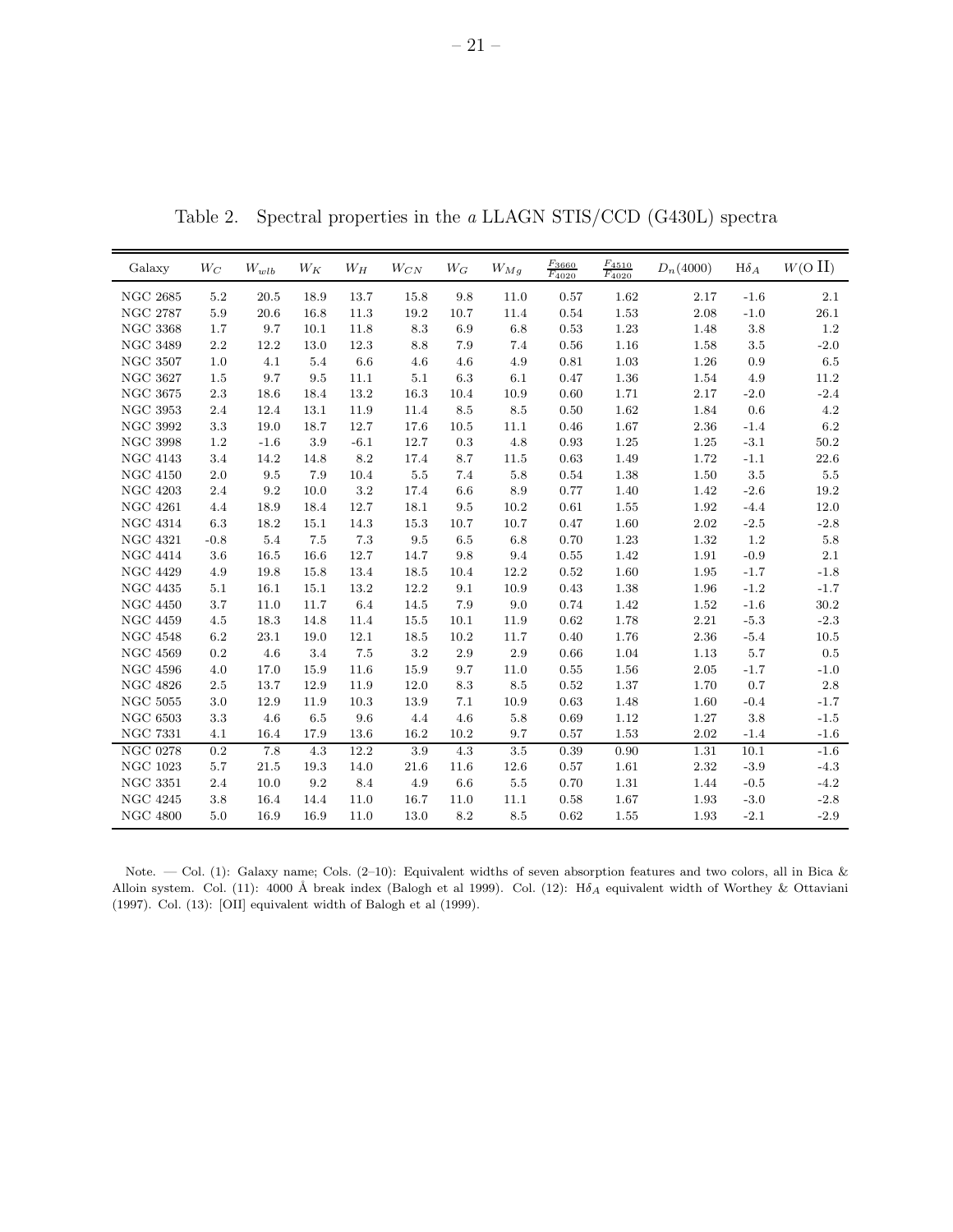fractions associated with each population in the base, plus the V-band extintion, modelled as due to a uniform dust screen. These parameters correspond to a likelyhood-weighted mean of  $10^8$  combinations obtained from a Metropolis tour through the  $(\vec{x}, A_V)$  space. We use as input to the EPS code five spectral indices:  $W_K$ ,  $W_{CN}$ ,  $W_G$  plus the  $F_{3660}/F_{4020}$  and F4510/F<sup>4020</sup> colors. This same set of observables was used in the EPS analysis of Starburst (Cid Fernandes, Leão & Rodrigues Lacerda 2003b) and Seyfert 2 galaxies (Cid Fernandes et al. 2001a), which provide an important reference for comparison.

The virtues and shortcomings of EPS have been extensively discussed in Cid Fernandes et al. (2001b, 2003b). Our experience with this method in a variety studies has taught us that it is a superb tool to analyse stellar population mixtures provided that one keeps the description at a relatively coarse level. Accordingly, in this paper we group components of same age in a reduced population vector  $\vec{x} = (x_{FC}, x_6, x_7, x_8, x_9, x_{10})$  where  $x_6-x_{10}$  correspond to five logarithmically spaced ages of  $10^6$ ,  $10^7$ ,  $10^8$ ,  $10^9$  and  $10^{10}$  yr, and  $x_{FC}$  corresponds to the power-law component. Even this description is too fine graded given the limitations of the EPS imposed by the combination of observational errors, limited input information and quasi-linear dependences within the base. We therefore base our analysis of the EPS results on an even coarser (but more robust) description obtained by further grouping similar  $\vec{x}$ components. For instance, although the method does not distinguish well between the  $10<sup>6</sup>$ ,  $10^7$  and FC individual components, their sum  $x_{Y/FC} \equiv x_{FC} + x_6 + x_7$  is well constrained. Similar rebinnings of the remaining components are employed in the discussion below.

We have also calculated formal errors and covariances for three condensed EPS fractions  $(x_{Y/FC}, x_8 \text{ and } x_{9+10})$ . The average errors are 2.2%, 3.2%, and 3.2%, respectively. These errors are low, and allow us to distinguish between the different components with a precision of about 3%. However, this does not apply for old systems with a contribution of  $x_{9+10} \ge$ 90%. In these objects, the fractions  $x_{Y/FC}$  and  $x_8$  obtained are similar to the formal errors, and in consequence these values are not significant.

#### 4.2. Statistical results

Tables 3 and 4 list the EPS results for both the ground-based and STIS samples. The population vector is expressed as the percentage fraction of the flux at a normalization wavelength of 4020 Å. In this section we present histograms of the results of the synthesis grouped in three age bins, used to represent old  $(10^{10} \text{ yr}, x_{10})$ , intermediate populations  $(10<sup>8</sup>-10<sup>9</sup>$  yr,  $x<sub>8</sub>+x<sub>9</sub>)$  and young plus FC components  $(x<sub>Y/FC</sub>)$ . In these histograms we divide the LLAGN in weak-[OI] ([OI]/H $\alpha \leq 0.25$ ) and strong-[OI] ([OI]/H $\alpha \geq 0.25$ ) sources.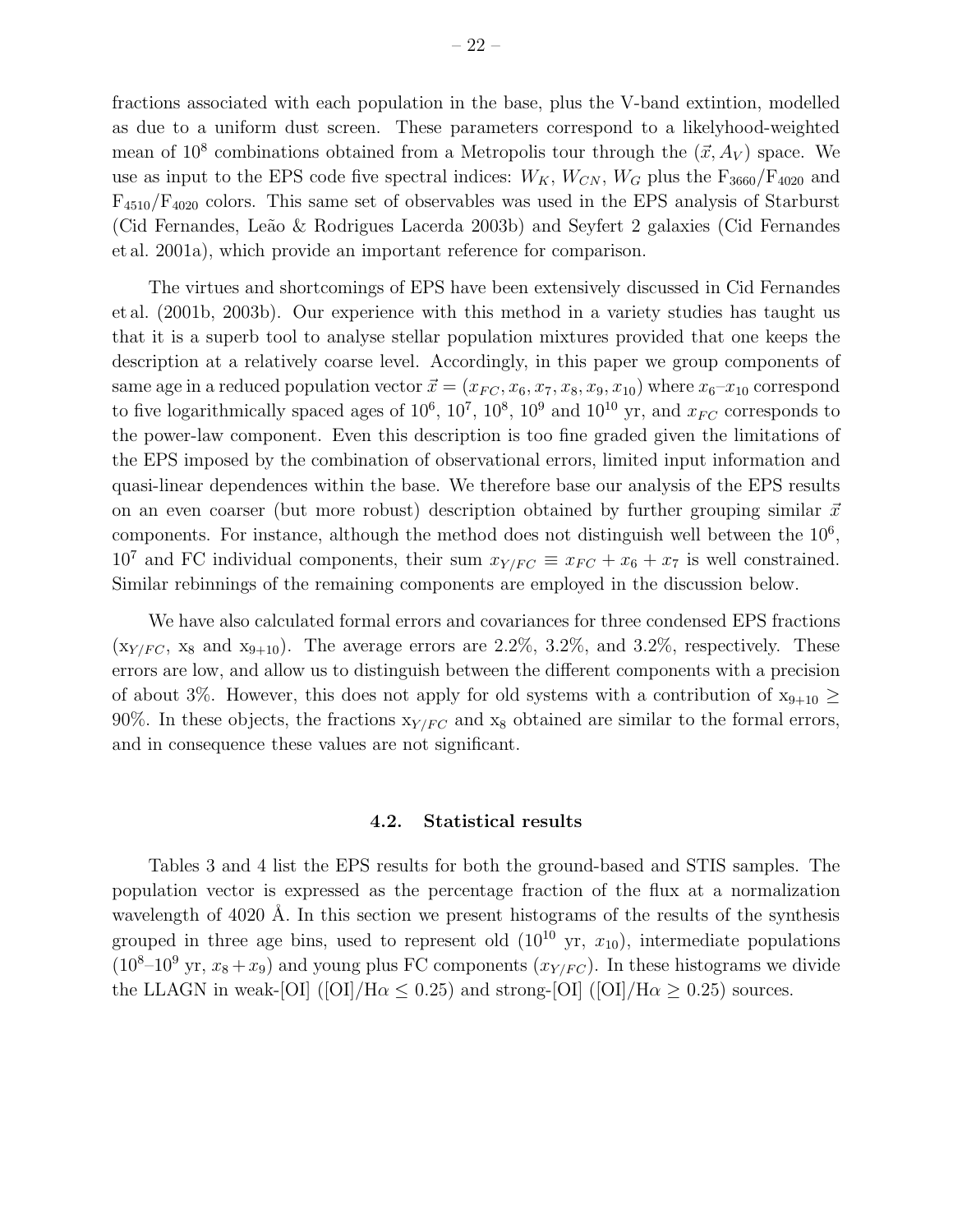Figure 10 shows the results for the ground-based observations only. The average (median) values of the distributions of the old, intermediate and young stellar population of the weak-[OI] LLAGN are:  $48\%$  (47%),  $46\%$  (45%) and 6% (5%), repectively. For the strong-[OI] LLAGN these values are:  $62\%$   $(64\%)$ ,  $35\%$   $(33\%)$  and  $3\%$   $(3\%)$ . A remarkable result from this analysis is that the  $Y/FC$  component rarely exceeds 10% of the flux in the 1.1×1 arcsec ground-based aperture. This only happens in 5/51 (10%) of our LLAGN (NGC 772, NGC 4569, NGC 5377, NGC 5678 and NGC 6503), all of which are weak-[OI] sources. Another significant difference between strong and weak-[OI] is found in the fraction of intermediate age population. The fraction of weak-[OI] LLAGN with  $x_I = x_8 + x_9 > 35\%$  is 25/34 (74%), but only 5/17 (29%) for strong-[OI]. Regarding the old stellar population, the fraction of weak-[OI] nuclei with  $x_{10} < 65\%$  is 27/34 (79%) and 10/17 (59%) for strong-[OI]. These numbers essentially translate the analysis done in Paper I to population strengths, and clearly indicate that weak-[OI] LLAGN are nuclei with an important intermediate age population.

Figure 11 shows the results for the STIS a spectra. The EPS analysis has also been done for the b spectra, but we have not found a significant difference between the results for the two apertures. The previous conclusion that weak-[OI] LLAGN have a larger contribution from the intermediate age population than strong-[OI] LLAGN is still valid. In 16 of the 21 (76%) weak-[OI] but only 2/7 (28%) of the strong-[OI] LLAGN the contribution of the intermediate age population is larger than 35%. However, there is a noticeable difference with respect to the ground-based observations, related with the strength of young plus FC component. The mean value of this component is  $x_{Y/FC} = 12\%$  and 22% for weak and strong-[OI] LLAGN respectively. These values are larger than the mean contributions in the ground-based spectra, 3% and 6%, respectively. There are four weak-[OI] (NGC 3507, NGC 4321, NGC 4569, and NGC 6503) and three strong-[OI] LLAGN (NGC 3998, NGC 4203, and NGC 4450) with  $x_{Y/FC} > 20\%$ , whereas only NGC 4569 has such a strong component in the ground based data. These three LINERs show very strong emission lines and diluted stellar lines, probably produced by the contribution from an AGN component (see section 5.1). On the other hand, in NGC 3507, NGC 4321, NGC 4569 and NGC 6503, the UV emission and the spectral characteristics of the optical spectra suggest that the large contribution from the  $Y/FC$  component is provided by a young stellar cluster. This cluster must be compact, as indicated by the morphology in the WFPC2 images and surface brightness profile along the slit, and hence its contribution to the optical light is much less important into a groundbased aperture. It is interesting to note that in the ground-based aperture, NGC 4569 and NGC 6503 outstand for their large intermediate age population.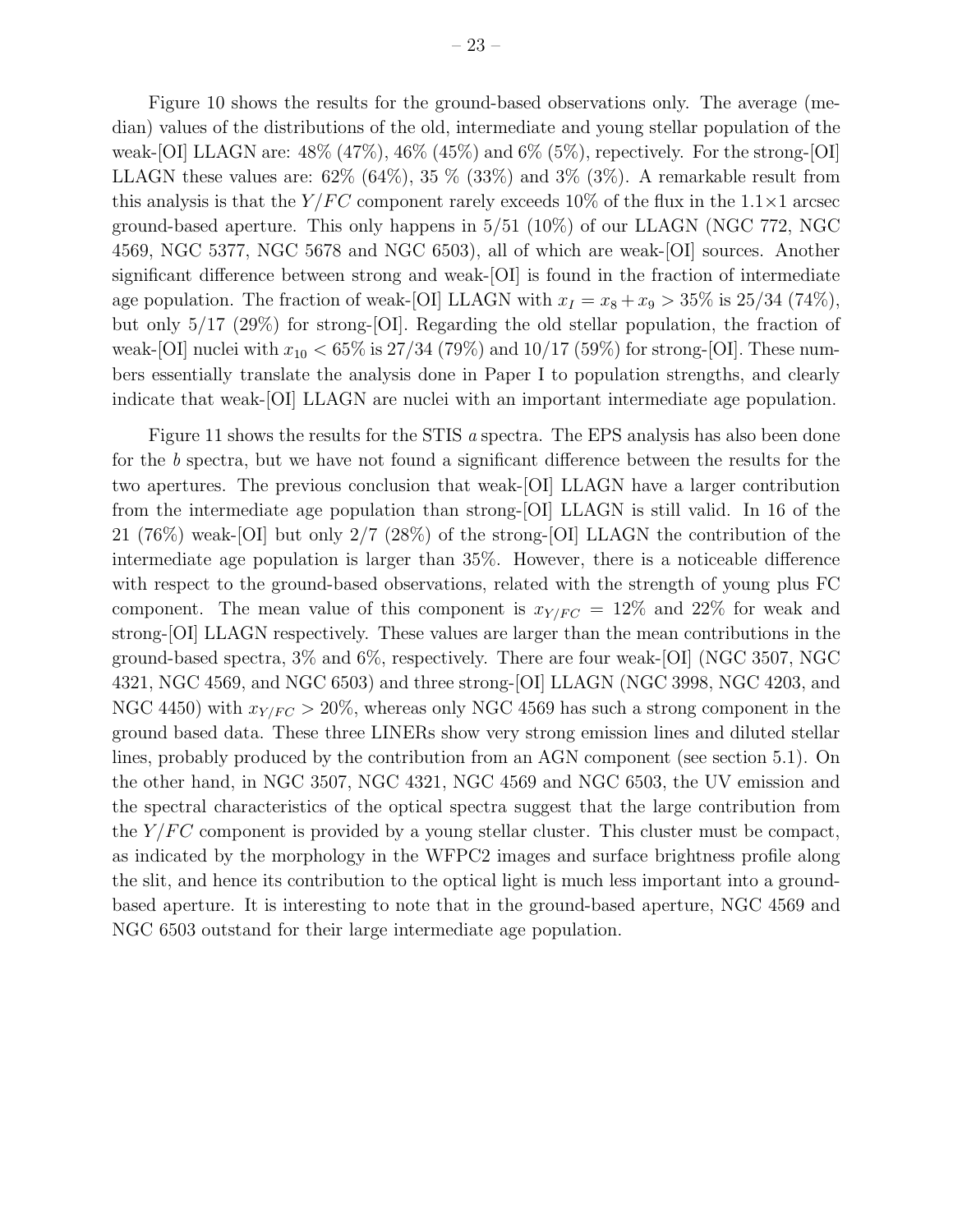

Fig. 10.— Histograms of the contribution of different age components, normalized to the light at 4020 Å. The histogram is for the ground-based observations, thus corresponding to stellar populations that contribute to a nuclear aperture of  $1.1 \times 1$  arcsec. The filled area represents the distributions of weak-[OI] LLAGN. Labels W and S indicate the median corresponding to the distributions of weak and strong-[OI] LLAGN respectively.



Fig. 11.— As Figure 10 but for STIS a spectra (corresponding to the nuclear  $1\times0.2$  arcsec).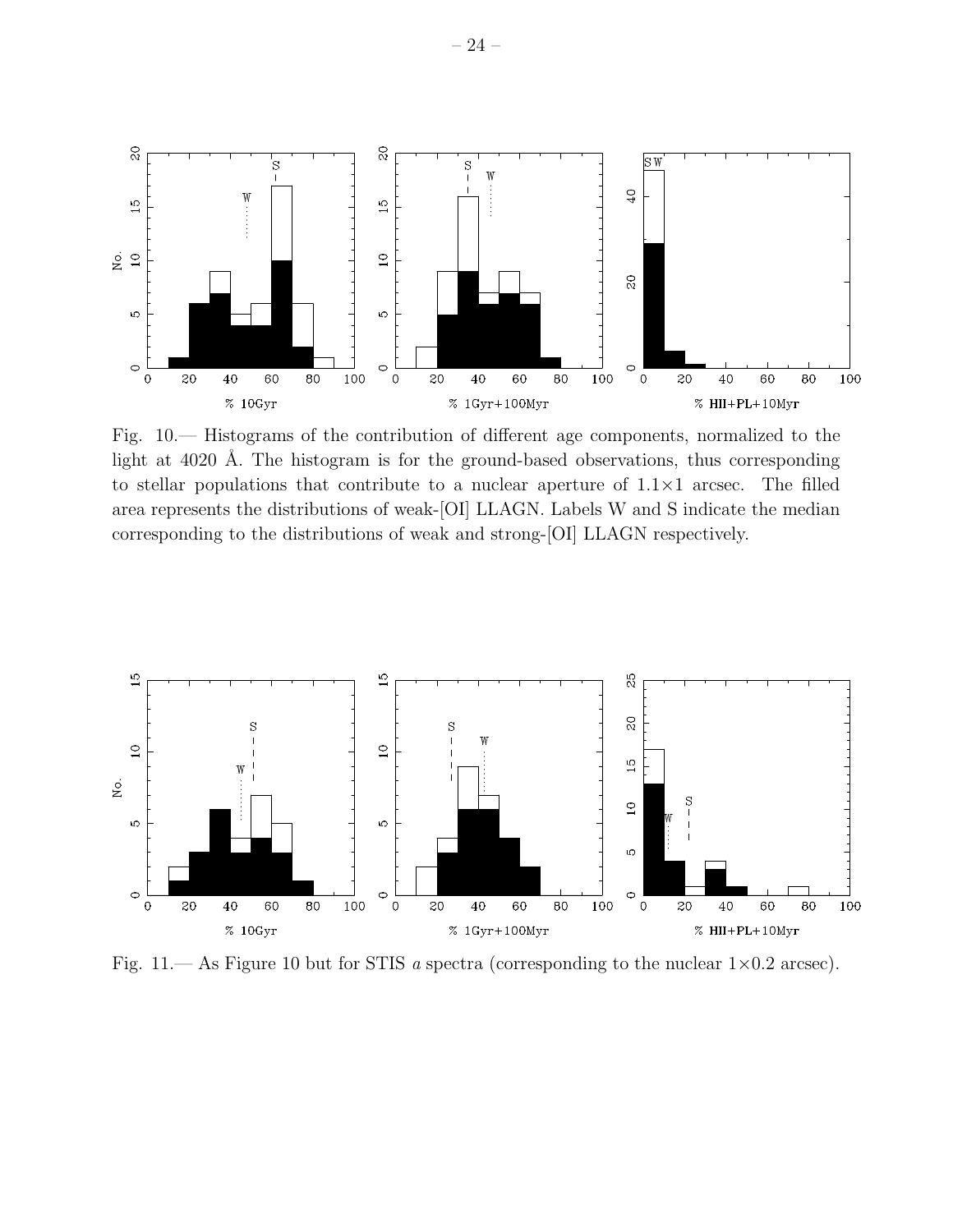| Galaxy                       | $x_{10}$  | $x_9$     | $x_8$ | $x_7$    | $x_6$    | $x_{PL}$ | $A_V$ |
|------------------------------|-----------|-----------|-------|----------|----------|----------|-------|
| <b>NGC 0266</b>              | 63.3      | 33.0      | 1.8   | 1.0      | 0.4      | 0.4      | 0.28  |
| <b>NGC 0315</b>              | 68.2      | 23.3      | 3.6   | 2.6      | 1.2      | 1.1      | 0.34  |
| <b>NGC 0404</b>              | 27.3      | 35.7      | 28.7  | 4.4      | 1.9      | 1.9      | 1.56  |
| <b>NGC 0410</b>              | 65.6      | 27.7      | 3.1   | 1.9      | 0.8      | 0.8      | 0.30  |
| <b>NGC 0428</b>              | 25.6      | 64.4      | 6.3   | 2.1      | 0.8      | 0.9      | 0.79  |
| <b>NGC 0521</b>              | 61.4      | 33.4      | 2.7   | 1.3      | 0.6      | 0.6      | 0.56  |
| <b>NGC 0660</b>              | 42.0      | 48.4      | 5.1   | 2.5      | 1.0      | 1.1      | 2.37  |
| <b>NGC 0718</b>              | 36.3      | 46.1      | 11.6  | 3.3      | 1.4      | 1.4      | 0.74  |
| <b>NGC 0772</b>              | 46.9      | 24.4      | 11.5  | 8.7      | 4.9      | 3.5      | 0.28  |
| <b>NGC 0841</b>              | 39.5      | 49.9      | 6.1   | 2.5      | 1.0      | 1.1      | 0.57  |
| NGC 1052                     | 70.1      | 20.8      | 3.9   | 2.8      | 1.2      | $1.1\,$  | 0.37  |
| <b>NGC 1161</b>              | 75.5      | 20.9      | 1.8   | 1.0      | 0.4      | 0.4      | 0.24  |
| <b>NGC 1169</b>              | 73.2      | 22.9      | 1.7   | 1.2      | 0.5      | 0.5      | 0.15  |
| <b>NGC 2681</b>              | 25.7      | 52.7      | 16.1  | 3.0      | 1.2      | 1.3      | 0.91  |
| <b>NGC 2685</b>              | 65.2      | 31.3      | 1.8   | 1.0      | 0.4      | 0.4      | 0.26  |
| NGC 2911                     | 64.4      | 29.7      | 3.1   | 1.5      | 0.7      | $_{0.6}$ | 0.80  |
| <b>NGC 3166</b>              | 42.9      | 48.3      | 4.9   | 2.1      | 0.9      | $_{0.9}$ | 0.62  |
| <b>NGC 3169</b>              | 50.2      | 44.2      | 3.0   | 1.5      | 0.6      | 0.6      | 1.15  |
| <b>NGC 3226</b>              | 78.3      | 16.4      | 2.4   | 1.5      | 0.7      | $_{0.6}$ | 0.53  |
| <b>NGC 3245</b>              | 59.4      | 27.4      | 5.2   | 4.2      | 2.0      | 1.8      | 0.33  |
| <b>NGC 3627</b>              | 29.6      | 47.1      | 16.7  | 3.6      | 1.4      | 1.5      | 1.14  |
| <b>NGC 3705</b>              | 36.7      | 52.6      | 6.5   | 2.3      | 0.9      | 1.0      | 1.08  |
| <b>NGC 4150</b>              | 29.2      | 52.3      | 12.7  | 3.2      | 1.2      | 1.3      | 0.62  |
| <b>NGC 4192</b>              | 52.6      | 38.1      | 4.5   | 2.6      | 1.1      | 1.1      | 1.77  |
| <b>NGC 4438</b>              | 67.2      | 27.2      | 2.8   | 1.5      | 0.7      | 0.6      | 1.15  |
| <b>NGC 4569</b>              | 19.6      | 13.2      | 45.7  | 11.0     | 5.0      | 5.4      | 0.35  |
| <b>NGC 4736</b>              | 36.8      | 43.9      | 12.6  | 3.7      | 1.6      | 1.5      | 0.68  |
| <b>NGC 4826</b>              | 44.6      | 40.1      | 9.6   | 3.1      | 1.3      | 1.3      | 0.67  |
| <b>NGC 5005</b>              | 34.4      | 53.4      | 7.4   | 2.6      | 1.0      | 1.1      | 1.38  |
| <b>NGC 5055</b>              | 46.1      | 34.1      | 12.4  | 4.0      | 1.7      | 1.7      | 0.81  |
| <b>NGC 5377</b>              | 31.1      | 24.3      | 32.5  | 6.2      | 3.1      | 2.8      | 0.64  |
| <b>NGC 5678</b>              | 34.8      | 31.8      | 22.1  | 5.9      | 2.7      | 2.8      | 1.85  |
| <b>NGC 5879</b>              | 33.7      | 60.5      | 3.3   | 1.4      | 0.5      | $_{0.6}$ | 0.89  |
| <b>NGC 5921</b>              | 29.8      | 45.2      | 17.6  | 4.1      | 1.6      | 1.8      | 0.68  |
| <b>NGC 5970</b>              | 60.7      | 35.8      | 1.6   | 1.0      | 0.4      | 0.5      | 0.18  |
| <b>NGC 5982</b>              | 58.7      | 36.7      | 2.2   | 1.3      | 0.5      | 0.5      | 0.21  |
| <b>NGC 5985</b>              | 65.0      | 31.4      | 1.7   | 1.0      | 0.4      | 0.5      | 0.22  |
| <b>NGC 6340</b>              | 85.4      | 12.0      | 1.3   | 0.7      | 0.3      | $_{0.3}$ | 0.91  |
| <b>NGC 6384</b>              | 69.1      | 27.4      | 1.4   | 1.1      | 0.5      | 0.5      | 0.13  |
| <b>NGC 6482</b>              | 69.7      | 26.4      | 1.7   | 1.2      | 0.5      | 0.5      | 0.13  |
| $\rm NGC~6500$               | 60.8      | 26.4      | 3.6   | 4.9      | 2.4      | 1.8      | 0.12  |
| <b>NGC 6501</b>              | 63.1      | 28.3      | 4.4   | 2.2      | 1.0      | $_{0.9}$ | 0.42  |
| <b>NGC 6503</b>              | 39.3      | 31.4      | 12.6  | 8.7      | 3.9      | 4.1      | 0.43  |
| <b>NGC 6702</b>              | 62.8      | 32.4      | 2.1   | 1.4      | 0.6      | 0.6      | 0.21  |
| <b>NGC 6703</b>              | 71.3      | 24.3      | 2.1   | 1.2      | 0.5      | 0.5      | 0.31  |
| <b>NGC 6951</b>              | 51.2      | 40.8      | 4.5   | 1.9      | 0.8      | 0.8      | 0.37  |
| <b>NGC 7177</b>              | 60.5      | 32.4      | 3.4   | 2.0      | 0.9      | 0.9      | 0.57  |
| <b>NGC 7217</b>              | 75.7      | 20.8      | 1.7   | $_{0.9}$ | 0.4      | 0.4      | 0.41  |
| NGC 7331                     | 61.8      | 33.3      | 2.5   | 1.3      | 0.6      | $_{0.6}$ | 0.43  |
| <b>NGC 7626</b>              | 69.4      | 25.1      | 2.6   | 1.6      | 0.7      | 0.6      | 0.27  |
| <b>NGC 7742</b>              | 52.3      | 41.6      | 3.2   | 1.5      | 0.6      | 0.7      | 0.64  |
| $\overline{\text{NGC}}$ 3367 | 9.1       | 6.4       | 5.3   | 31.9     | 32.5     | 14.8     | 0.11  |
| NGC 6217                     | 11.2      | 6.7       | 34.2  | 16.5     | 17.4     | 13.9     | 0.26  |
| <b>NGC 0205</b>              | $^{25.4}$ | $^{24.5}$ | 38.5  | 5.9      | 2.8      | 2.8      | 0.60  |
| <b>NGC 0221</b>              | 56.4      | 39.1      | 2.1   | 1.3      | 0.6      | 0.6      | 0.20  |
| <b>NGC 0224</b>              | 67.1      | $^{25.5}$ | 3.2   | 2.3      | 1.0      | $_{0.9}$ | 0.22  |
| <b>NGC 0628</b>              | 55.8      | 37.4      | 2.9   | 2.0      | 0.8      | 0.9      | 0.35  |
| <b>NGC 1023</b>              | 79.6      | 17.3      | 1.5   | 0.9      | $_{0.4}$ | 0.4      | 0.16  |
| <b>NGC 2950</b>              | 60.0      | 33.4      | 3.1   | 1.9      | 0.8      | 0.8      | 0.23  |
| <b>NGC 6654</b>              | 75.2      | 20.6      | 1.9   | $1.3\,$  | 0.6      | 0.5      | 0.14  |

Table 3. EPS results for the ground-based observations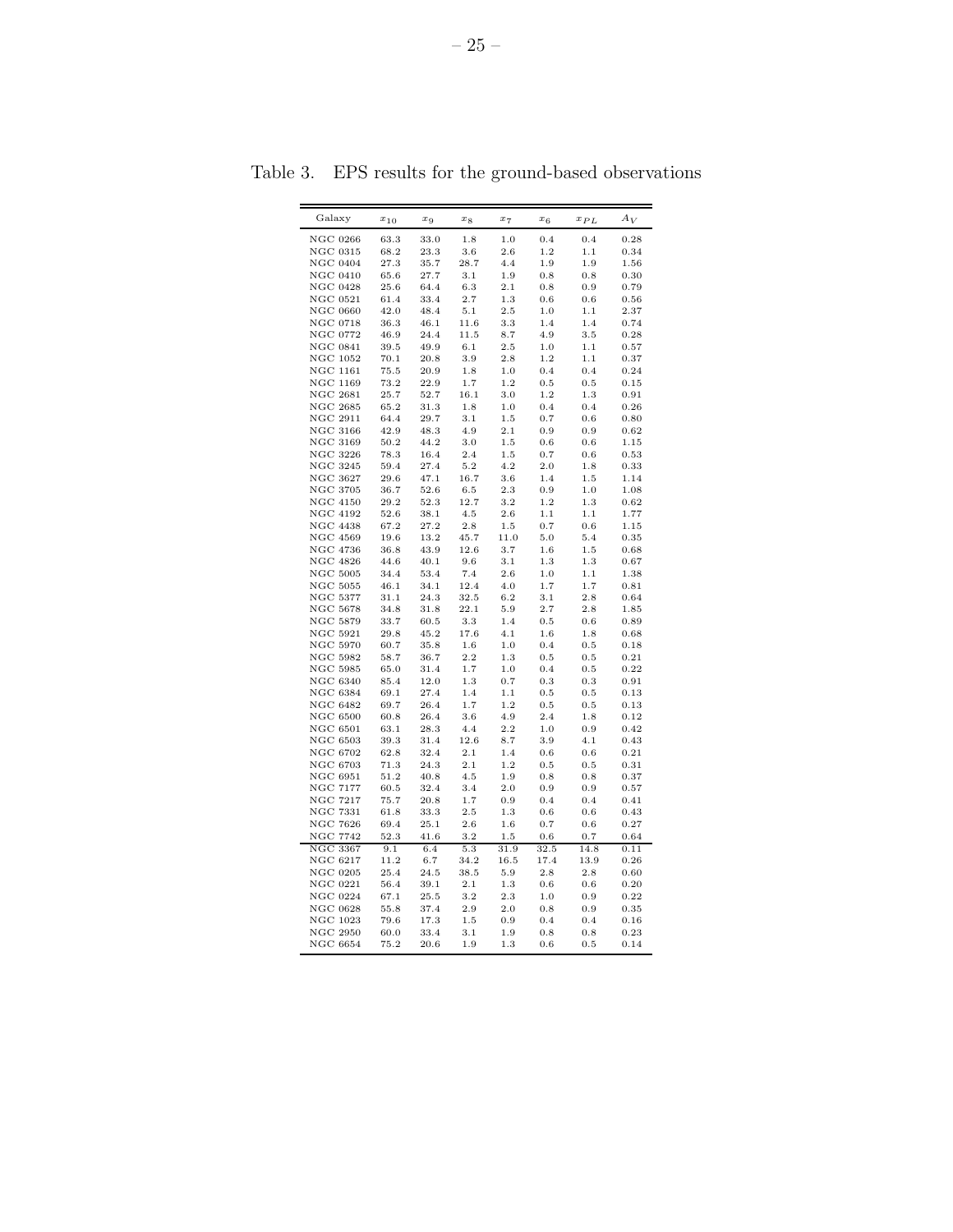| Galaxy          | $x_{\rm 10}$ | $x_9$              | $x_8$   | $x_7$    | $x_6$    | $x_{PL}$  | $A_V$      |
|-----------------|--------------|--------------------|---------|----------|----------|-----------|------------|
| <b>NGC 2685</b> | 66.4         | $\hphantom{0}29.4$ | 2.0     | 1.2      | 0.5      | 0.5       | 0.51       |
| <b>NGC 2787</b> | 60.5         | 31.4               | 4.4     | 2.1      | 0.9      | 0.8       | 0.38       |
| <b>NGC 3368</b> | 33.1         | 31.7               | 24.8    | 5.5      | $2.5\,$  | 2.4       | 0.73       |
| <b>NGC 3489</b> | 32.1         | $50.5\,$           | 10.9    | $3.5\,$  | 1.4      | $1.5\,$   | 0.31       |
| <b>NGC 3507</b> | 26.8         | 14.4               | 14.7    | 17.4     | 15.2     | 11.5      | 0.25       |
| <b>NGC 3627</b> | 31.7         | $36.5\,$           | 22.3    | 5.1      | 2.2      | 2.2       | 1.66       |
| $\rm NGC~3675$  | 74.1         | 20.3               | 2.5     | 1.7      | 0.7      | 0.7       | 0.59       |
| <b>NGC 3953</b> | 42.5         | 36.5               | 12.8    | 4.4      | 1.9      | 1.9       | 1.72       |
| <b>NGC 3992</b> | 59.1         | 37.4               | 1.9     | 0.9      | $0.4\,$  | $0.4\,$   | 0.91       |
| <b>NGC 3998</b> | 15.5         | 5.8                | 5.7     | 33.7     | 20.7     | 18.6      | 1.47       |
| <b>NGC 4143</b> | 57.0         | 24.7               | 8.5     | 5.3      | 2.4      | 2.1       | 0.43       |
| <b>NGC 4150</b> | 39.3         | $20.6\,$           | 22.0    | 7.9      | 5.7      | 4.5       | 1.48       |
| <b>NGC 4203</b> | 48.9         | 8.6                | 9.0     | $15.3\,$ | $11.9\,$ | 6.3       | 0.51       |
| <b>NGC 4261</b> | 65.4         | 29.2               | $2.5\,$ | 1.6      | $0.6\,$  | 0.7       | 0.25       |
| <b>NGC 4314</b> | 51.7         | 34.8               | 8.6     | 2.6      | 1.2      | 1.1       | 1.10       |
| <b>NGC 4321</b> | 35.5         | 12.9               | 19.0    | 13.3     | 11.5     | 7.7       | 0.56       |
| <b>NGC 4414</b> | 48.0         | 44.0               | 4.2     | $2.0\,$  | $0.8\,$  | $0.8\,$   | 0.44       |
| <b>NGC 4429</b> | 59.4         | 28.0               | 7.6     | 2.7      | 1.2      | 1.1       | 0.72       |
| <b>NGC 4435</b> | 27.8         | 61.6               | 7.1     | 1.9      | 0.8      | 0.8       | 1.17       |
| <b>NGC 4450</b> | 53.4         | 13.6               | 8.4     | 12.1     | 7.6      | 5.0       | 0.41       |
| <b>NGC 4459</b> | 65.4         | 17.2               | 6.3     | 5.6      | 3.1      | 2.3       | 1.25       |
| <b>NGC 4548</b> | 57.9         | $39.1\,$           | 1.6     | 0.7      | 0.3      | $\rm 0.3$ | 1.26       |
| <b>NGC 4569</b> | 14.6         | 9.1                | 40.9    | 13.2     | 11.1     | 11.0      | 0.79       |
| <b>NGC 4596</b> | 54.0         | 34.3               | 6.4     | 2.9      | 1.2      | 1.2       | 0.79       |
| <b>NGC 4826</b> | 39.6         | 37.0               | 15.9    | 4.1      | $1.7\,$  | 1.7       | 0.82       |
| <b>NGC 5055</b> | 44.0         | 24.0               | 14.1    | $9.5\,$  | $4.5\,$  | 3.9       | 1.08       |
| <b>NGC 6503</b> | 28.7         | 19.3               | 21.4    | 14.3     | 8.1      | 8.2       | 0.72       |
| <b>NGC 7331</b> | 60.4         | 34.1               | 2.7     | $1.5\,$  | 0.6      | 0.6       | 0.39       |
| <b>NGC 0278</b> | 11.8         | 10.1               | 71.1    | 3.4      | 1.8      | 1.8       | 0.40       |
| <b>NGC 1023</b> | 78.7         | 18.3               | $1.3\,$ | 0.9      | $0.4\,$  | 0.3       | 0.12       |
| $\rm NGC~3351$  | 45.3         | 22.6               | 9.3     | 10.7     | $6.5\,$  | 5.7       | $\rm 0.95$ |
| <b>NGC 4245</b> | 64.8         | 16.3               | 9.0     | 5.0      | 2.9      | 2.0       | 0.89       |
| <b>NGC 4800</b> | 55.4         | 36.4               | $3.6\,$ | 2.5      | $1.0\,$  | 1.1       | 0.81       |

Table 4.  $\;$  EPS results for the STIS  $\it{a}$  data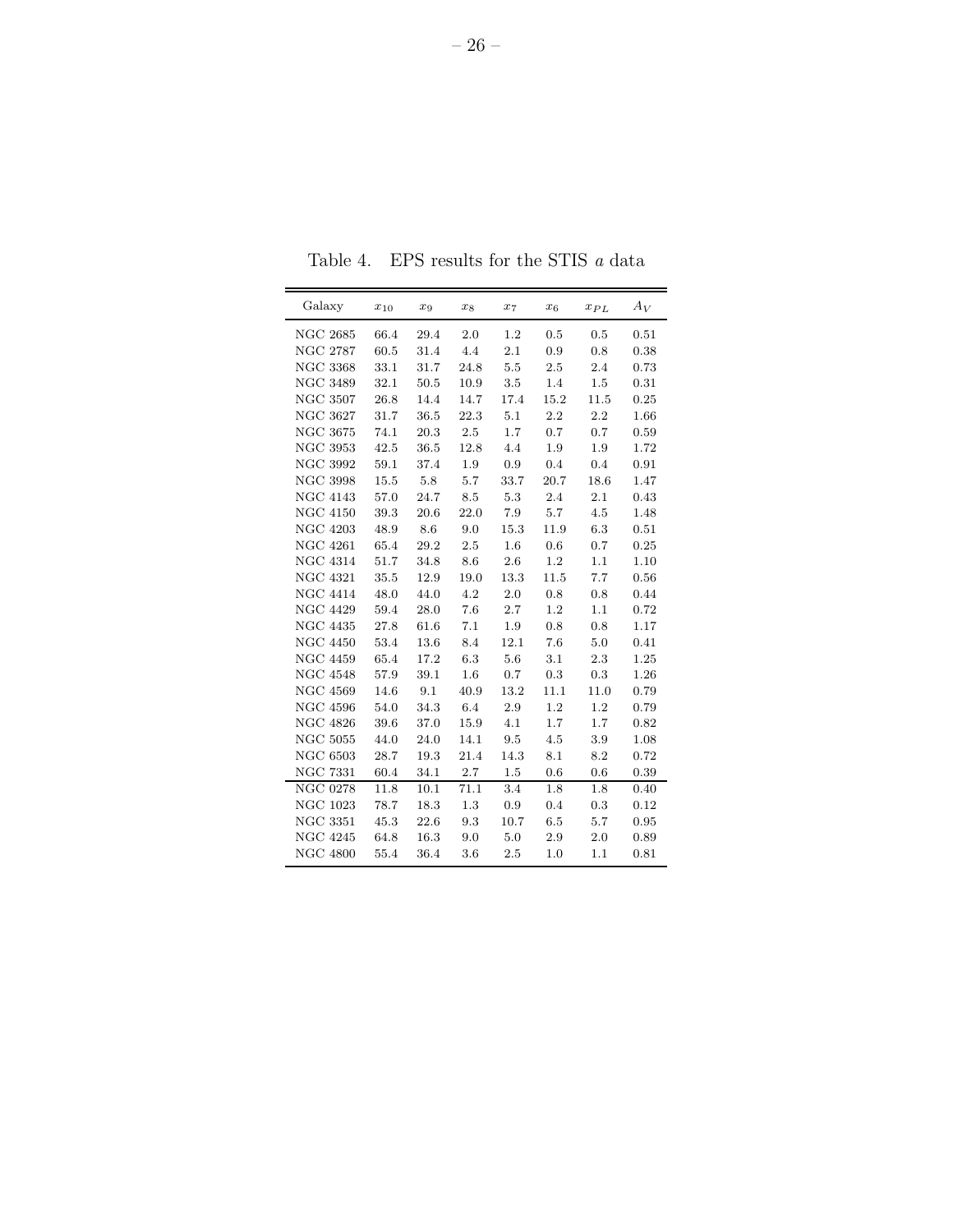## 5. Discussion

## 5.1. Comparison with non-active galaxies

The EPS analysis suggests that many of the LLAGN have a  $10<sup>8</sup>-10<sup>9</sup>$  yr intermediate age stellar population which is far more conspicous in weak-[OI] than in strong-[OI] nuclei. The question arises whether these statistics are the typical stellar population of early type galaxies, or intermediate age stars are more significant in LLAGN than in non-active galaxies of the same morphological type.

Raimann et al (2003) have analyzed the stellar population of a small sample of S0 to Sbc non-active galaxies using the same EPS code and star cluster base. They find that the old and the intermediate age population contributes with  $x<sub>O</sub>= 65%$  and  $x<sub>I</sub>= 35%$  to the continuum at 4020 Å. The mean contributions in our ground-based aperture are  $x<sub>O</sub>=62\%$  and  $x<sub>I</sub>=35\%$ for strong-[OI] and  $x_0=48\%$  and  $x_1 = 46\%$  for weak-[OI] LLAGN. On the other hand, the intermediate age population contributes with  $x_I \geq 35\%$  in 74% of the weak-LLAGN, while this happens in only 29% of the strong-[OI]. These results suggest that weak-[OI] LLAGN have an intermediate age population that is more significant than in non-active galaxies, and have less contribution of the old population than in non-active galaxies.

## 5.2. Emission line versus stellar population

In Paper I we found a strong tendency of the HOBLs to appear preferentially in weak- [OI] LLAGN. As discussed in §3.2, this result also applies to the STIS observations. The detection of these lines implies the presence of a substantial intermediate age population  $(e.g.$  González Delgado et al 1999). This suggestion is confirmed by the EPS analysis done here, which shows that LLAGN with conspicuous HOBLs (i.e. those classified  $\eta = I$ ) have  $x_8 + x_9 \geq 30\%$ . The statistical connection between these populations and the weak-[OI] class is clearly illustrated in Figures 10–11, which show that weak-[OI] LLAGN have sistematically higher contribution of intermediate age populations. These results suggest a connection between LLAGN subtypes and their stellar population. Because these two classes differ in their emission line properties, this connection implies a link between the stellar population and the ionization process in LLAGN.

In Paper I, we have noted a dichotomy between the  $\text{[OI]}/\text{H}\alpha$  ratio and the spectral indexes, that indicates that there are no strong-[OI] LLAGN with conspicuous HOBLs and with  $W_K \leq 15$  Å and  $W_C \leq 3.5$  Å. These results are also confirmed by the EPS analysis, and are shown in Figure 12 where we plot  $\text{[OI]/H}\alpha$  as a function of the fraction of the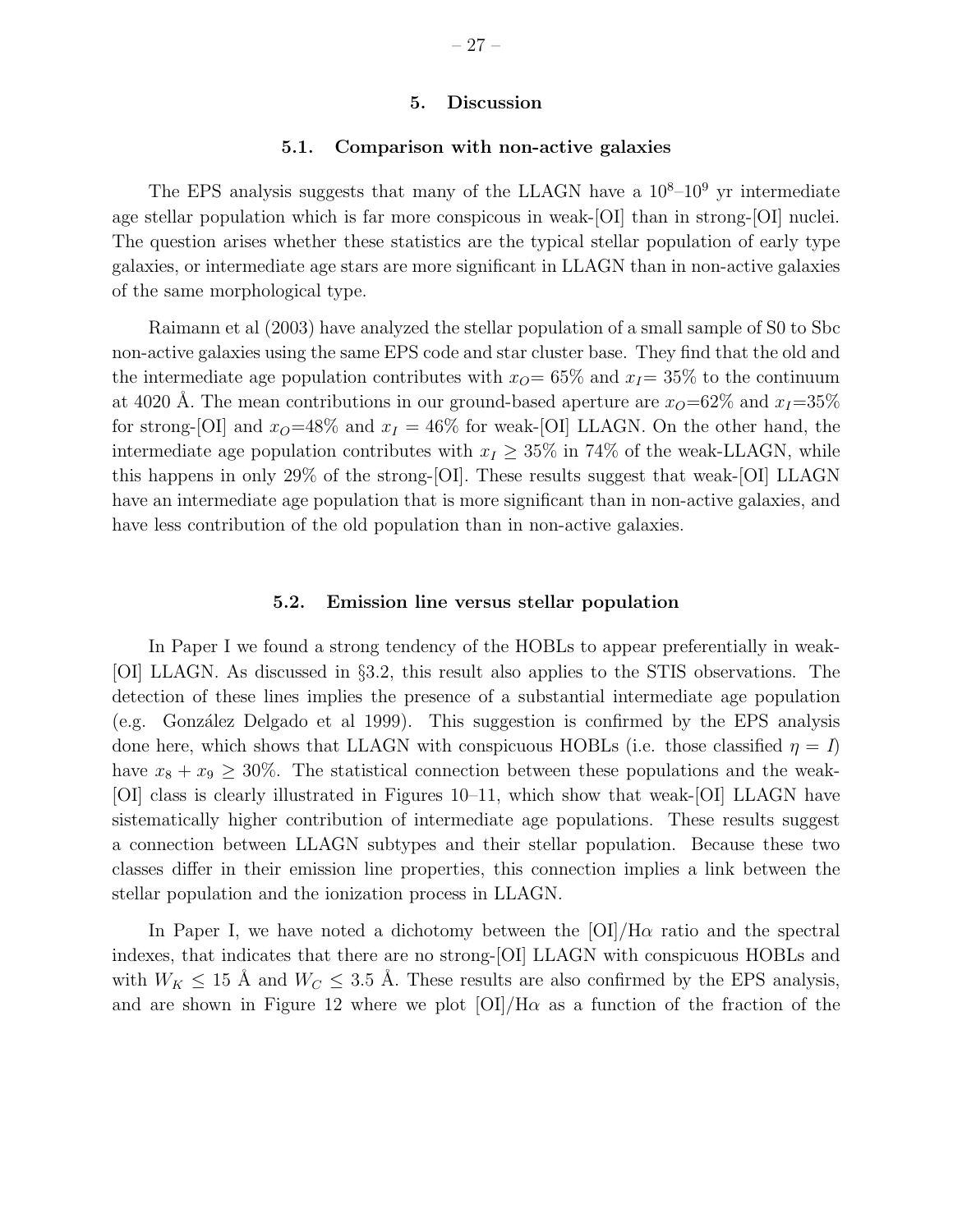light provided by the old and the intermediate age stellar populations. The [OI]/H $\alpha$  vs.  $x<sub>O</sub>$ diagram has an 'inverted L' shape, that can be interpreted as the strong-[OI] LLAGN having a stellar population mainly dominated by old stars, while weak-[OI] LLAGN can have stellar populations of all ages. However, the  $[OI]/H\alpha$  vs.  $x_I$  diagram is 'L' shaped, showing that many of the weak-[OI] LLAGN have higher  $x<sub>I</sub>$ . This also confirms that most of the objects with intermediate age are weak in [OI]. As we suggested in Paper I, in these objects stellar sources can dominate the ionization, and we call them stellar-LLAGN.

We use the STIS spectra to look for these sources. The high spatial resolution provided by STIS is crucial to detect compact young stellar clusters, that otherwise can be masked by the underlying light emitted by the old stars in ground based observations. The EPS analysis finds that only 5 weak-[OI] of the 34 observed from the ground have a young component with  $x_{Y/FC} \ge 10\%$ . These objects belong to the *I* class; and have  $x_I \ge 30\%$ . However, the STIS EPS analysis finds a larger fraction of weak-[OI] LLAGN with a young stellar component, in particular among those that belong to the I class. In fact, 7 of the 9 weak-[OI] LLAGN in the I class have  $x_{Y/FC} \ge 10\%$ . In addition, two more weak-[OI] LLAGN, NGC 5055 and NGC 4459, that belong to the I/O and O class respectively, have  $x_{Y/FC} \ge 10\%$ . All of these objects have an important contribution of the intermediate age stars. It is also important to note that in several objects in which the young stellar population was not detected in the ground-based observations, it has been detected in the STIS spectra. This suggests that some weak-[OI] LLAGN that are classified as  $I/O$  can have a very compact young cluster that is detected when observed with a small aperture, as it is the case of NGC 5055.

Further evidence that these objects have young stellar clusters come from the UV observations reported by Maoz et al (1998). They found UV resonance lines formed in the wind of massive stars in NGC 404, NGC 4569, and NGC 5055, and possibly in NGC 6500. NGC 3507 also shows similar UV features (González Delgado et al. in preparation). All these are weak-[OI] LLAGN and outstand at optical wavelengths for their intermediate age population. Note, however, that only NGC 4569 has  $x_{Y/FC} \geq 10\%$  in the ground-based aperture. We can thus conclude that weak-[OI] LLAGN that belong to the I or  $I/O$  class, and therefore have an important intermediate age population, are stellar-LLAGN.

In the strong-[OI] LLAGN, stars cannot play an important role in the gas ionization because we have not found a noticeable presence of stars younger than 1 Gyr. Photoionization by an AGN is likely the dominant emission line mechanism in these sources. NGC 5005 could be the exception to this, because it is a strong-[OI] LLAGN with HOBLs, and so has an intermediate age. An AGN as the dominant source of ionization in LLAGN can clearly represented by the strong-[OI] NGC 3998, NGC 4203, and NGC 4450, for which we have obtained  $x_O \leq 50\%$ , and  $x_{Y/FC} \geq 20\%$ .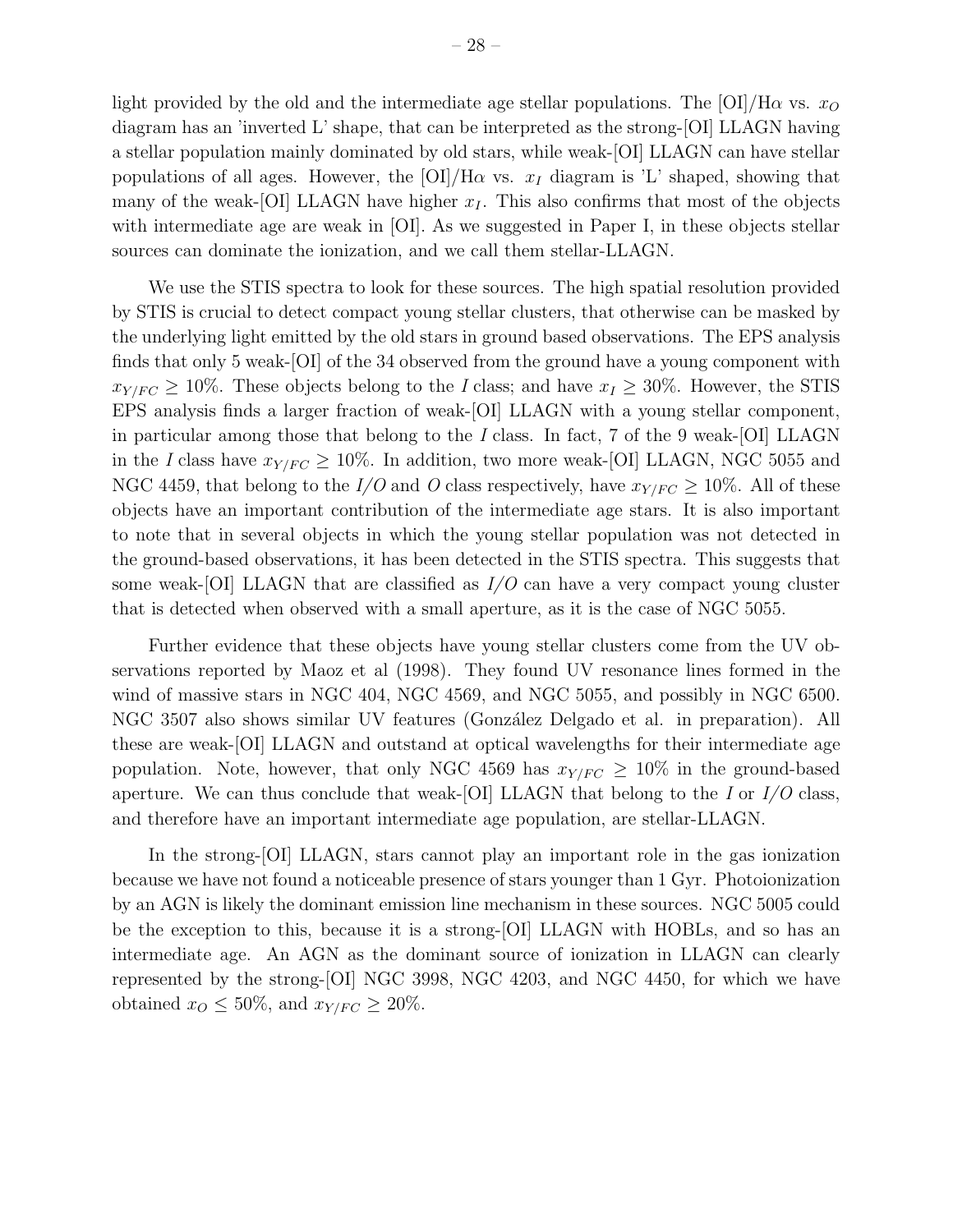As pointed out by Cid Fernandes & Terlevich (1995), a young stellar population has an optical continuum very similar in shape to a power-law. There is thus a degeneracy between the young stellar and the power-law components in the EPS analysis. This degeneracy can be broken only at ultraviolet wavelengths. If the resonance lines of CIV λ1550, SiIV λ1400, NV λ1240 formed in the wind of massive stars are detected, then the optical light is provided by a young starburst. We have retrieved from the HST archive the UV spectrum of NGC 3998 to search for wind lines, but they are not present in the spectrum. On the contrary, broad CIV and  $La$  emission lines are detected. Furthermore, the optical spectrum shows also many FeII multiplets, and the Balmer lines have a broad component. These spectral features suggest that a Seyfert 1 nucleus dwells in this strong-[OI] LLAGN. NGC 4203 and NGC 4450 have not been observed at the UV with the HST, so we can not check for the presence of wind stellar lines. However, their optical spectra show double-peaked broad H lines (Ho et al 2000; Shields et al 2000). This detection is interpreted as the presence of a nuclear accretion disk in these two galaxies. We thus conclude that the high  $x_{Y/FC}$  component derived from the EPS analysis of these two galaxies is due to a non-thermal optical continuum that can be represented by a power-law. Therefore, NGC 3998, NGC 4203 and NGC 4450 are strong- [OI] LLAGN that harbor a dwarf-Seyfert 1 nucleus; they are probably AGN-LINERs. Note, however, that none of these three galaxies outstands in the 'inverted L' of Figure 2 in Paper I. As expected, weak AGN can easily be masked by the contribution of the stellar population in a typical ground-based aperture observation. So it could be that other strong-[OI] have less luminous AGNs that those in NGC 3998, NGC 4203 and NGC 4450 contributing to the optical continuum with less than  $10\%$  of the 4020 Å light in a  $0.2 \times 1$  arcsec aperture. NGC 2787 and NGC 4143 are two possible cases because they have a broad  $H\alpha$  emission component and have been classified by Ho et al (1997a) as L1.9, but with a less luminous AGN because  $x_{Y/FC} \leq 10\%$ .

## 5.3. Mean age of the stellar population

In Figure 13 we condense the results of the EPS analysis in the evolutionary diagram devised by Cid Fernandes et al. (2003b). The trick consists of grouping the population vector onto just 3 components, which, because of normalization, are confined to a plane in this 3D space, such that all components may be visualized in a 2D projection. We choose to group the 10<sup>6</sup>, 10<sup>7</sup> yr and power-law components in a  $x_{Y/FC}$  component (as we did in the statistical discussion above) and plot it against the  $10^8$  yr fraction  $(x_8)$ . The two remaining components,  $x_9$  and  $x_{10}$ , run along a third, perpendicular axis. The dotted lines in Figure 13 indicate lines of constant  $x_{9+10} \equiv x_9 + x_{10}$ , as labeled. With these choices, young systems are located in the bottom right of this diagram, while  $\sim 10^8$  yr populations appear in the top left and systems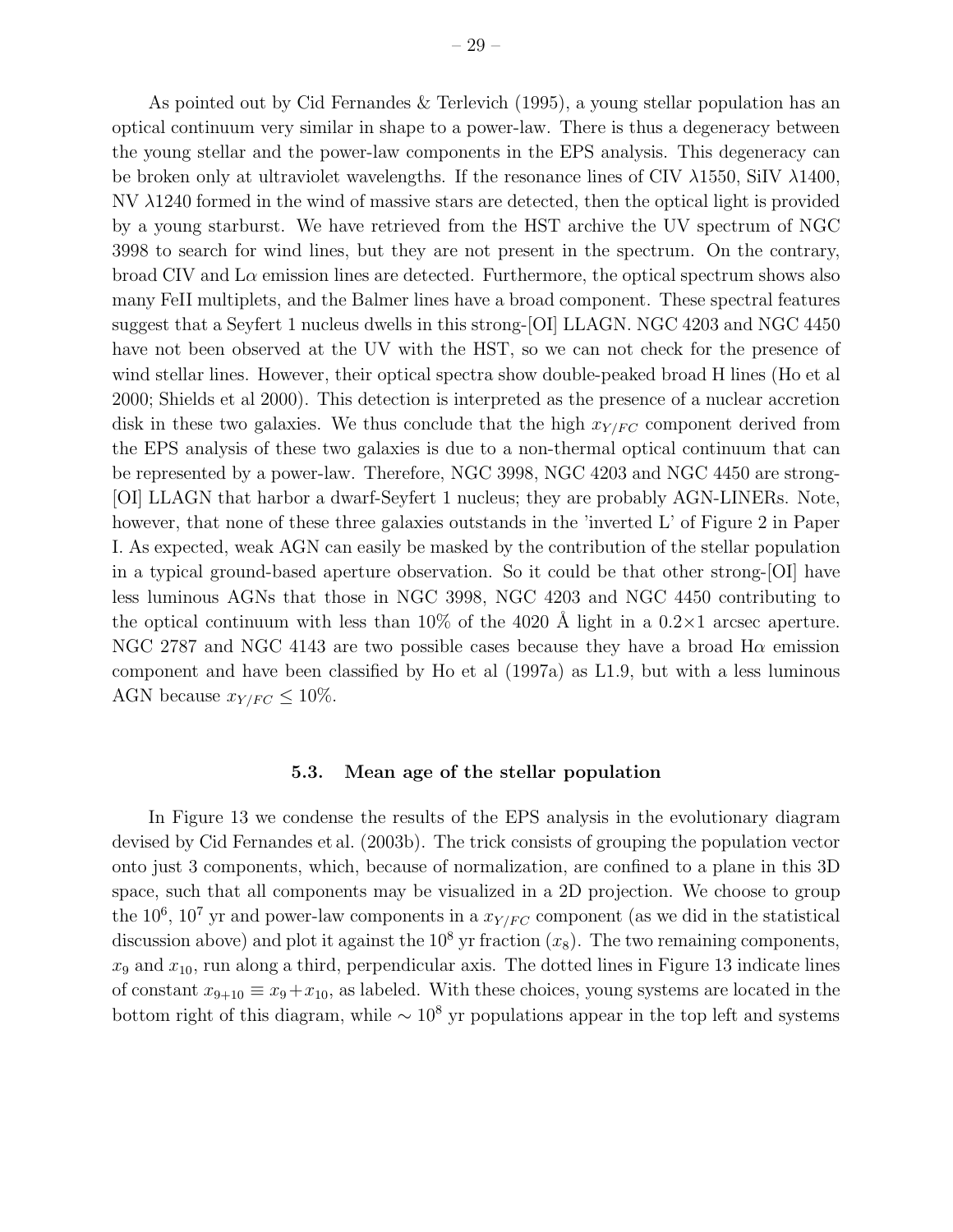

Fig.  $12-|O I|/H\alpha$  vs fraction of the light provides by: (a) old (10Gyr), and (b) intermediate (1Gyr+100Myr) age population. Symbols are as in Figure 9.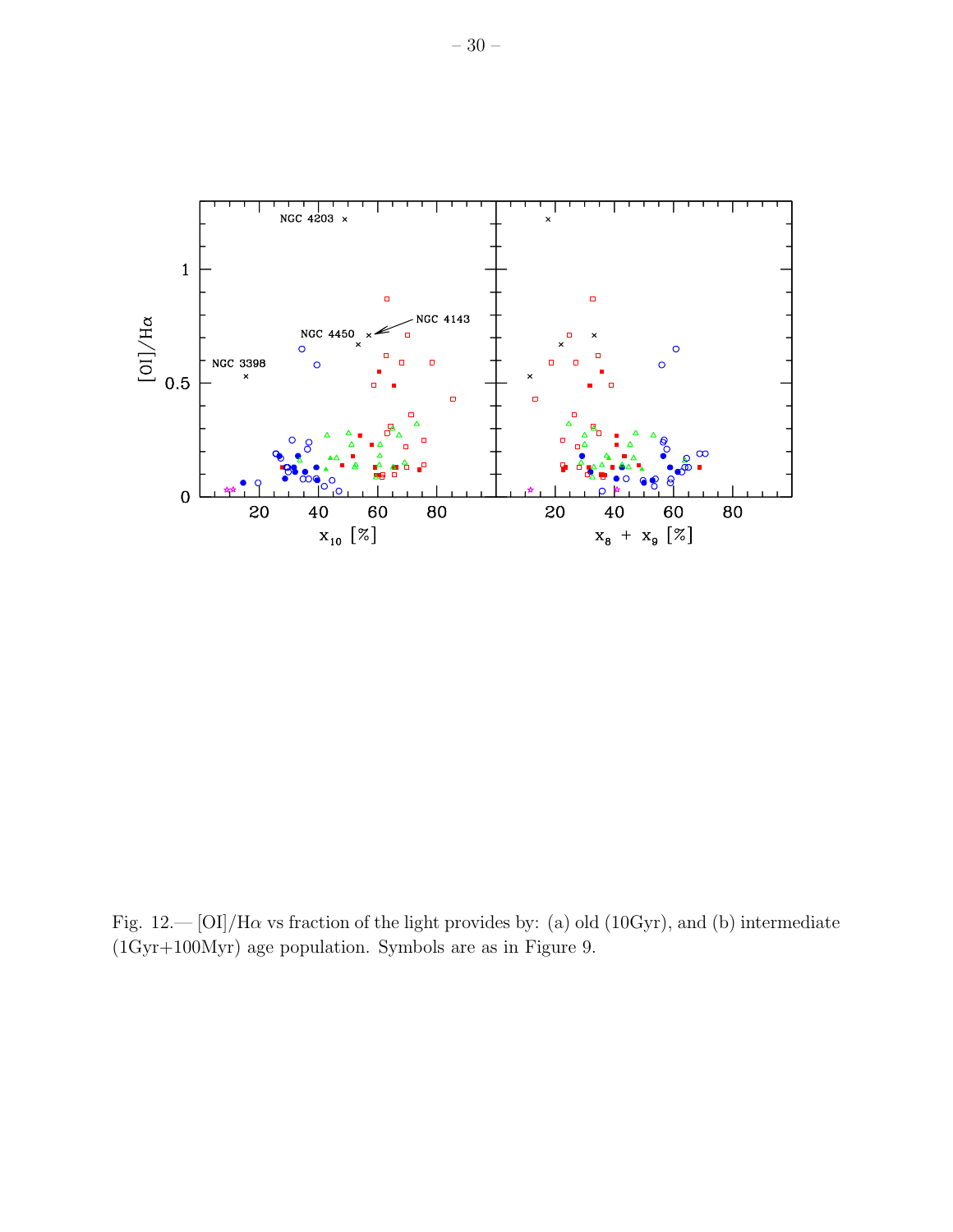dominated by populations of  $10^9$  yr or more occupy the bottom left corner. In other words, evolution proceeds counter-clockwise in this handy diagnostic diagram of stellar populations (see Cid Fernandes et al 2003b for details).

A first result which strikes the eye in this plot is the neat correspondence between the EPS results and the empirical stellar population classification. All but one of the  $\eta = I$ objects are located above the  $x_{9+10} = 90\%$  line, whereas most of the  $\eta = 0$  sources fall bellow this limit, with  $\eta = I/O$  objects roughly in between. This correspondence, previously discussed in our statitistical considerations (§4.1), is simply the EPS version of the excellent relationship between  $\eta$  and the input spectral indices.

The distribution of LLAGN in Figure 13 is suggestive of an evolutionary sequence, similar to that outlined in Paper I to explain the  $[OI]/H\alpha$  versus  $W_K$  diagram. In order to investigate evolutionary effects in more detail we have carried out an EPS analysis of theoretical galaxy spectra computed with the GISSEL96 evolutionary synthesis code of Bruzual & Charlot (1993), processed through our EPS machinery in exactly the same manner as for the LLAGN data. Details of this "calibration" of EPS results in terms of evolutionary synthesis models are described in Cid Fernandes et al (2003b), where, except for the inclusion of a power-law in the base, these same calculations were first discussed. Models were computed for a pure instantaneous burst (IB) with ages from 0 to 15 Gyr and for mixtures of an evolving IB and a fixed 15 Gyr population. These mixed models are parametrized by the contrast parameter  $c_0$ , the fraction of the 4020 Å flux which is associated with the 15 Gyr old population when the burst starts  $(t = 0)$ . These simplistic scenarios for the star-formation history provide a useful reference for a qualitative evaluation of evolutionary effects.

In Figure 14a we overlay these models with the LLAGN data in our evolutionary diagram. The outer solid line traces the evolution of a pure IB. The ages (in Myr) of some of the 21 models computed are indicated. Other solid lines in this plot correspond to mixed models with contrast parameters  $c_0 = 40$ , 60 and 80% (from left to right, respectively). Notice that the evolutionary path of mixed models is similar in shape to that of a pure IB, but with much reduced amplitudes of the 10<sup>8</sup> yr and younger components. After  $\sim 0.5$  Gyr all models merge in the sequence towards large  $x_{9+10}$  in the bottom left of the plot.

The location of the LLAGN in the above diagram reinforce our hypothesis that LLAGN line up in what looks to be an evolutionary sequence, from  $\eta = I$  to O. Similar conclusion can be reached comparing the location of these sources in the  $D_n(4000)$  versus  $H\delta_A$  diagram with those of the models of Kauffmann et al (2003). The transition from  $\eta = I$  to O occurs at 1–2 Gyr, depending on  $c_0$ . From the discussion in §5.1, this is also an evolutionary sequence in emission line properties, from  $\eta = I$  and weak-[OI] to  $\eta = O$  and either weak or strong-[OI].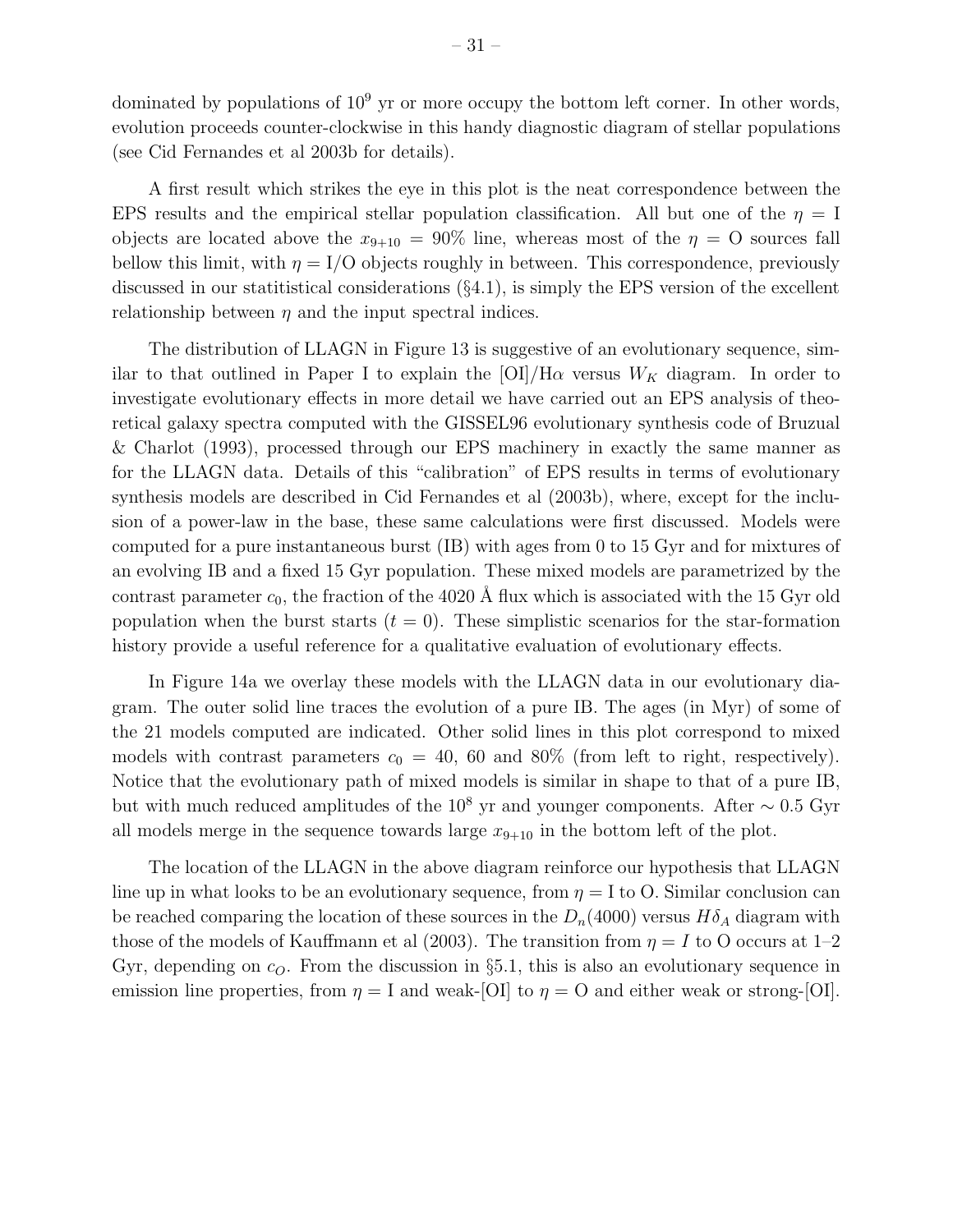

Fig. 13.— 2D projection of the EPS results. The young plus FC component is in the horizontal axis and the  $10^8$  yr stellar component in the vertical axis. A third perpendicular axis carries the remaining fraction of the flux, which goes in stars of  $10<sup>9</sup>$  yr or more. Dotted lines represent the loci of constant  $x_9 + x_{10}$ . Different symbols represent different  $\eta$  classes of LLAGN, as in Figure 9. Arrows mark the position of several LLAGN that have been observed from the ground (open symbols) and with STIS (filled symbols), and they show the variation of the stellar population due to the aperture effect. Ellipses show the uncertainties associated to three representative points: NGC 4569 ( $x_{Y/FC}$  = 35 $\pm$ 6 %,  $x_8$  = 41 $\pm$ 7 %); NGC 5055  $(x_{Y/FC} = 18 \pm 5 \%, x_8 = 14 \pm 6 \%)$ ; and NGC 7331  $(x_{Y/FC} = 3 \pm 1 \%, x_8 = 3 \pm 2 \%)$ . Error ellipses have been computed using the errors and their covariances according to the expressions given by: http://laeff.inta.es/users/mcs/SED/Theory/slide8.html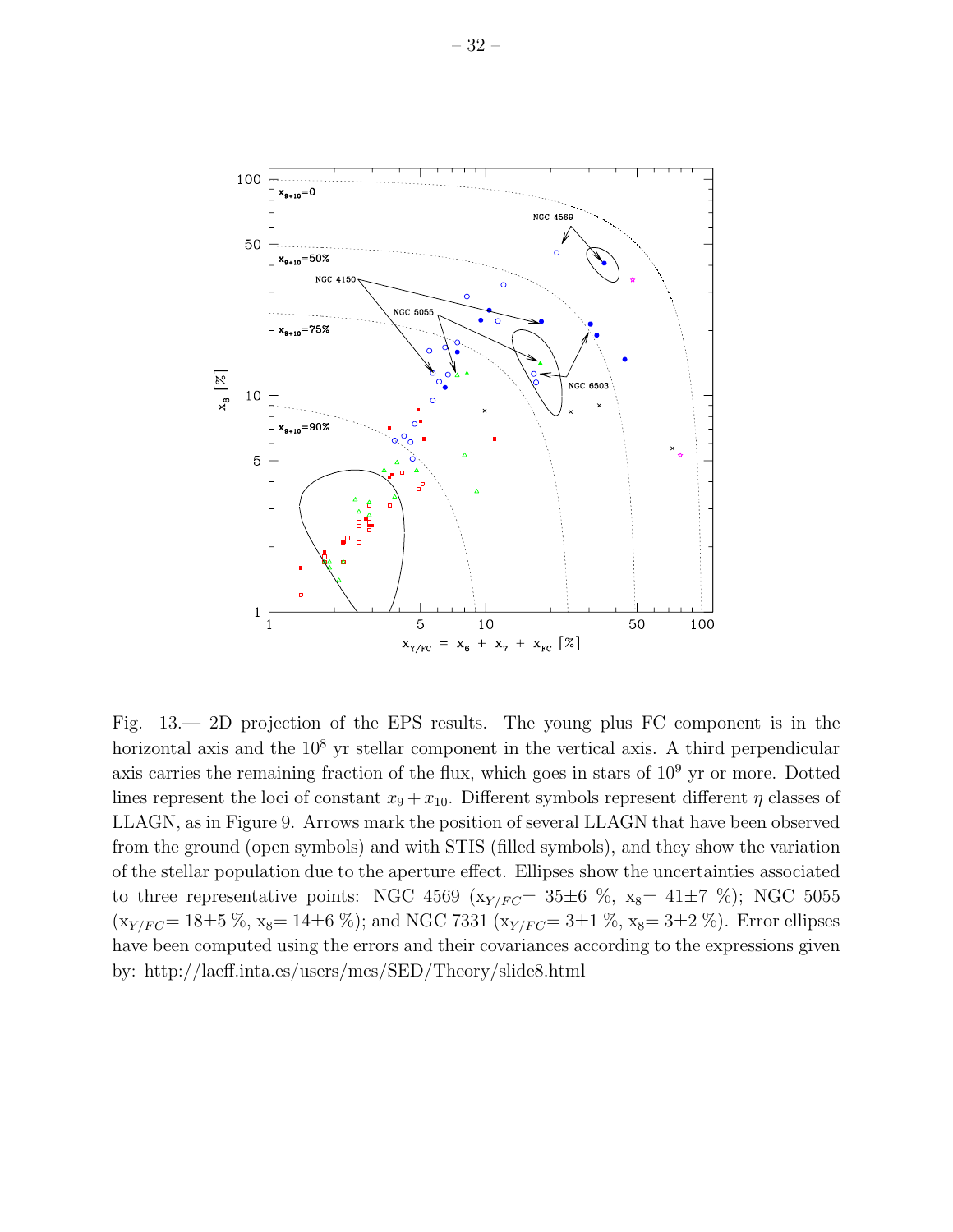## 5.4. Comparison with Seyfert 2s: The role of starbursts in LLAGN

Our previous investigations of the stellar populations in type 2 Seyferts provide an interesting reference for comparison. Powerful circumnuclear starbursts have been unambiguously identified in ~40% of nearby Seyfert 2s (Heckman et al 1997; González Delgado et al 1998; Storchi-Bergmann et al 1998; González Delgado, Heckman & Leitherer 2001; Joguet et al 2001). These starbursts were originally detected by means of either UV imaging, UV spectroscopy or the WR bump. Among other galaxy properties, these starbursts affect the equivalent width of the CaII K line, which becomes diluted to  $W_K < 10$  Å (Cid Fernandes et al 2001a). Emission line ratios are also affected. While in "pure Seyfert 2s" (defined as nuclei with no clear signs of starburst activity) line ratios like HeII/H $\beta$  and [OIII]/H $\beta$  assume a wide range of values, composite systems have systematically lower values of these ratios. The interpretation is straightforward. Since photoionization by a starburst contributes more to Hβ than to typical Seyfert 2 lines like HeIIλ4686 and [OIII]λ5007, the presence of a starburst around a Seyfert 2 nucleus has the effect of diluting  $HeII/H\beta$  and  $[OIII]/H\beta$  with respect to the pure AGN values. The resulting line ratios are in between those of starbursts and "pure Seyfert 2s". In Cid Fernandes et al (2001a) and Storchi-Bergmann et al (2001) we further speculated that composite starburst  $+$  Seyfert 2 systems evolve into "pure Seyfert 2s".

The analogies with the results reported in this paper are evident. Our stellar-LLAGN, i.e. LLAGN with HOBLs, diluted metal absorption lines and low  $[OI]/H\alpha$ , qualitatively resemble starburst + Seyfert 2 composites. Similarly, LLAGN with predominantly old stellar populations, are analogous to "pure Seyfert 2s". In broad terms, the results reported in this paper sound like a low luminosity extension of the starburst-AGN connection identified in Seyfert 2s.

These similarities suggest that LLAGN with HOBL harbor a starburst. But do they? Undoubtedly, the most remarkable result of our survey is that HOBLs are ubiquitous, if not omnipresent, in weak-[OI] LLAGN. The problem is that HOBLs are not direct signposts of ongoing star-formation. Instead, they signal the presence of  $10^8-10^9$  yr populations (González Delgado et al 2001). It is useful to recall here that for Seyfert 2s we have found that in all cases where young stars have been conclusively detected by UV data (Heckman et al 1997; González Delgado et al 1998), HOBLs are present in the optical. In other words, every time a young,  $\langle 10^7 \text{ yr}$  starburst is seen in the UV, a  $\gtrsim 10^8 \text{ yr}$  population is identified in the optical by its deep HOBLs, which points to multiple bursts or  $\sim$  continuous star-formation regime. Inverting and extrapolating from this result, the ubiquity of HOBLs in weak-[OI] LLAGN could thus be interpreted as indirect evidence for the existence of young stars, which, as pointed out above, naturally explains the distribution of points in our [OI]/H $\alpha$  versus  $W_{\lambda}$  and  $x_{\alpha}$  diagrams. However, when young starbursts are present in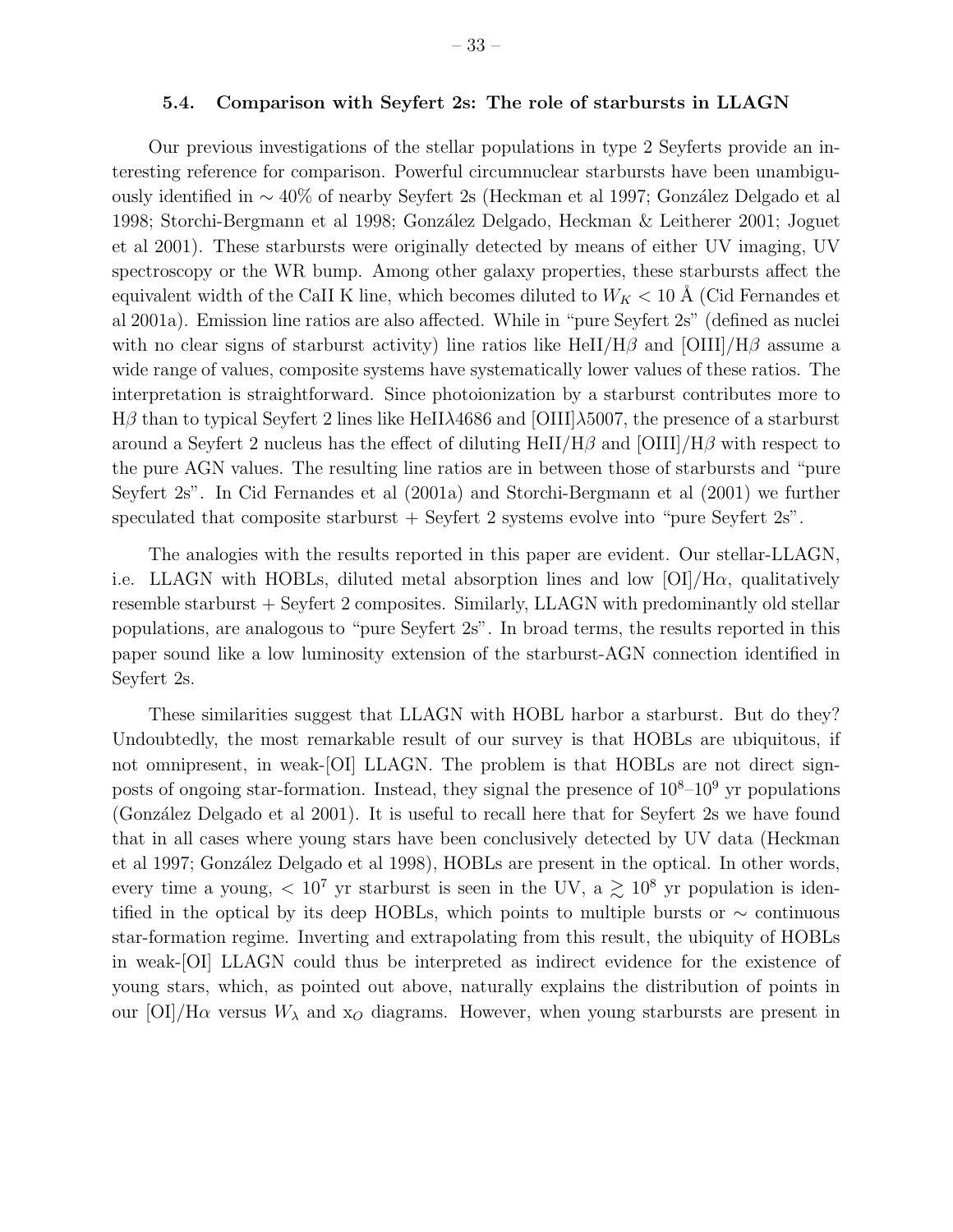LLAGN, they are generally faint (see Table 3 and 4). The fact that low luminosity AGN are associated with low luminosity starbursts may be a trivial consequence of a "starburst  $\propto$  AGN" scaling law, which might exist for the mere reason that both starbursts and super massive black-holes feed on gas. As pointed out by Ho, Filippenko, & Sargent (2003), the gaseous content of LINERs and TOs is small compared to that of Seyferts, which can potentially explain why starbursts are more easily found in Seyfert 2s than in LLAGN.

Further insight can be gained by comparing the EPS of LLAGN to results obtained in previous investigations. In Figure 14b we plot the EPS of 35 Seyfert 2s from Cid Fernandes et al (2001a, renormalized to  $\lambda = 4020$  Å). Similarly, in Figure 14c we plot the results for 57 Starburst and HII galaxies from Cid Fernandes et al (2003b). Filled and open symbols in Figure 14b represent respectively starburst  $+$  Seyfert 2 composite systems and "pure Seyfert 2s". "Pure Seyfert 2s" are less luminous than composites, and comprise both objects dominated by old stars and sources which present an excess blue continuum whose nature we cannot assertain with confidence (Storchi-Bergmann et al 2000). The most likely sources for this blue continuum are scattered light from the AGN and a relatively weak starburst.

Two differences stand out when comparing LLAGN with Seyfert 2s. First, young starbursts appear far more frequently in Seyfert 2s. For instance, ∼ 40% of Seyfert 2s but less than 10% of the LLAGN are located aboved the  $x_{9+10} = 50\%$  line<sup>4</sup>. In fact, most of the starburst + Seyfert 2 composites populate the same region as *bona fide* starburst galaxies (Figure 14c). Further evidence that young stars are more easily detected in Seyfert 2s than in LLAGN is that whereas the WR bump has been detected in  $\sim 10\%$  of the Seyfert 2s in the samples of Cid Fernandes et al (2001a) and Joguet et al (2001), we have not detected this feature in any of our LLAGN. This does not imply that LLAGN lack young massive stars altogether. After all, we know from our analysis and UV work (Maoz et al 1998; Colina et al. 2002) that at least some LLAGN contain these stars. Their relative contribution to the optical flux, however, is clearly much less relevant than in Seyfert 2s. Given the similarities in the host galaxy properties of Seyferts, LINERs and TOs, this result implies that starbursts around LLAGN are generally weaker than in Seyfert 2s.

Secondly, Seyfert 2s are visibly more spread out than LLAGN in our evolutionary diagram. Interpreted in terms of stellar populations alone (i.e. neglecting the effects of scattered light), this result implies that Seyfert 2 have more mixed stellar populations due to stronger and/or more numerous starbursts in the recent ( $\sim 10^8$  yr) past. The strong clustering of LLAGN along the evolutionary tracks for ages  $\gtrsim$  1 Gyr is simply not seen for Seyfert 2s.

<sup>4</sup>Note, however, that we can not exclude here that this difference could be due to a circumnuclear starburst (100-500 pc) in Seyfert 2 galaxies, instead of young stars in the central 100 pc.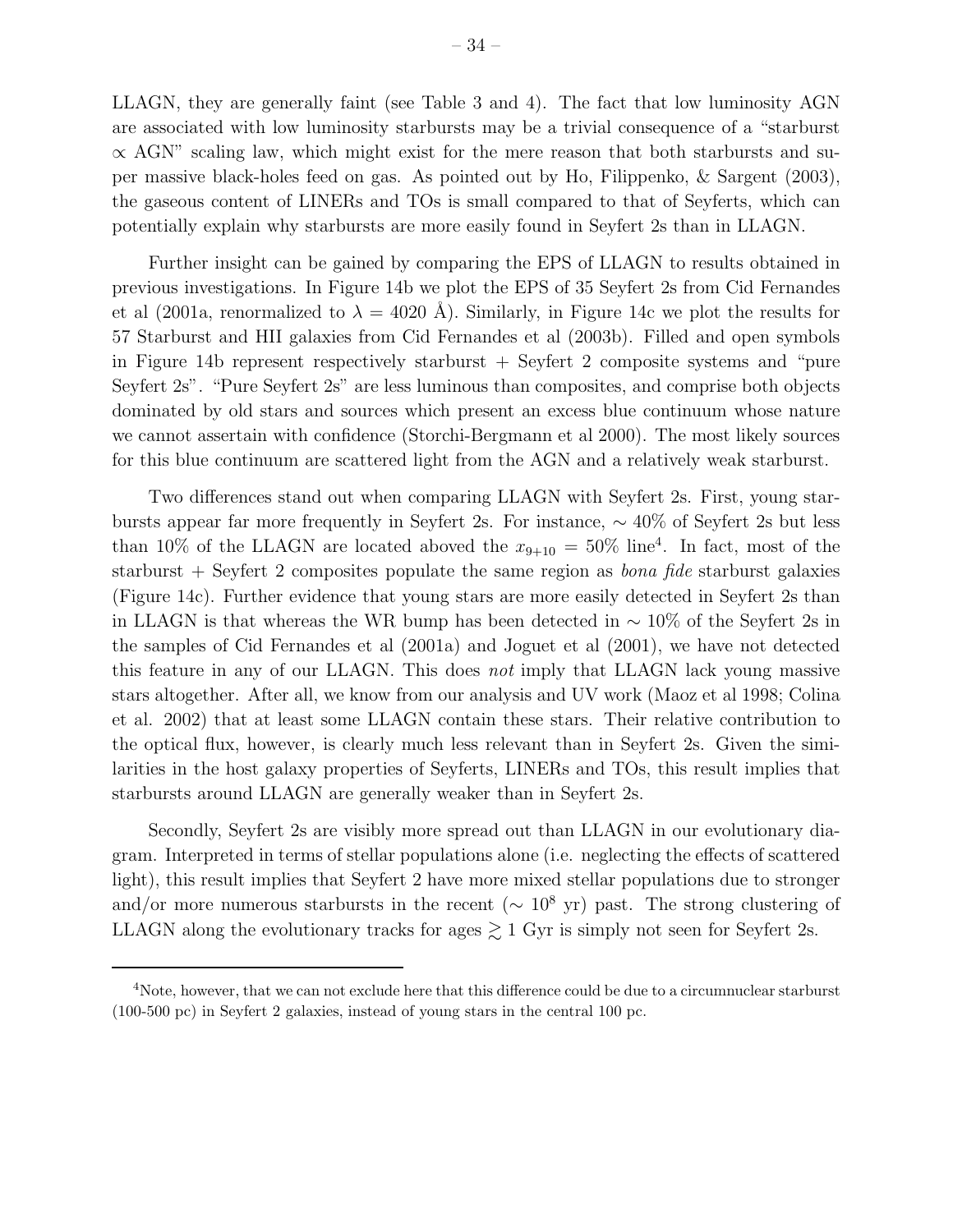## 5.5. Speculations on an evolutionary scenario

It is further tempting to speculate that at least some Seyfert 2s evolve into LLAGN. The intense star-formation in Seyfert 2 composites must eventually cease with the continuous consumption of the gas supply. Barring further fuelling events (e.g. interactions), passive evolution of the stellar populations would move these Seyfert 2s roughly along evolutionary paths between the pure IB and  $c<sub>O</sub> = 40\%$  models in Figure 14a, which leads to LLAGN. If star-formation gradually decays on time-scales of  $\sim 10^8$  yr (instead of ceasing abruptly), after  $\sim 10^8$  yr a strong post-starburst (with pronounced HOBLs) would coexist with an incipient young population. This is the basic stellar mixture found in the TOs above the  $c<sub>O</sub> < 40\%$  track in Figure 14a. Concomitantly, the UV-blue continuum and emission line luminosities of the system would decrease steadly because of the drop in star-formation and accretion rates as gas becomes less and less available. Luminosities in the red should change less because of the steady output from the underlying old bulge population. At ~ 1 Gyr these systems would reach the "turn-over" at  $x_{Y/FC}$  ~ 10 and  $x_8 \sim 30\%$  in Fig 14. HOBLs from  $\sim 10^9$  yr populations would be present. Young stars, if present, should contribute little to the optical continuum and thus be hard to detect. In another Gyr or so they would reach the  $x_{9+10} \gtrsim 90\%$  zone occupied by  $\eta = O$  sources. The gas excitation in this phase would presumably be dominated by the AGN, which is consistent with the fact that strong-[OI] sources are exclusively found in this region. The relative durations of these phases would become progressively longer along the evolutionary sequence, which seems to be quantitatively consistent with the demographics of Seyfert 2s and LLAGN.

One can start this evolution from other initial positions in Figure 14, although  $c_0 \gtrsim 40\%$ is required to turn a composite Seyfert 2 into  $\eta = I$  TOs (compare Figure 14a and b). The "pure Seyfert 2s" between  $x_{Y/FC} = 10$  and 50% in Figure 14b could well skip the  $\eta = I$ phase altogether and move directly to  $\eta = I/O$  or O LLAGN. Young stars, if present, would play an irrelevant role in the gas all the way along this sequence. The change from high to low excitation emission line-ratios, i.e. from Seyfert 2 to LINER, would be attributed to changes in the accretion rate. In summary, Seyfert 2s contain more younger starbursts than LLAGN.

## 6. Summary and Conclusions

This is the second paper in a series that deals with the study of the stellar populations in LLAGN. The goal is to determine whether the stellar populations in the central 20-100 pc of these galaxies are related with the ionization processes of the nuclear gas. For this goal, we have collected STIS optical  $(2900-5700 \text{ Å})$  spectra of 28 LLAGN plus 4 HII nuclei and 1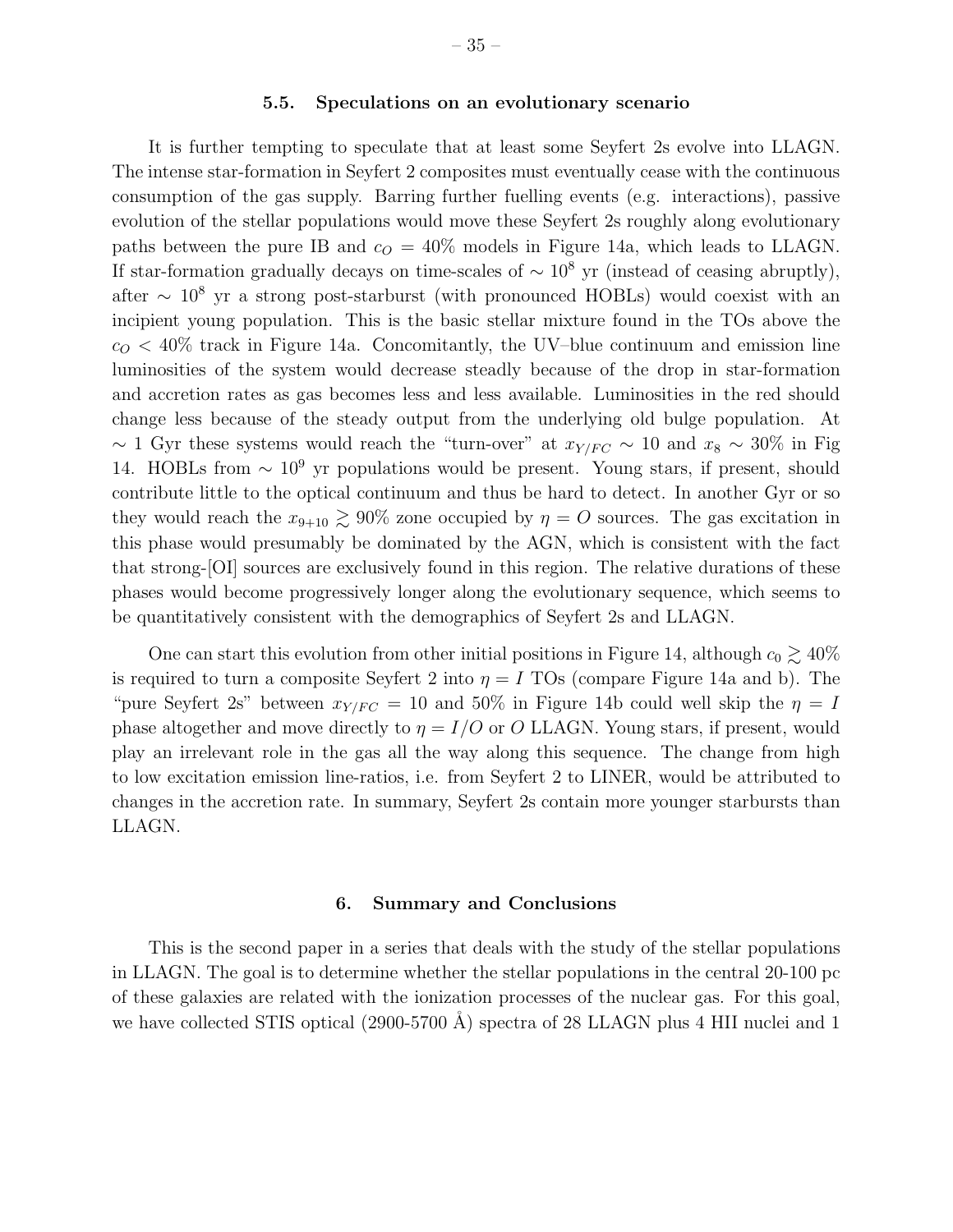

Fig. 14.— Comparison of the EPS results of LLAGN (panel a), Seyfert 2s (b) and Starburst galaxies  $(c)$  in our "evolutionary diagram". Dotted lines in all panels mark contours constant  $x_{9+10}$ , as labelled in the left of panel a. Symbols in panel a are as in Figure 13. Solid lines trace the evolution of an instantaneous burst (IB) in this EPS diagram. Labels along the outer evolutionary line in panel a indicate the age (in Myr). The four different lines correspond to different constrast ratios  $c<sub>O</sub>$  of the burst to an underlying 15 Gyr old population. The outer line correspond to  $c_0 = 0\%$ , ie, a pure burst, while the inner lines correspond to  $c_0 = 40, 60$ and 80% from right to left. These fractions refer to the time when the burst starts.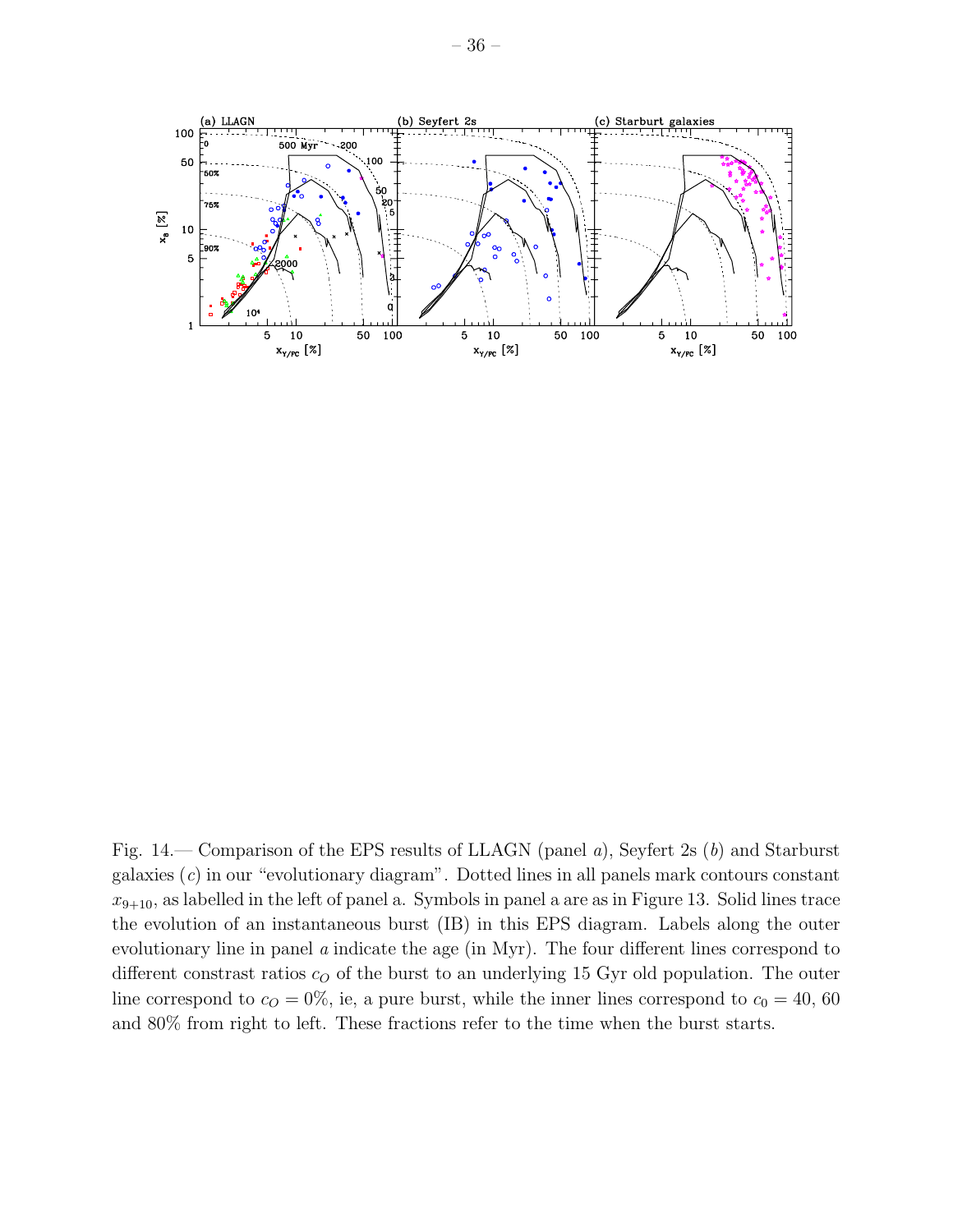non-active galaxy from the HST archive. These data are added to the ground-based spectra of the LLAGN presented in Paper I. In total, we have analyzed a sample of 73 LLAGN, which represents 45% of this type of objects in the HFS97 catalogue. In this second paper we have (1) described the sample; (2) classified the STIS nuclear  $(0.2 \times 1 \text{ arcsec})$  stellar population by comparing with normal galaxies; (3) measured the equivalent widths and colors indicative of the stellar populations; (4) performed stellar population synthesis (EPS) of the whole sample; (5) correlated EPS results with the emission line ratio  $\text{[OI]/H}\alpha$ . LLAGN are divided according with their  $\text{[OI]/H}\alpha$  ratio in two subtypes: strong- $\text{[OI]/H}\alpha$  >0.25) and weak-[OI] ([OI]/H $\alpha$  <0.25). The main results are summarized below:

- 1. Weak-[OI] LLAGN present a higher contribution of the intermediate age population than strong-[OI]. They also seem to have a younger stellar populationon on average.
- 2. The relation between  $[OI]/H\alpha$  and the stellar population suggests a stellar origin for the ionization of weak-[OI] LLAGN with HOBL in absorption, although the contribution of massive stars is small in the aperture of the ground-based spectra.
- 3. On the other hand, STIS spectra show a larger contribution of young stars in the case of weak-[OI] LLAGN than in the ground-based data, suggesting that its reduced contribution is an effect of the lower contrast of the ground-based data. This result suggests that the dominant source in weak-[OI] LLAGN with an intermediate age population is thus stellar. This is confirmed by the HST UV spectra available for a few objects.
- 4. On the other hand, the dominant source of ionization in strong-[OI] LLAGN is likely an AGN, which is consistent with the detection of broad Balmer lines in emission in a few cases and a larger contribution of older stars to their stellar population.
- 5. Evolutionary models for the stellar population suggest an age sequence in which the weak-[OI] LLAGN are younger objects than the strong-[OI]. The evolution proceeds as the small starburst in the nuclei of the weak-[OI] fades away decreasing the stellar contribution to the intensity of  $H\alpha$  and leading to a larger  $\left[O I\right] / H\alpha$  ratio.
- 6. The evolutionary scenario proposed here is similar to the one we have previously proposed for Seyfert 2 galaxies (Storchi-Bergmann et al. 2001, Cid Fernandes et al. 2001a), in which a Seyfert 2 with a circumnuclear starburst (composite Seyfert 2) evolves to a "pure" Seyfert 2 as the starburst fades. The weak-[OI] LLAGN seem to be lower luminosity counterparts of composite Seyfert 2 galaxies, while the strong-[OI] LLAGN would be the pure LINERs. The difference between the Seyfert 2 and LINERs would be mainly due to the smaller accretion rate or efficiency in LINERs.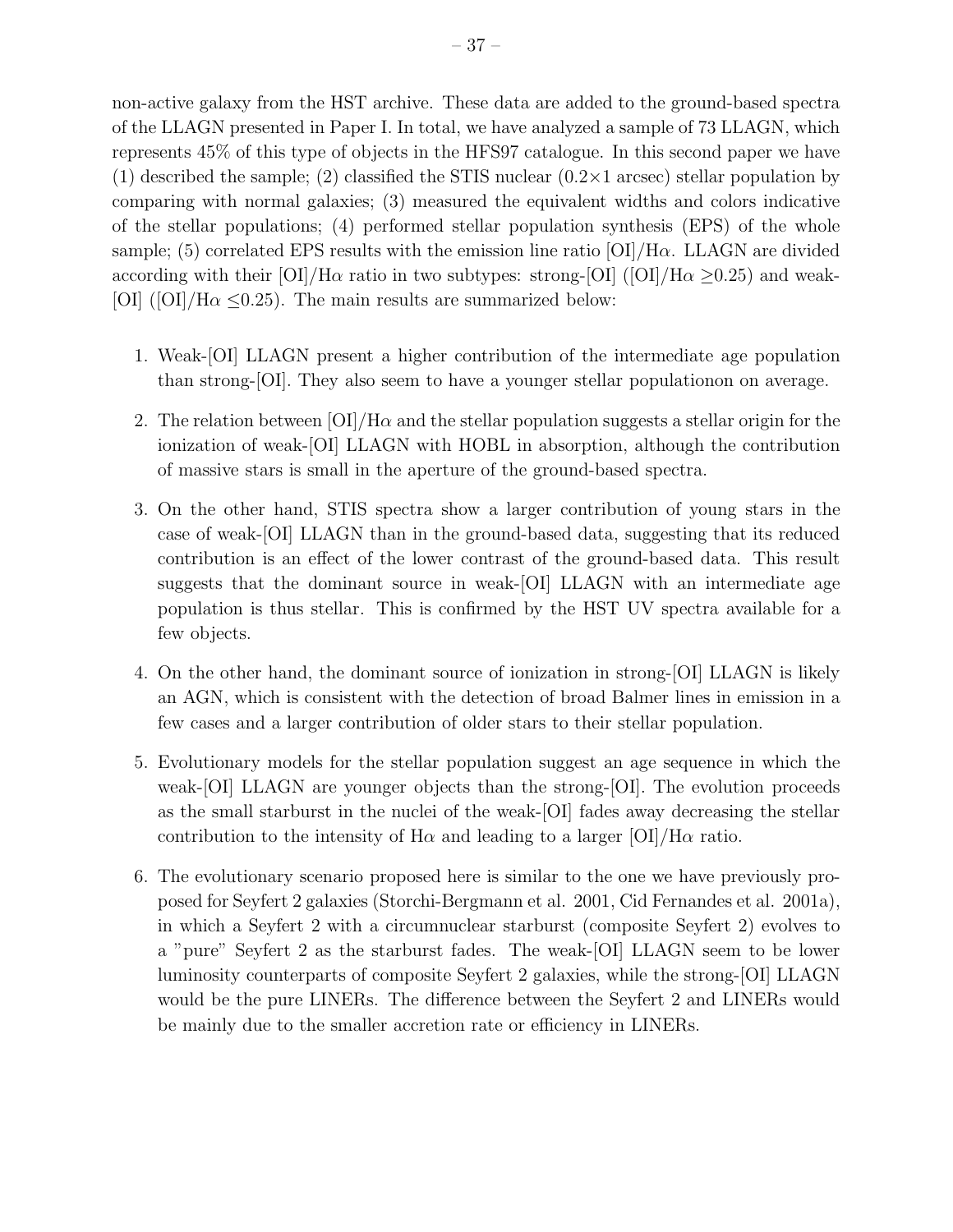## Acknowledgments

We thank Grazyna Stasińska, Miguel Cerviño, and Luis Colina their helful comments from a through reading of the paper, and the referee for her/his suggestions that help to improve the paper. RGD, and EP acknowledge support by the Spanish Ministry of Science and Technology (MCyT) through grants AYA-2001-3939-C03-01 and AYA-2001-2089. RCF and TSB acknowledge the support from CNPq and CAPES. Some of these data are from observations made with the NASA/ESA Hubble Space Telescope, obtained from the data archive at the ST-ECF. Additional data presented here have been taken using ALFOSC, which is owned by the Instituto de Astrofísica de Andalucía (IAA) and operated at the Nordic Optical Telescope under agreement between IAA and the NBIfAFG of the Astronomical Observatory of Copenhagen. We are grateful to the IAA director for the allocation of 5.5 nights of the ALFOSC guaranteed time for this proyect.

## REFERENCES

Balogh, M. L., Morris, S. L., Yee, H. K. C., Carlberg, R. G., Ellingson, E. 1999, ApJ, 527, 54

- Barth, A. & Shields, J. C. 2000, PASP, 112, 753
- Bica, E.& Alloin, D. 1983a, A&AS, 66, 171
- Bica, E.& Alloin, D. 1983b, A&A, 162, 21
- Binette, L., Magris, C. G., Stasinska, G., Bruzual, A. G. 1994, A&A, 292, 13
- Bruzual, G. & Charlot, S. 1993, ApJ, 405, 538
- Cid Fernandes, R. & Terlevich, R. 1995, MNRAS, 272, 423
- Cid Fernandes, R., Heckman, T., Schmitt, H., González Delgado, R. M., Storchi-Bergmann, T. 2001a, ApJ, 558, 81
- Cid Fernandes, R., Sodré, L., Schmitt, H., & Leão, J. R. S. 2001b, MNRAS, 325, 60
- Cid Fernandes, R., Le˜ao, J. R. S. & Rodrigues-Lacerda, R. 2003b, MNRAS, 340, 29
- Cid Fernandes, R., González Delgado, R.M., Schmitt, H., Storchi-Bergmann, T., Pires, L., Pérez, E., Heckman, T., Leitherer, C., & Schaerer, D. 2003a, ApJ, submitted (Paper I)
- Colina, L., González Delgado, R.M., Mas-Hesse, J.M., Leitherer, C. & Jiménez-Bailón, E. 2002, 579, 545
- Filippenko, A.V. & Terlevich, R. 1992, ApJ, 397, L79
- Filippenko, A.V. 1996, ASP Conf. Series, 103, 17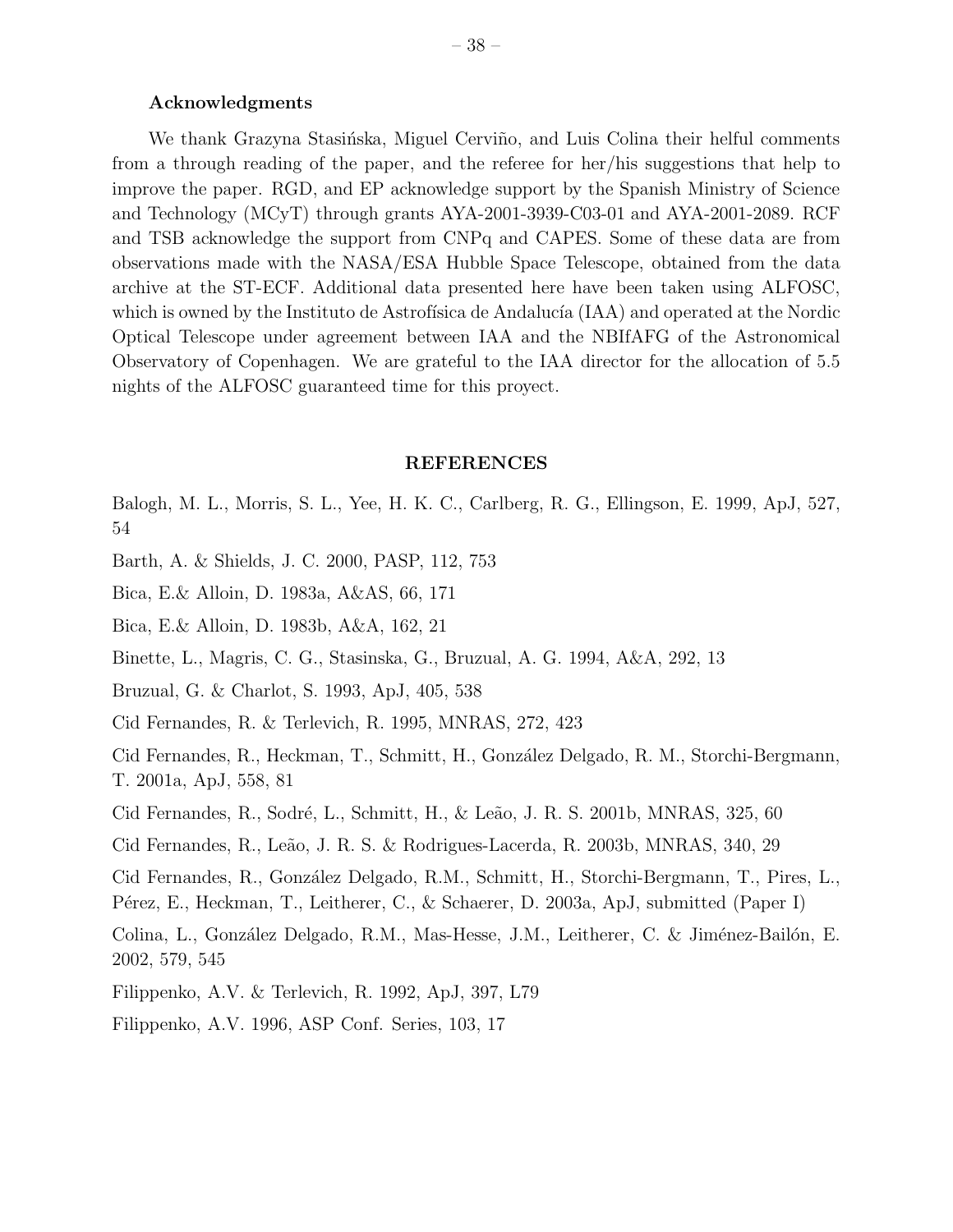Gonz´alez Delgado, R.M., Heckman, T. Leitherer, C., Meurer, G., Krolik, J., Wilson, A.S., Kinney, A. & Koratkar, A. 1998, ApJ, 505, 174

- Gonz´alez Delgado, R.M., Leitherer, C. & Heckman, T.M. 1999, ApJS, 125, 489
- Gonz´alez Delgado, R.M. Heckman, T.M. & Leitherer, C. 2001, ApJ, 546, 845
- Gonz´alez Delgado, R.M., et al. 2003, ASP conf., 297, 417
- Heckman, T.M., González Delgado, R.M., Leitherer, C., Meurer, G., Krolik, J., Kinney, A., Koratkar, & Wilson, A.S. 1997, ApJ, 482, 114
- Ho, L.C., Filippenko, A.V. & Sargent , W.L.W. 1997a, ApJS, 112, 315
- Ho, L.C., Filippenko, A.V. & Sargent , W.L.W. 1997b, ApJS, 112, 391
- Ho, L.C., Rudnick, G., Rix, H-W., Shields, J.C., McIntosh, D. H., Filippenko, A.V., Sargent, W.L.W., & Eracleous, M. 2000, 541, 120
- Ho, L. C. et al. 2001, 549, L51
- Ho, L.C., Filippenko, A.V. & Sargent , W.L.W. 2003, ApJ, 583, 159
- Jiménez-Bailón, E., Satos-Leó, M., Mas-Hesse, J.M., Guainazzi, M., Colina, L., Cerviño, M., Gonz´alez Delgado, R.M. 2003, ApJ, in press
- Joguet, B., Kunth, D., Melnick, J., Terlevich, R., & Terlevich, E. 2001, A&A, 380, 19
- Kauffmann, G., et al 2003, MNRAS, 341, 54
- Maoz, D., Koratkar, A., Shields, J. C., Ho, L. C., Filippenko, A. V., & Sternberg, A. 1998, AJ, 116, 55
- Pogge, R.W., & Martini, P. 2002, ApJ, 569, 624
- Raimann, D., Storchi-Bergmann, T., Gonzlez Delgado, R. M., Cid Fernandes, R., Heckman, T., Leitherer, C., Schimitt, H. 2003, MNRAS, 339, 772
- Schmidt, A.A., Copetti, M.V.F., Alloin, D., & Jablonka, P. 1991, MNRAS, 249, 766
- Schmitt, H.R., Storchi-Bergmann, T., & Cid Fernandes, R. 1999, MNRAS, 303, 173
- Shields, J.C. 1992, ApJ, 399, L27
- Shields, J.C., Rix, H-W., McIntosh, D. H., Ho, L.C., Rudnick, G., Filippenko, A.V., Sargent, W.L.W., & Sarzi, M. 2000, 541, 120
- Smith, L.J., Norris, R.P.F., & Crowther, P.A. 2002, MNRAS, 337, 1309
- Stasinska, G. 1984, A&A, 135, 341

Storchi-Bergmann, T., Eracleous, M., Ruiz, M.T., Livio, M., & Wilson, A.S., Filippenko, A. V. 1997, ApJ, 489, 87